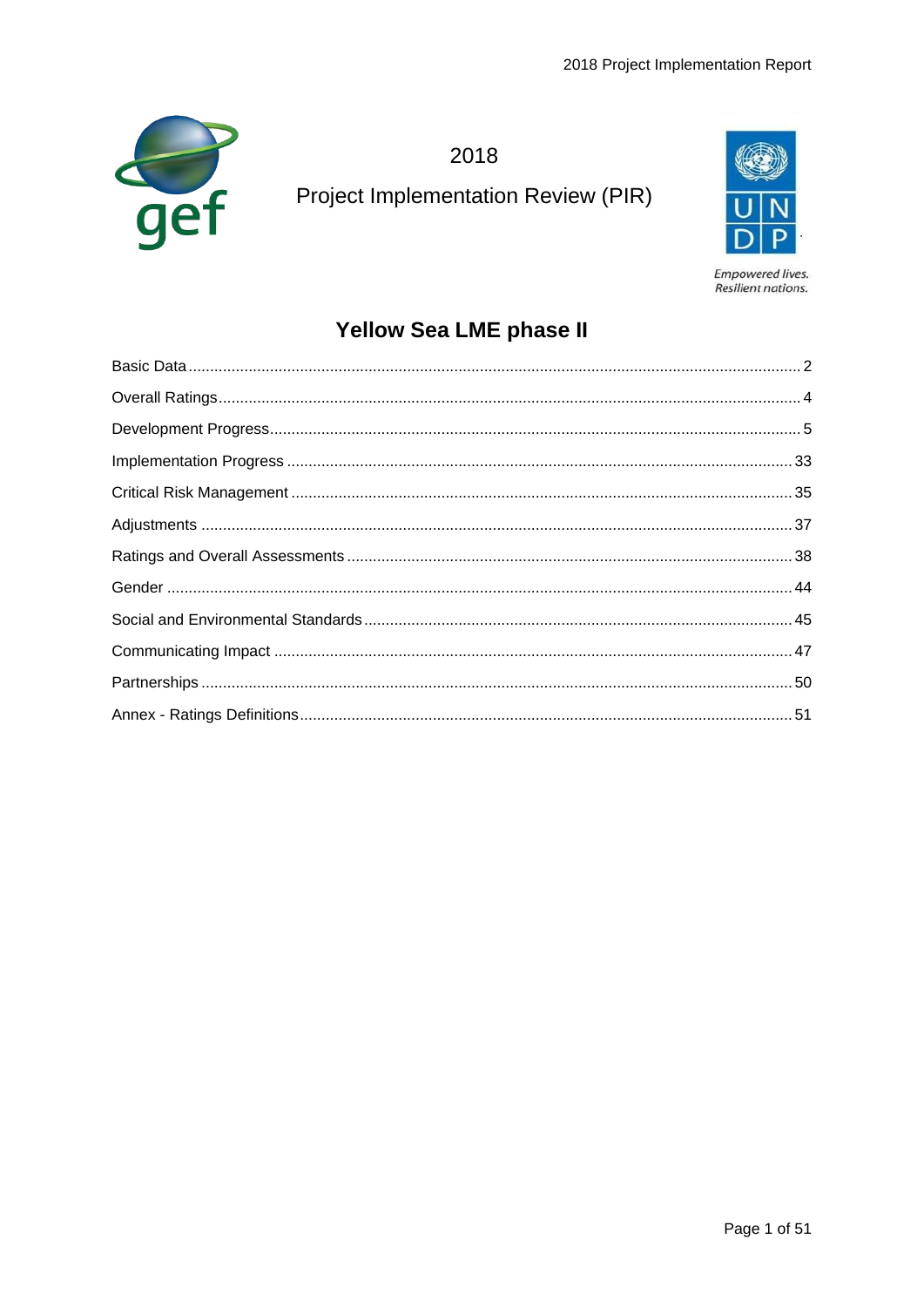# <span id="page-1-0"></span>**A. Basic Data**

| <b>Project Information</b>          |                                                                                                               |
|-------------------------------------|---------------------------------------------------------------------------------------------------------------|
| UNDP PIMS ID                        | 4552                                                                                                          |
| <b>GEF ID</b>                       | 4343                                                                                                          |
| Title                               | Implementation of the Yellow Sea LME Strategic Action<br>Programme for Adaptive Ecosystem-Based<br>Management |
| Country(ies)                        | China, Rep Korea                                                                                              |
| UNDP-GEF Technical Team             | <b>Water and Oceans</b>                                                                                       |
| <b>Project Implementing Partner</b> | <b>UNOPS</b>                                                                                                  |
| Joint Agencies                      | (not set or not applicable)                                                                                   |
| Project Type                        | <b>Full Size</b>                                                                                              |

## **Project Description**

Yellow Sea Large Marine Ecosystem is a water body bordered by China, RO Korea and DPR Korea, covering an area of 400,000 km2. Rivers discharge about 1.6 billion tons of sediment and 1,500 billion tones of freshwater into the Yellow Sea. The low flushing rate between Yellow Sea and East China Sea of one every seven years, combined with weak water circulation, makes this sea vulnerable to pollution and its coastal areas highly susceptible to localized pollution discharges. Qingdao, Dalian, Shanghai, Seoul/Incheon (RO Korea) and Pyongyang/Nampo (DRP Korea) are the five cities with over tens of millions of inhabitants bordering the sea. This population replies on the Yellow Sea LME's ecosystem carrying capacity to provide capture fisheries resources in excess of two million tonnes per year, mariculture over 14 million tonnes per year, support for wildlife, provision of bathing beaches and tourism, and its capacity to absorb nutrients and other pollutants. Yet fishing efforts increased threefold between the 1960s and early 1980s, during which time the proportion of demersal species, such as small and large yellow croakers, hairtail, flatfish and cod, declined by more than 40 percent in terms of biomass. Other major transboundary problems include increasing discharge of pollutants; changes to ecosystem structure leading to an increase in jellyfish and harmful algal blooms; 40 percent loss of coastal wetlands from reclamation and conversions projects. Severe environmental degradation has cost the country approximately nine percent of its gross national income in 2009 . This situation has been further exacerbated by incomplete legislation and insufficient enforcement. The environmental foundation needed to sustain economic growth may be irreversibly altered, and the important human health implications of a deteriorating environment such as increased agriculture and food contamination and air and water pollution, have resulted in a series of efforts to improve the environment. In recent years, the Government aims to establish an 'ecological civilization' which indicates readiness for environmental transformation.

The objective of the regional project is to achieve adaptive ecosystem-based management of the Yellow Sea Large Marine Ecosystem bordered by China, RO Korea and DPR Korea by fostering long-term sustainable institutional, policy and financial arrangements for effective ecosystem-based management of the Yellow Sea in accordance with the YSLME Strategic Action Programme (YSLME SAP) adopted by China and RO Korea in 2009. To achieve this objective, the project will support the formation of the YSLME Commission oversee the implementation of the YSLME SAP, innovate institutional arrangements, improve management capacity and quality of function. This includes, developing robust governmental coordination mechanisms, strengthening regulatory mechanisms while strengthening the incentive structure to promote environmental protection, developing mechanisms to link land and sea and resource use to carrying capacity, and systems for the participation of a range of stakeholders. The key benefits of the project include recovery of depleted fish stocks and improved mariculture production and quality; improved ecosystem health; maintenance of habitat areas;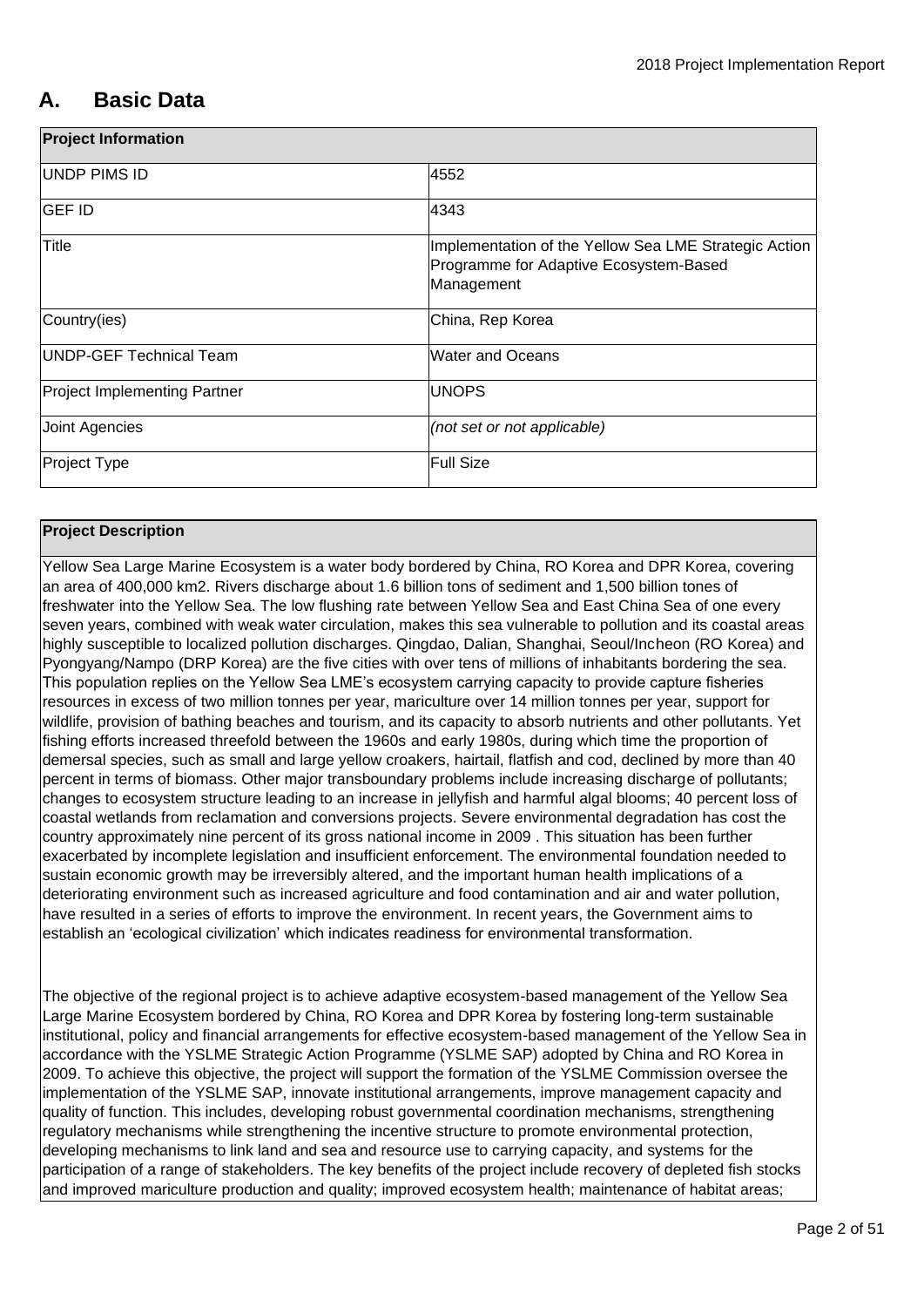strengthened stakeholder participation in management and improved policy making; and skills and capacity significantly developed for region-wide ecosystem-based management. This project is in line with Outcome 2 of the Priority Area of Improved and Sustainable Environment of the UNDAF 2016-2020 in China: more people enjoy a cleaner, healthier environment as a result of improved environmental protection and sustainable green growth.

| <b>Project Contacts</b>                    |                                                         |
|--------------------------------------------|---------------------------------------------------------|
| <b>UNDP-GEF Regional Technical Adviser</b> | Mr. Jose Padilla (jose.padilla@undp.org)                |
| Programme Associate                        | Ms. Nittaya (Nid) Saengow<br>(nittaya.saengow@undp.org) |
| <b>Project Manager</b>                     | Yinfeng Guo (YinfengG@unops.org)                        |
| <b>CO Focal Point</b>                      | Mr. Chaode Ma (chaode.ma@undp.org)                      |
| <b>GEF Operational Focal Point</b>         | Ms. Jing Fu (fujing@mof.gov.cn)                         |
| <b>Project Implementing Partner</b>        | Ms. Katrin Lichtenburg (KatrinL@unops.org)              |
| <b>Other Partners</b>                      | (not set or not applicable)                             |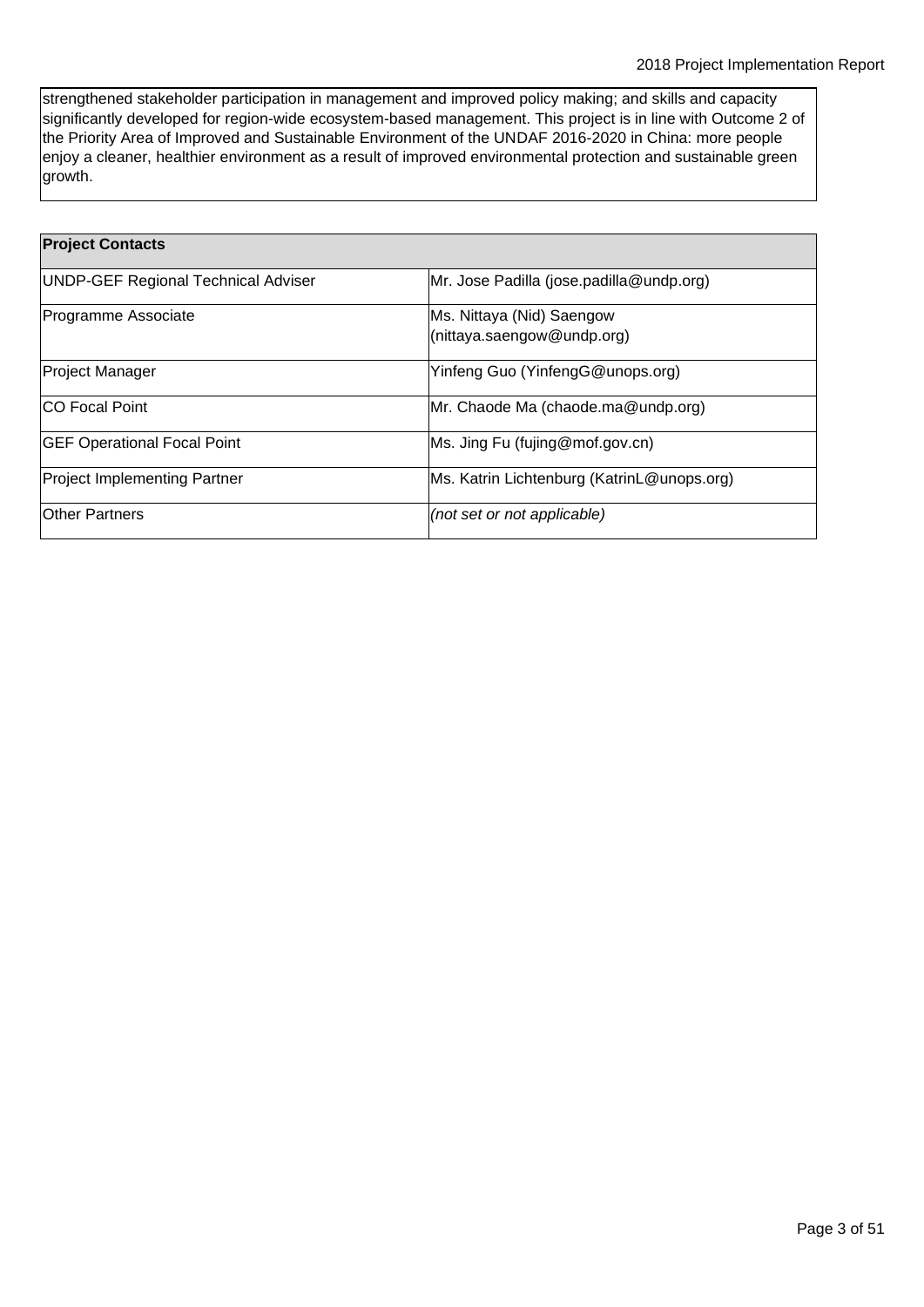# <span id="page-3-0"></span>**B. Overall Ratings**

| Overall DO Rating          | Unsatisfactory |
|----------------------------|----------------|
| Overall IP Rating          | Unsatisfactory |
| <b>Overall Risk Rating</b> | High           |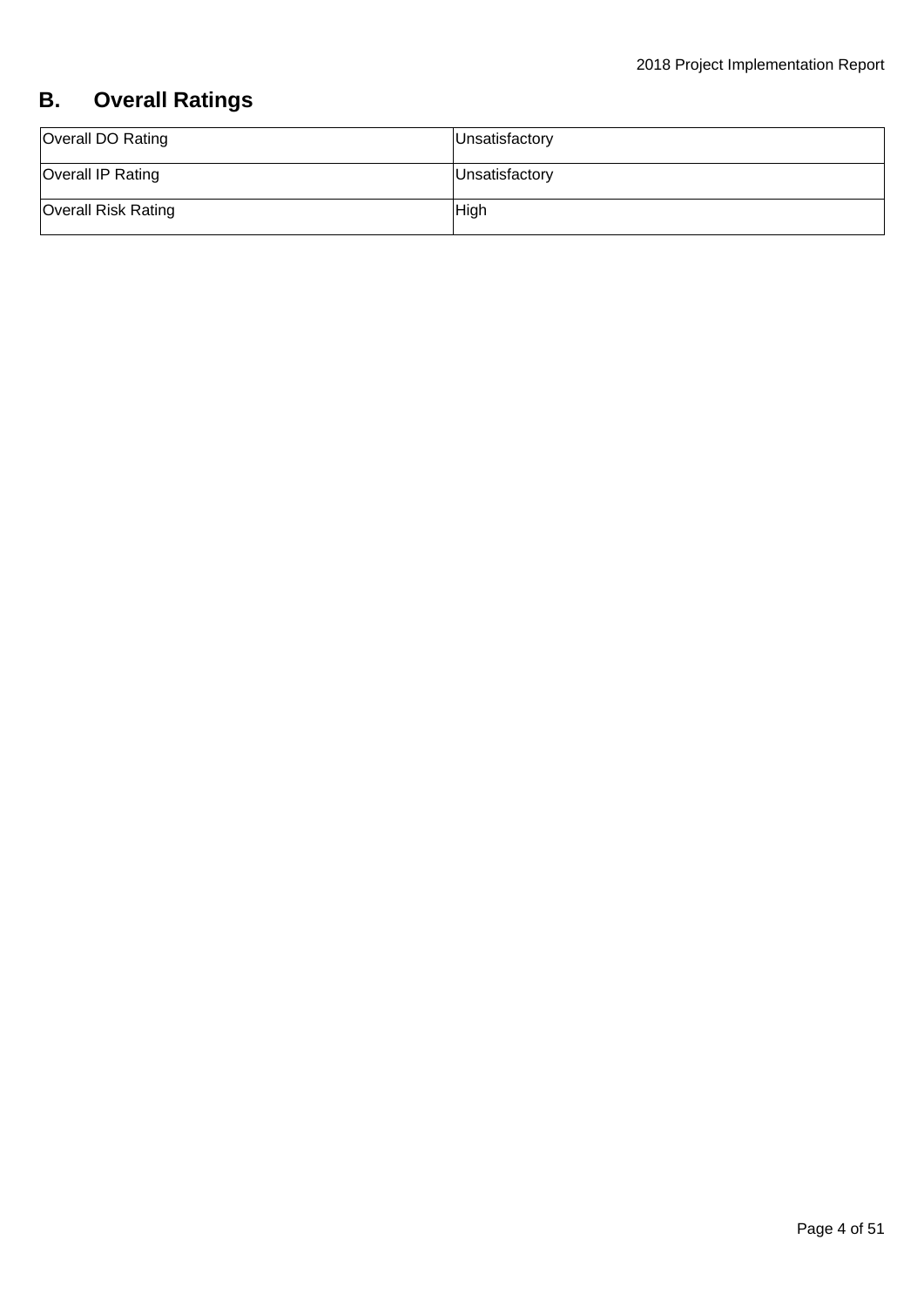# **C. Development Progress**

## **Description**

## **Outcome 1**

## **Ensuring Sustainable Regional and National Cooperation for Ecosystem-Based Management**

<span id="page-4-0"></span>

| <b>Description of Indicator</b>                                          | <b>Baseline Level</b>                                                                                                                                | Midterm target<br>level        | End of project<br>target level                                                                                                                                              | Level at 30 June 2017                                                                                                                                                                                                                                                                                                                                                                                                                                                                                                                                                                                                                                                                                                                                                                                                                                                                                                                                                                                                                | <b>Cumulative progress</b><br>since project start                                                                                                                                                                                                                                                                                                                                                                                                                                                                                                                                                                                                           |
|--------------------------------------------------------------------------|------------------------------------------------------------------------------------------------------------------------------------------------------|--------------------------------|-----------------------------------------------------------------------------------------------------------------------------------------------------------------------------|--------------------------------------------------------------------------------------------------------------------------------------------------------------------------------------------------------------------------------------------------------------------------------------------------------------------------------------------------------------------------------------------------------------------------------------------------------------------------------------------------------------------------------------------------------------------------------------------------------------------------------------------------------------------------------------------------------------------------------------------------------------------------------------------------------------------------------------------------------------------------------------------------------------------------------------------------------------------------------------------------------------------------------------|-------------------------------------------------------------------------------------------------------------------------------------------------------------------------------------------------------------------------------------------------------------------------------------------------------------------------------------------------------------------------------------------------------------------------------------------------------------------------------------------------------------------------------------------------------------------------------------------------------------------------------------------------------------|
| Status of YSLME Commission<br>and subsidiary bodies at regional<br>level | Ad hoc regional co-<br>ordination through the<br><b>YSLME Regional Project</b><br>Board and weak cross<br>sector management at<br>the national level | (not set or not<br>applicable) | All the Terms of<br>Reference for the<br>YSLME<br>Commission and<br>approved by all<br>participating<br>country<br>Governments<br>Functioning<br><b>YSLME</b><br>Commission | 1. The Project Manager,<br>Environmental Economist,<br><b>Environment Officer and</b><br>Administrative/MIS/Finance Assistant<br>Subsidiary Bodies) were on board before March 24,<br>2017.<br>2. Terms of reference of the Interim<br><b>YSLME Commission Council and its</b><br>Subsidiary Bodies, Rules of<br>Procedures for the ICC, TORs of the<br>six Regional Working Groups (RWGs) its Subsidiary Bodies,<br>and Secretariat Staff were approved<br>by the first meeting of the ICC held on Interim Commission<br>July 13, 2017.<br>3.RO Korea nominated National<br>Project Coordinator (NPC), members<br>of the Inter-Ministerial Coordinating<br>Committee (IMCC), members to<br><b>Regional Working Groups (RWGs)</b><br>and National Working Groups<br>(NWGs), while PR China nominated<br>the NPC, members of IMCC and<br>Chairs of NWGs. PR China will notify<br>the Secretariat of full members to the<br>RWGs and NWGs within two weeks<br>after the project inception. The two<br>countries agreed to seek further | On Track.<br>The Project Manager,<br>Environmental Economist,<br>Environment Officer and<br>Administrative/MIS/Finance<br>Assistant were on board<br>before March 24, 2017 to<br>manage the project. TORs<br>of the Interim YSLME<br>Commission Council and<br>Rules of Procedures for the<br>Council (ICC), TORs of the<br>six Regional Working<br>Groups (RWGs) and<br>Secretariat Staff were<br>approved by the first<br>meeting of the ICC held on<br>July 13, 2017. Both PR<br>China and RO Korea<br>nominated National Project<br>Coordinator (NPC),<br>members of the Inter-<br>Ministerial Coordinating<br>Committee (IMCC),<br>members to Regional |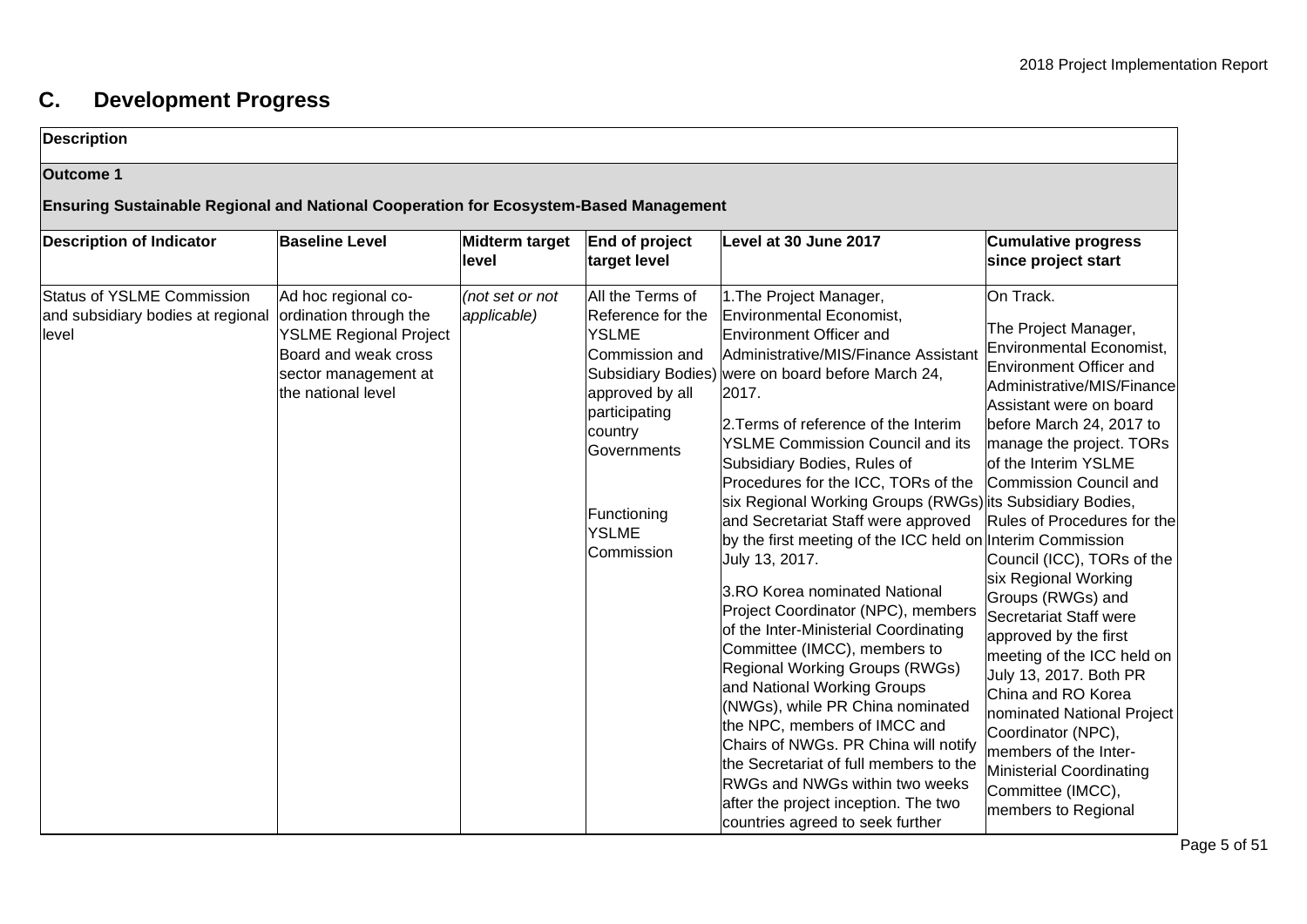|  |  |  |  | internal consultation on the<br>chairmanship of the six RWGs and<br>notify the Secretariat of the result by<br>end of July 2017.<br>4. The project developed a roadmap<br>for a sustainable regional<br>environmental governance framework<br>specifying the key elements of the<br>YSLME Commission, gaps and<br>barriers in terms of institution, policy<br>and good governance for a<br>sustainable Commission, and a plan<br>of activities and timeframe for<br>establishment of the Commission.<br>The RWG on Governance will review<br>and report to the next meeting of the<br>MSTP to be held in the first quarter of<br>2018. | <b>Working Groups (RWGs)</b><br>and National Working<br>Groups (NWGs). First<br>meetings of the six RWGs<br>were held: RWG-A<br>(Incheon, ROK, November<br>21-22, 2017); RWG-F<br>(Yantai, PRC, October 17-<br>18, 2017); RWG-G (Seoul,<br>ROK, Dec 14-15, 2017);<br>RWG-H (Incheon, ROK,<br>Sept 4-5, 2017); RWG-M<br>(Weihai, PRC, Oct 26-27,<br>2017); RWG-P (Dalian,<br>PRC, Oct 10-12, 2017).<br>The roadmap for a<br>sustainable regional<br>environmental governance<br>framework developed by<br>the project is being<br>implemented. ICC-2 held<br>on March 28 approved the<br>plan for establishing the<br><b>Yellow Commission and</b><br>the TORs of Task Force on<br><b>Rules and Governance</b><br>(TF-RoG) and TF on<br>Financing Mechanism (TF-<br>FM). The Ocean<br>Governance Specialist is<br>on board to assist the TF-<br>RoG to develop the<br>inception report specifying<br>the process and legal<br>documents necessary to<br>institutionalize the YSLME<br>Commission |
|--|--|--|--|----------------------------------------------------------------------------------------------------------------------------------------------------------------------------------------------------------------------------------------------------------------------------------------------------------------------------------------------------------------------------------------------------------------------------------------------------------------------------------------------------------------------------------------------------------------------------------------------------------------------------------------|-------------------------------------------------------------------------------------------------------------------------------------------------------------------------------------------------------------------------------------------------------------------------------------------------------------------------------------------------------------------------------------------------------------------------------------------------------------------------------------------------------------------------------------------------------------------------------------------------------------------------------------------------------------------------------------------------------------------------------------------------------------------------------------------------------------------------------------------------------------------------------------------------------------------------------------------------------------------------------------------------|
|--|--|--|--|----------------------------------------------------------------------------------------------------------------------------------------------------------------------------------------------------------------------------------------------------------------------------------------------------------------------------------------------------------------------------------------------------------------------------------------------------------------------------------------------------------------------------------------------------------------------------------------------------------------------------------------|-------------------------------------------------------------------------------------------------------------------------------------------------------------------------------------------------------------------------------------------------------------------------------------------------------------------------------------------------------------------------------------------------------------------------------------------------------------------------------------------------------------------------------------------------------------------------------------------------------------------------------------------------------------------------------------------------------------------------------------------------------------------------------------------------------------------------------------------------------------------------------------------------------------------------------------------------------------------------------------------------|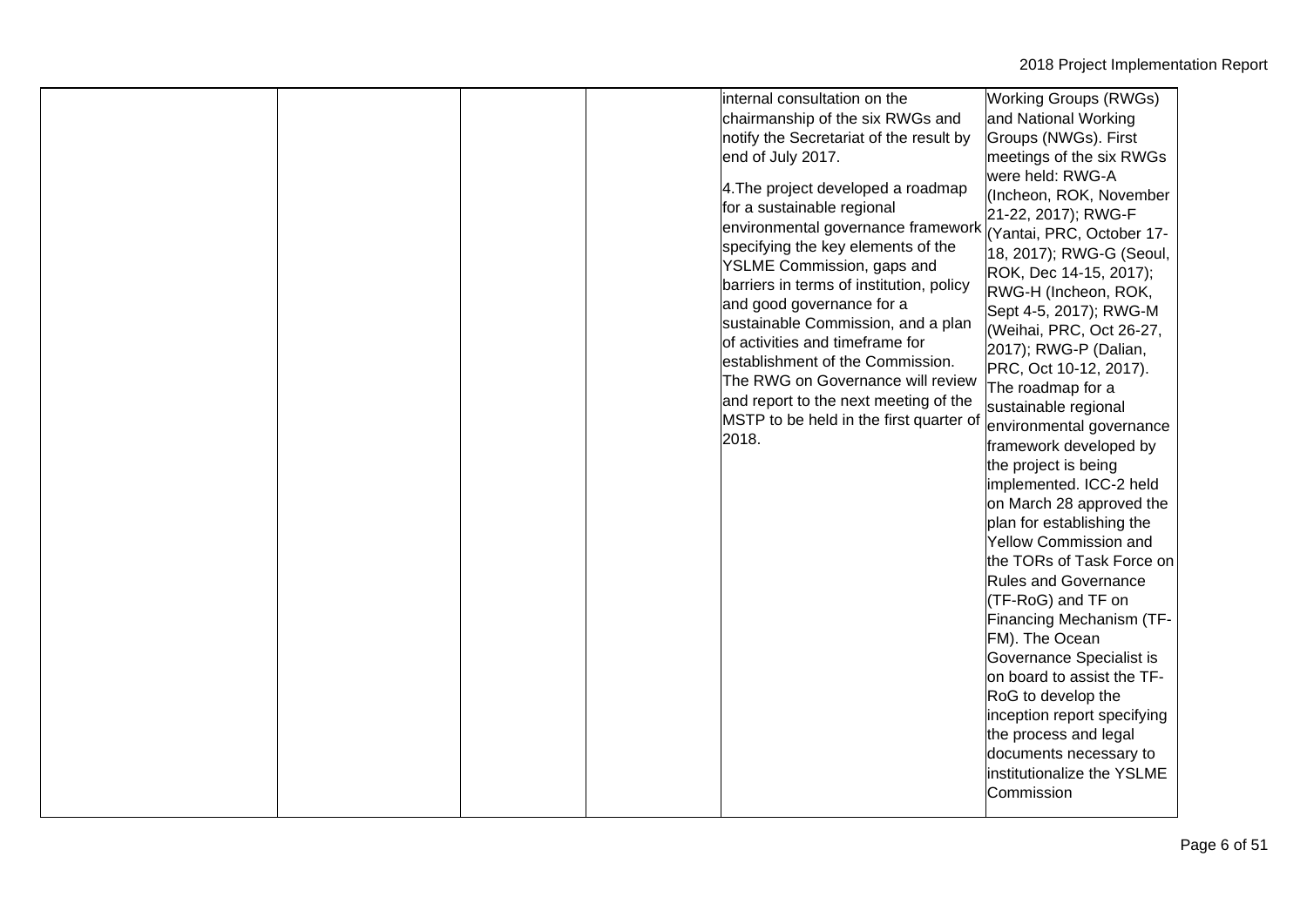| <b>Status of Inter-Ministerial</b> | Sector management has                                                                                                                                                                                       | (not set or not | Participation of                                                                                                                                                                                                                                                       | 1.In RO Korea, IMCC has been                                                                                                                                                                                                                                                                                                                                                                                                                                                                                                                                                                                                                                                                                                                                                                                                        | On track.                                                                                                                                                                                                                                                                                                                                                                                                                                                                                                                                                                                                                                                                                                                                                                                                                                  |
|------------------------------------|-------------------------------------------------------------------------------------------------------------------------------------------------------------------------------------------------------------|-----------------|------------------------------------------------------------------------------------------------------------------------------------------------------------------------------------------------------------------------------------------------------------------------|-------------------------------------------------------------------------------------------------------------------------------------------------------------------------------------------------------------------------------------------------------------------------------------------------------------------------------------------------------------------------------------------------------------------------------------------------------------------------------------------------------------------------------------------------------------------------------------------------------------------------------------------------------------------------------------------------------------------------------------------------------------------------------------------------------------------------------------|--------------------------------------------------------------------------------------------------------------------------------------------------------------------------------------------------------------------------------------------------------------------------------------------------------------------------------------------------------------------------------------------------------------------------------------------------------------------------------------------------------------------------------------------------------------------------------------------------------------------------------------------------------------------------------------------------------------------------------------------------------------------------------------------------------------------------------------------|
| Coordinating Committee (IMCC)      | been the normal<br>arrangements with limited<br>inter-sector or inter-<br>ministerial interactions;<br>where coordination was<br>done, it was on a case by<br>case such as fishery<br>management activities | applicable)     | Ministries in the<br><b>IMCC will include</b><br>but not limited to<br>the following:<br>Affairs, Ministry of<br>Finance, relevant<br>department or<br>ministry of ocean<br>& fishery.<br>Two meetings of<br><b>IMCC</b> every year<br>and functioning<br>coordination | established with the following<br>membership: Ministry of Foreign<br>Affairs as GEF National Focal<br>Agency; Ministry of Oceans and<br>Ministry of Foreign Fisheries as GEF National<br>Implementing Agency; Other relevant<br>Ministries including Ministry of<br>Environment, Ministry of Unification<br>etc., and NWG Chairpersons and<br>representatives from private sectors<br>and NGOs which will be decided as<br>the Project goes on.<br>2.In PR China, IMCC includes the<br>following members: Ministry of<br>Finance (MOF); State Oceanic<br>Administration (SOA); Ministry of<br>Agriculture (MOA); Ministry of Foreign<br>Affairs; and provincial governments of<br>Liaoning, Shandong and Jiangsu.<br>3. Both PR China and the RO Korea<br>held the first meetings of the IMCC<br>right before the MSTP-1 and ICC-1. | In RO Korea, IMCC has<br>been established with the<br>following membership:<br>Ministry of Foreign Affairs<br>as GEF National Focal<br>Agency and Ministry of<br>Oceans and Fisheries as<br><b>GEF National</b><br>Implementing Agency.<br><b>Other relevant Ministries</b><br>including Ministry of<br>Environment, Ministry of<br>Unification etc. will be<br>engaged the project deems<br>necessary.<br>In PR China, IMCC<br>includes the following<br>members: Ministry of<br>Finance (MOF); State<br>Oceanic Administration<br>(SOA); Ministry of<br>Agriculture and Rural<br>Affairs (MOARA); Ministry<br>of Foreign Affairs; and<br>provincial governments of<br>Liaoning, Shandong and<br>Jiangsu.<br>Representatives from<br>MOFA and MOF of ROK,<br>and SOA and MOARA<br>participated in the first and<br>second meetings of the |
|                                    |                                                                                                                                                                                                             |                 |                                                                                                                                                                                                                                                                        |                                                                                                                                                                                                                                                                                                                                                                                                                                                                                                                                                                                                                                                                                                                                                                                                                                     | ICC. Both PR China and<br>the RO Korea held the first                                                                                                                                                                                                                                                                                                                                                                                                                                                                                                                                                                                                                                                                                                                                                                                      |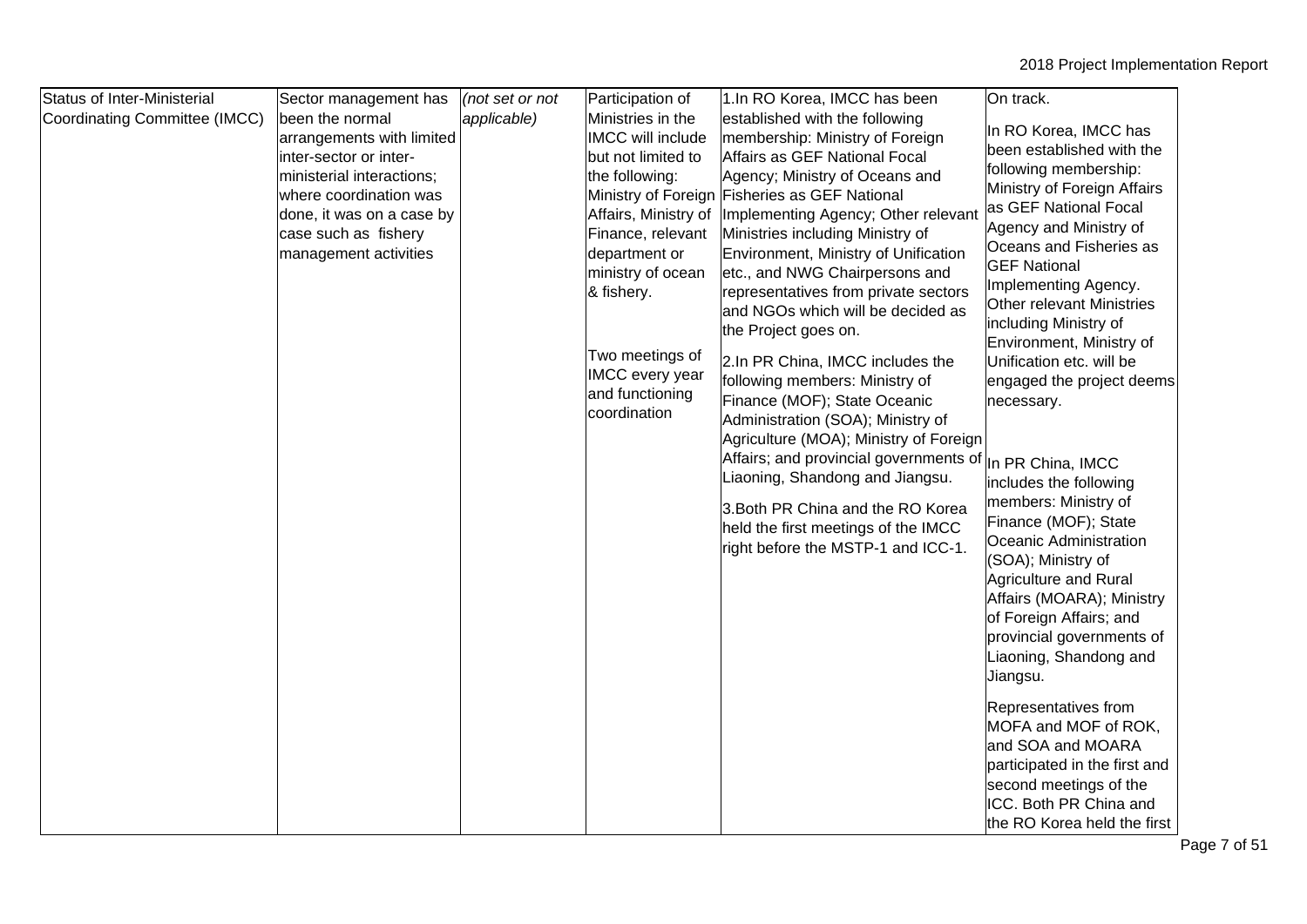|                                                                                                                                                                   |                                                             |             |                                                                                                                                                                                                                        |                                                                                                                                                                                                                                                                                                                                                                                                                                                                                                                                                                                                                                                                                                                                                                                                                                                                                                                                                                                                                                                                                                                                                              | and second meetings of<br>the IMCC right before the<br>MSTPs and ICCs.                                                                                                                                                                                                                                                                                                                                                                                                                                                                                                                                                                                                                                                                                                               |
|-------------------------------------------------------------------------------------------------------------------------------------------------------------------|-------------------------------------------------------------|-------------|------------------------------------------------------------------------------------------------------------------------------------------------------------------------------------------------------------------------|--------------------------------------------------------------------------------------------------------------------------------------------------------------------------------------------------------------------------------------------------------------------------------------------------------------------------------------------------------------------------------------------------------------------------------------------------------------------------------------------------------------------------------------------------------------------------------------------------------------------------------------------------------------------------------------------------------------------------------------------------------------------------------------------------------------------------------------------------------------------------------------------------------------------------------------------------------------------------------------------------------------------------------------------------------------------------------------------------------------------------------------------------------------|--------------------------------------------------------------------------------------------------------------------------------------------------------------------------------------------------------------------------------------------------------------------------------------------------------------------------------------------------------------------------------------------------------------------------------------------------------------------------------------------------------------------------------------------------------------------------------------------------------------------------------------------------------------------------------------------------------------------------------------------------------------------------------------|
| Number of the YS Partnerships;<br>Number of activities on capacity<br>building and public awareness;<br>Number of participants in<br>capacity building activities | 20 members of the Yellow (not set or not<br>Sea Partnership | applicable) | Number of<br>partnerships: 40<br>Number of<br>capacity building<br>activities: 25<br>Number of public<br>awareness<br>initiatives: 15<br>Number of<br>participants in<br>capacity building<br>activities: about<br>200 | 1.By end of March 31, a total of 66<br>international organizations and<br>entities from China and RO Korea are<br>identified as existing and new<br>partners, including 4 ministries and 6<br>provincial government partners, 1<br>local government, 5 regional partners<br>8 universities, 15 academic<br>institutions, and 27 NGOs. The list of<br>partners can be found at project<br>brochure and inception report.<br>2.On March 1, 2017, UNOPS signed<br>an MOU with National Marine<br>Environmental Monitoring Center of<br><b>State Oceanic Administration</b><br>(NMEMC/SOA) whereby the<br>Secretariat Dalian Branch acquired a<br>two-room office with a total of 33<br>square meters as branch office up to<br>November 22, 2019 for Environment<br>Officer.<br>3.On July 14, 2017, YSLME Phase II<br>Project organized a MPA Seminar in<br>Ganghwa Tidal Flat Center with<br>NEAMPAN of UNESCAP and KOEM<br>of ROK to raise awareness of the<br>global, regional and local importance<br>of the tidal flat of Ganghwa. FIO/SOA<br>CI, KEI, EAAFP and other partners<br>shared experience in designation and<br>management of MPAs in Japan, PR | On track.<br>By end of March 31, a total<br>of 66 international<br>organizations and entities<br>from PR China and RO<br>Korea are identified as<br>existing and new partners,<br>including 4 ministries and 6<br>provincial government<br>partners, 1 local<br>government, 5 regional<br>partners, 8 universities, 15<br>academic institutions, and<br>27 NGOs. Collaborative<br>activities have been<br>conducted with IW:Learn,<br>NOWPAP, PEMSEA,<br>SEAFDEC, EAAFP, IUCN,<br>Hanns Seidel Foundation,<br>FIO/PRC, NMEMC/PRC,<br>YSFRI/PRC, Liaoning<br>Ocean and Fisheries<br>Institute/PRC,<br>IOCAS/PRC,<br>BlueRibbon/PRC,<br>NIFS/ROK, KOEM/ROK,<br>NEAMPAN/UNESCAP,<br>Ganghwa Tidal Flat<br>Center/ROK,<br>EcoHorizon/ROK, WWF<br>Korea, and local<br>governments such as |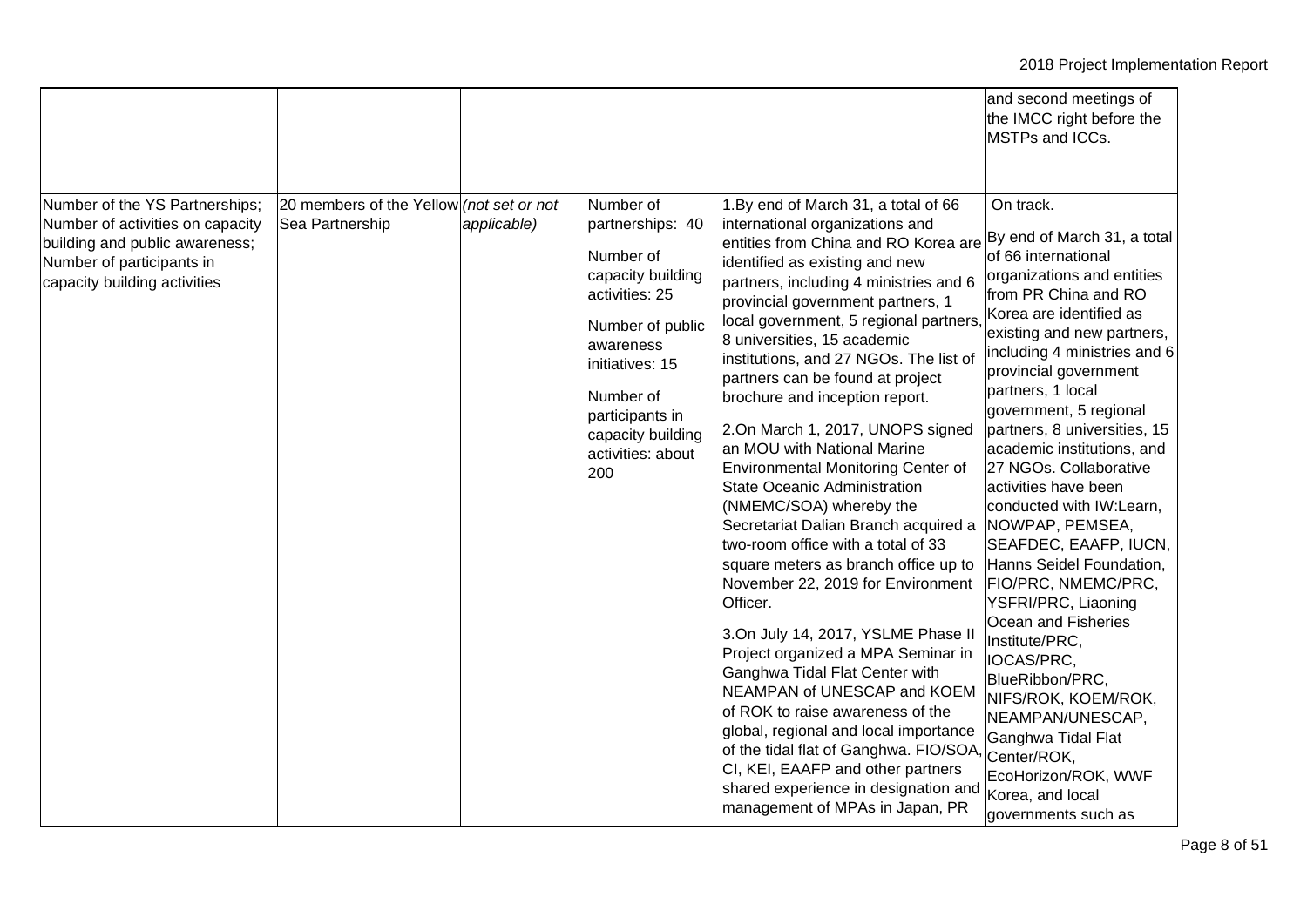|  |  | China and RO Korea. The event was<br>participated by Ganghwa County<br>Governor and more than 80 persons<br>from China, Japan and RO Korea.<br>4.A project cooperation agreement<br>with SOA was approved by the ICC-1<br>authorizing SOA to implement<br>regional and demonstration activities<br>in the amount of US\$1,331,200. The<br>PCA will be signed in the third<br>quarter.<br>5. Guidelines for Strengthening Yellow<br>Sea Partnership have been approved<br>by the ICC-1. | Liaoning/PRC,<br>Shandong/PRC,<br>Jiangsu/PRC, Weihai/PRC,<br>Incheon/ROK, etc.<br>In partnership with KOEM<br>and IOCAS, the project<br>organized the China-Korea<br>Workshop on Harmful<br>Marine Organisms in<br>Yellow Sea which reviewed<br>the latest scientific<br>knowledge and<br>management practices of<br>HAB, Jellyfish, cordgrass,<br>and mixed ecological and<br>economic roles of<br>Sargassium to fishery and<br>tourism.                                                     |
|--|--|----------------------------------------------------------------------------------------------------------------------------------------------------------------------------------------------------------------------------------------------------------------------------------------------------------------------------------------------------------------------------------------------------------------------------------------------------------------------------------------|------------------------------------------------------------------------------------------------------------------------------------------------------------------------------------------------------------------------------------------------------------------------------------------------------------------------------------------------------------------------------------------------------------------------------------------------------------------------------------------------|
|  |  |                                                                                                                                                                                                                                                                                                                                                                                                                                                                                        | The project conducted a<br>number of joint events with<br>partners. For example, on<br>July 14, 2017, the Project<br>organized a MPA Seminar<br>in Ganghwa Tidal Flat<br>Center with NEAMPAN of<br>UNESCAP and KOEM of<br>ROK to raise awareness of<br>the global, regional and<br>local importance of the tidal<br>flat of Ganghwa.<br>UNOPS signed a MOU<br>with SOA authorizing<br>UNOPS to enter into PCAs<br>with NMEMC, FIO and<br>YSFRI, which were signed<br>in March and April, 2018. |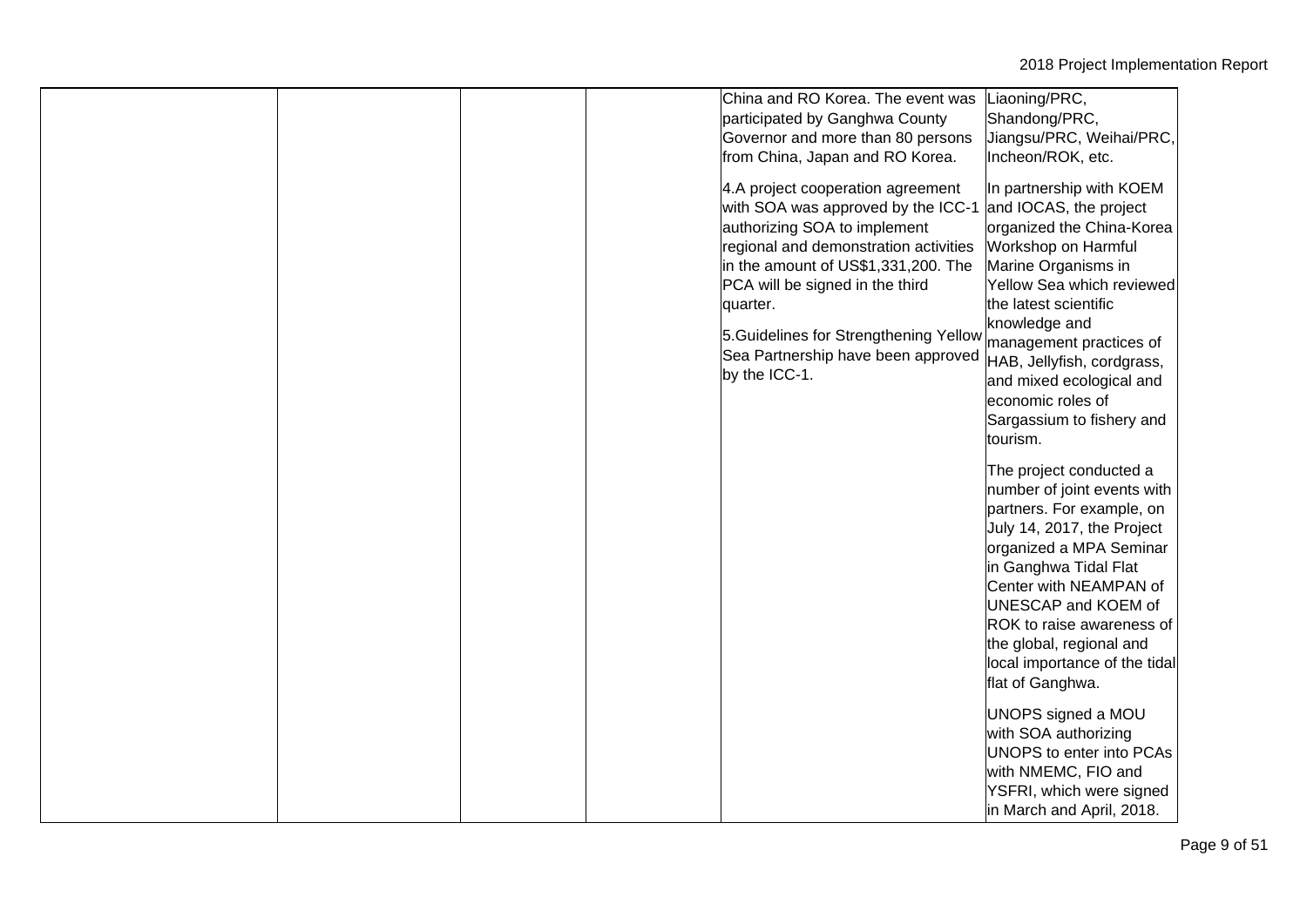|                                                                                                     |                                                                                                                  |                                |                                                                                                                                                                                                                                                                                                                                                                                                                                               |                                                                                                                                                                                                                                                                                                                        | Guidelines for<br>Strengthening Yellow Sea<br>Partnership have been<br>approved by the ICC-1,<br>and is now being<br>implemented.                                                                                                                                                                                                                                                                                                                                                                                                                                                     |
|-----------------------------------------------------------------------------------------------------|------------------------------------------------------------------------------------------------------------------|--------------------------------|-----------------------------------------------------------------------------------------------------------------------------------------------------------------------------------------------------------------------------------------------------------------------------------------------------------------------------------------------------------------------------------------------------------------------------------------------|------------------------------------------------------------------------------------------------------------------------------------------------------------------------------------------------------------------------------------------------------------------------------------------------------------------------|---------------------------------------------------------------------------------------------------------------------------------------------------------------------------------------------------------------------------------------------------------------------------------------------------------------------------------------------------------------------------------------------------------------------------------------------------------------------------------------------------------------------------------------------------------------------------------------|
| Status of recognition and<br>compliance to regional and<br>international treaties and<br>agreements | Regional and<br>international treaties and<br>agreements are<br>recognized by China, but<br>not fully compliant. | (not set or not<br>applicable) | Better compliance<br>of the relevant<br>regional and<br>international<br>treaties and<br>agreement e.g.<br><b>UNCLOS, The</b><br>1972 Convention<br>on the Prevention<br>of Marine Pollution<br>by Dumping of<br><b>Wastes and Other</b><br>Matter, CBD,<br>Ramsar, The FAO<br>Code of Conduct<br>for Responsible<br>Fisheries, and the<br>bilateral<br>agreements<br>between China &<br>ROK on<br>environment<br>protection and<br>fisheries | 1.An intern in the area of environment Off track.<br>law is being recruited to establish a<br>clearing house of environment laws<br>related with YSLME and help review<br>the implementation status of the laws<br>It is expected that the internship will<br>last for 6 months and be on board in<br>September, 2017. | The Assessment Report on<br>China's Legal Framework<br>in Compliance with the<br>International and Regional<br>Legal Instruments for the<br>Implementation of SAP<br>was completed by the<br>Legal Expert. Legal<br>reforms in the areas of<br>marine litter, wetland,<br>environmental risk<br>assessment, fisheries and<br>climate change adaptation<br>are needed in accordance<br>to the assessment. A<br>regional seas governance<br>workshop is scheduled in<br>November 17-18 to set a<br>dialogue with government<br>partners on follow-ups with<br>the findings of the study |
| Agreement on the financial<br>arrangement for the YSLME<br>Commission                               | <b>YSLME Commission</b><br>does not exist at start of<br>project                                                 | (not set or not<br>applicable) | Financing<br>agreement<br>between and<br>among countries<br>agreed to fully                                                                                                                                                                                                                                                                                                                                                                   | 1. The roadmap for a sustainable<br>regional environmental governance<br>framework has also specified the<br>roadmap for achieving financial<br>sustainability of the office. The<br>proposed activities will be reviewed                                                                                              | On track.<br>Initial discussion was held<br>on financial arrangement of<br>the regional marine<br>environmental cooperation                                                                                                                                                                                                                                                                                                                                                                                                                                                           |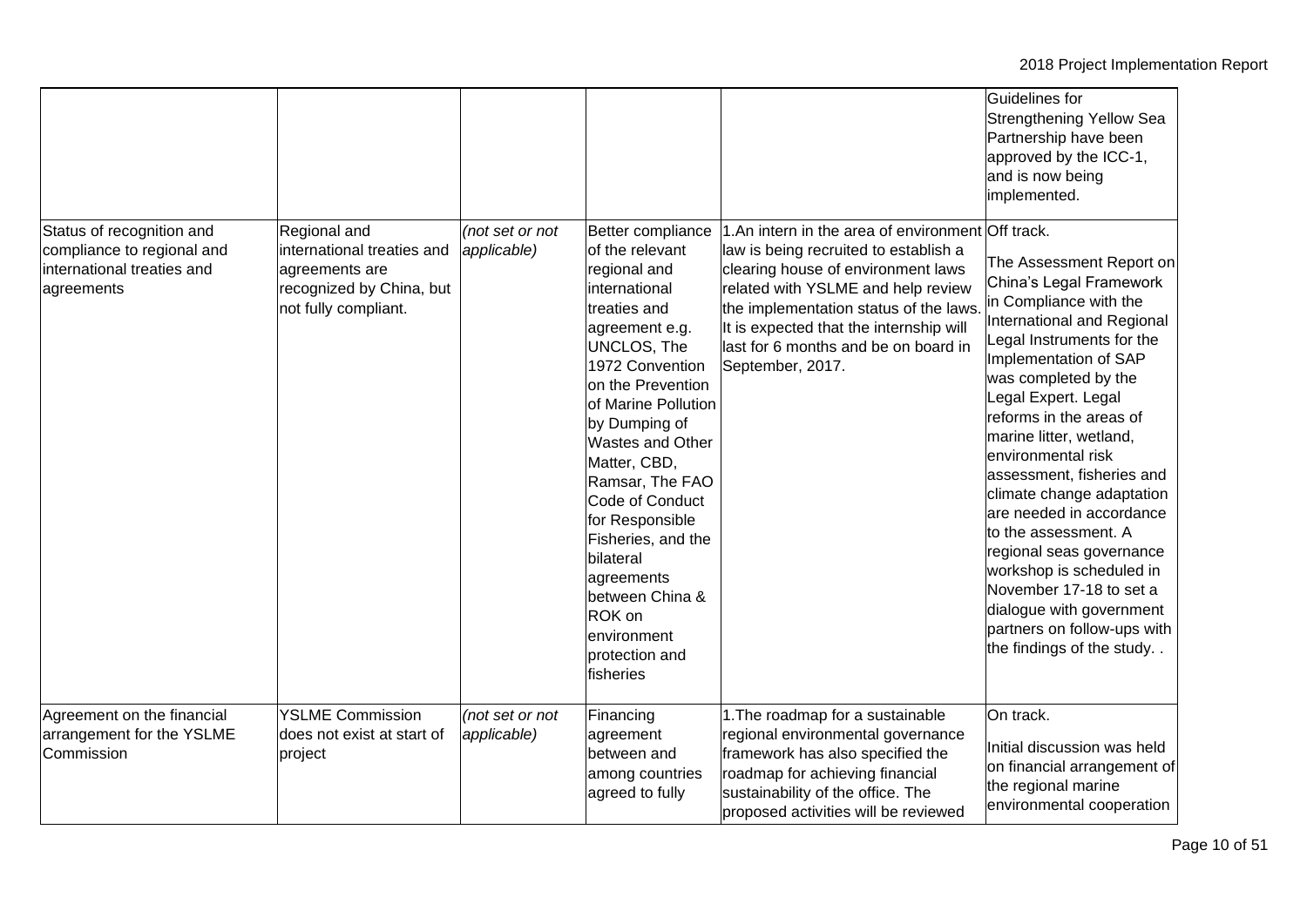|                                                                                          |                           |                                | at least 5 years.                                                                            | support YSLME for by the RWG-G and report to MSTP<br>for review and guidance in the first<br>quarter of 2018.                                                                                                                                                                                                                                    | mechanism in the first<br>meeting of the RWG-G.<br>The meeting decided to<br>continue to seek external<br>grant such as GEF and<br>GCF to support the<br>operation of the YSLME<br>Commission if established<br>within the project<br>timeframe. The Financing<br>Specialist to develop the<br><b>YSLME Trust Fund and</b><br>financial rules is in the<br>process of hiring to enable<br>the Commission to accept<br>resources from different<br>donors as alternative<br>financing to implementation<br>of the YSLME SAP. |
|------------------------------------------------------------------------------------------|---------------------------|--------------------------------|----------------------------------------------------------------------------------------------|--------------------------------------------------------------------------------------------------------------------------------------------------------------------------------------------------------------------------------------------------------------------------------------------------------------------------------------------------|-----------------------------------------------------------------------------------------------------------------------------------------------------------------------------------------------------------------------------------------------------------------------------------------------------------------------------------------------------------------------------------------------------------------------------------------------------------------------------------------------------------------------------|
| The progress of the objective can be described as:                                       |                           | On track                       |                                                                                              |                                                                                                                                                                                                                                                                                                                                                  |                                                                                                                                                                                                                                                                                                                                                                                                                                                                                                                             |
| <b>Outcome 2</b>                                                                         |                           |                                |                                                                                              |                                                                                                                                                                                                                                                                                                                                                  |                                                                                                                                                                                                                                                                                                                                                                                                                                                                                                                             |
| Improving Ecosystem Carrying Capacity with Respect to Provisioning Services              |                           |                                |                                                                                              |                                                                                                                                                                                                                                                                                                                                                  |                                                                                                                                                                                                                                                                                                                                                                                                                                                                                                                             |
| <b>Description of Indicator</b>                                                          | <b>Baseline Level</b>     | Midterm target<br>level        | End of project<br>target level                                                               | Level at 30 June 2017                                                                                                                                                                                                                                                                                                                            | <b>Cumulative progress</b><br>since project start                                                                                                                                                                                                                                                                                                                                                                                                                                                                           |
| Number of fishing boats<br>decommissioned from the fleet in boats<br><b>YSLME</b> waters | About 1.2 million fishing | (not set or not<br>applicable) | Fishing boat<br>numbers<br>substantially<br>reduced by 10%,<br>in line with the<br>reduction | 1. China has set the national targets to On track.<br>reduce 20,000 fishing vessels with a<br>total capacity of 1.5 million kW and<br>reduce fish landings by 15 percent<br>during 13th FYP (2016-2020).<br>2020 target of 30% Baseline fishing vessel number is yet<br>to be determined. Field mission of<br><b>CTA/Manager and Environment</b> | China has set the national<br>targets to reduce 20,000<br>fishing vessels with a total<br>capacity of 1.5 million kW<br>and reduce fish landings by<br>15 percent during 13th<br>FYP (2016-2020). Based                                                                                                                                                                                                                                                                                                                     |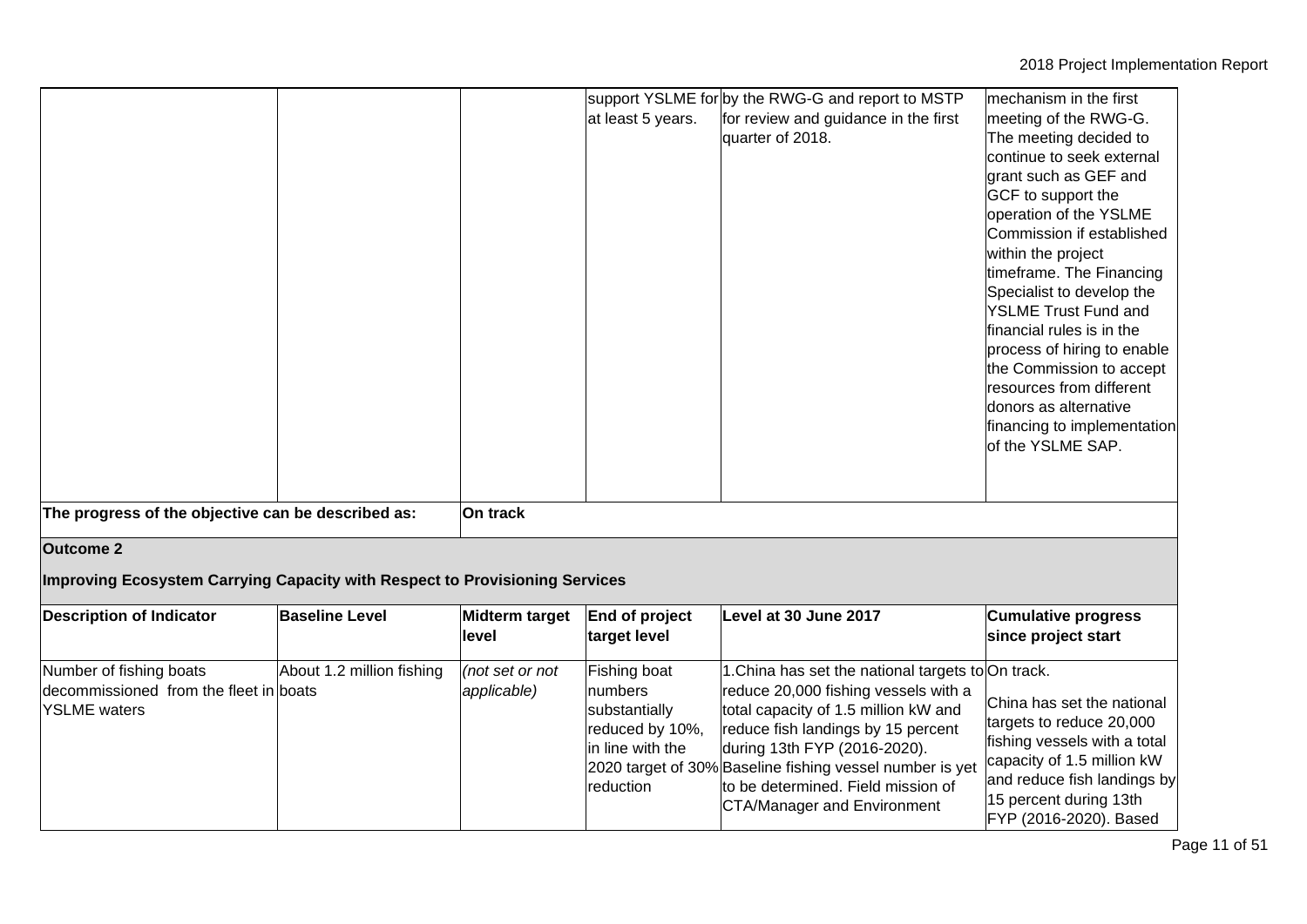|                                                                                                    |                                                                        |                                |                                                                                                                                                                      | Officer in early April in 2017 found<br>that with the gradual reduction of fuel<br>subsidy to fishing vessels and<br>implementation of buyback schemes,<br>there are interests among fishermen<br>to register for participation in the<br>fishing vessels buyback program. In<br>Weihai alone, over 1,000 boats will be Shandong: 10,355; and<br>bought back by local government in<br>2017, yet nearly 4,000 applicants<br>have already registered for<br>participation in the program. | on information provided by<br>PR China in the review of<br>SAP implementation (June<br>2018), the number of<br>fishing vessels will be<br>reduced from the baseline<br>of 21,713 (Liaoning: 7,084;<br>Jinagsu: 4,274) in 2015 to<br>18,797 (Liaoning: 6,177;<br>Shandong: 8,976; and<br>Jiangsu: 3,644) by 2020.<br>Achieving this target<br>represents a reduction of<br>fishing vessels by 13.4% of<br>the baseline year of 2015.                                                      |
|----------------------------------------------------------------------------------------------------|------------------------------------------------------------------------|--------------------------------|----------------------------------------------------------------------------------------------------------------------------------------------------------------------|------------------------------------------------------------------------------------------------------------------------------------------------------------------------------------------------------------------------------------------------------------------------------------------------------------------------------------------------------------------------------------------------------------------------------------------------------------------------------------------|------------------------------------------------------------------------------------------------------------------------------------------------------------------------------------------------------------------------------------------------------------------------------------------------------------------------------------------------------------------------------------------------------------------------------------------------------------------------------------------|
| Status of major commercially<br>important fish stock from<br>restocking and habitat<br>improvement | Effectiveness of<br>restocking and habitat<br>protection not evaluated | (not set or not<br>applicable) | Measurable<br>improvement (5%)<br>in standing stock<br>and catch per unit<br>effort;<br>Future<br>management<br>decisions on<br>restocking based<br>on effectiveness | Not started                                                                                                                                                                                                                                                                                                                                                                                                                                                                              | On track.<br>Both PR China and RO Korea<br>have introduced total<br>allowable catch (TAC)<br>system in fishery<br>management. Currently RO<br>Korea applies TAC system to<br>11 species with 70 TAC<br>observers. PR China<br>introduce the system in 2017<br>starting with two species.<br>Swimming Crab (Portunus<br>trituberculatus) is under TAC<br>in both countries, providing<br>an ideal example to conduct<br>joint stock assessment to<br>improve management<br>effectiveness. |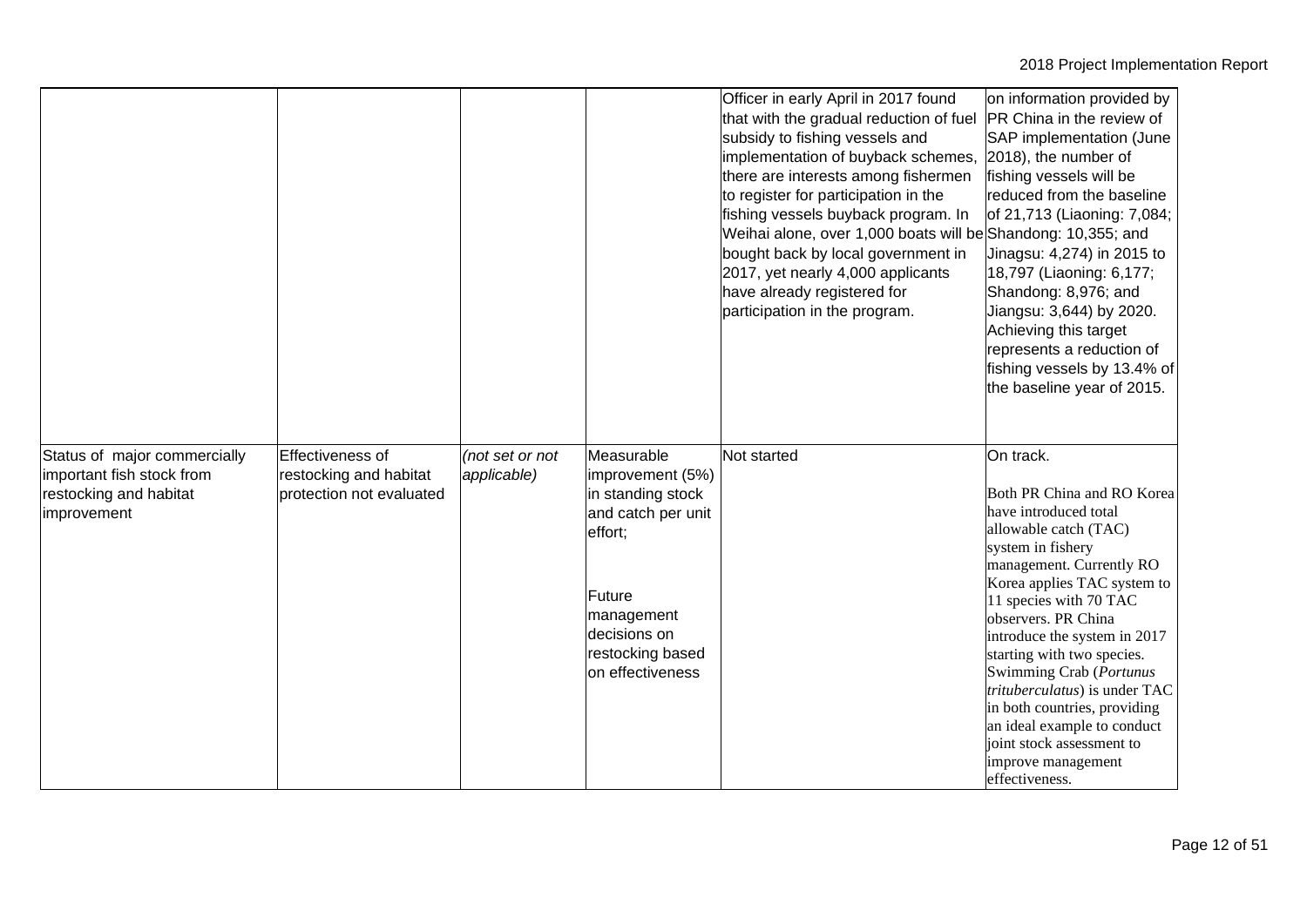|  |  | Artificial Reef, Fry Release,<br>Marine Ranching, Marine<br>Forests plantations are the key<br>promoting measures in the PR<br>China and RO Korea to<br>enhance fish stock and<br>support fishermen's revenue. |
|--|--|----------------------------------------------------------------------------------------------------------------------------------------------------------------------------------------------------------------|
|  |  | In Shandong Province, the<br>restocking of fish through<br>artificial reef has been<br>monitored and evaluated in                                                                                              |
|  |  | coastal areas of Haiyang<br>City, with an investment of<br>CNY 37 million from 2013<br>to 2017 in a sea area of 57                                                                                             |
|  |  | ha. Stones, tubular<br>concrete reef, rectangular<br>concrete reef, steel frame<br>reef, square concrete reef,                                                                                                 |
|  |  | waste fishing vessels were<br>deployed following<br>technical advice from the<br>project-recruited                                                                                                             |
|  |  | consultants. Seabed algae<br>field in the artificial reef<br>areas has been formed,<br>and algae and shellfish                                                                                                 |
|  |  | start to stick to the reefs<br>after one year of<br>deployment, dominated by                                                                                                                                   |
|  |  | Ulva pertusa, Sea mustard,<br>Ostrea plicatula, reaching<br>50% coverage of reef area.<br>Fish, shrimps and crabs<br>are also increasing                                                                       |
|  |  | significantly. Based on the                                                                                                                                                                                    |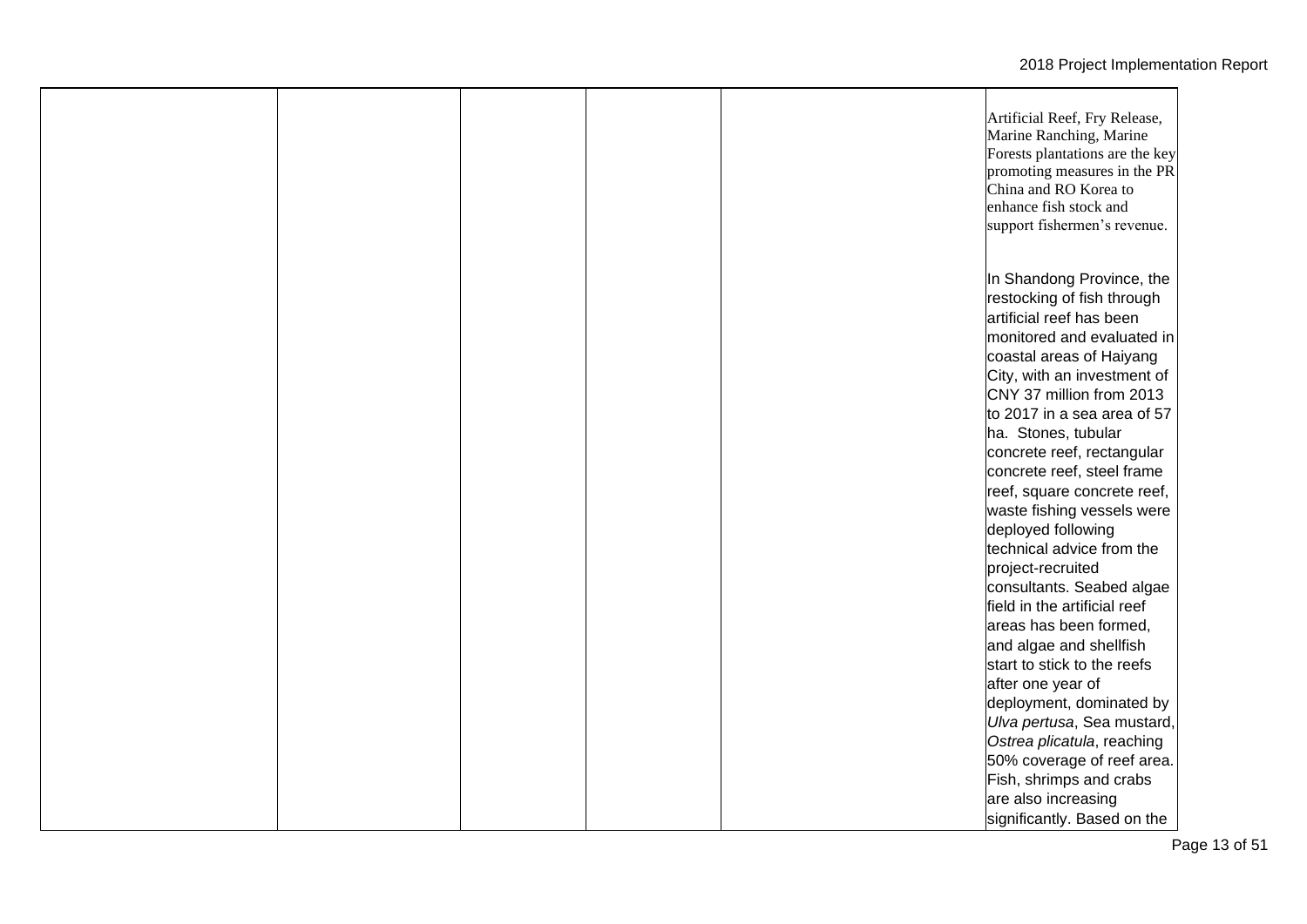|  |  | assessment in October of     |
|--|--|------------------------------|
|  |  | 2012, the abundance of 23    |
|  |  | economic species in the      |
|  |  | reef area have increased     |
|  |  | 2.29 times. The number of    |
|  |  | fish caught per net is 90,   |
|  |  | 3.5 times increase. Catch    |
|  |  | per unit time is 7,154 g per |
|  |  | net, an increase of 2.82     |
|  |  | times than in 2012. In       |
|  |  | 2017, Shandong Fushan        |
|  |  | Marine Science and           |
|  |  | Technology Co. Ltd won       |
|  |  | the bidding to build and     |
|  |  | deploy 1,800 square steel-   |
|  |  | integrated monolithic reefs  |
|  |  | $(3m X 3m X3m)$ and          |
|  |  | establish marine ranching    |
|  |  | observation system in a      |
|  |  | sea area of 7.8 ha in        |
|  |  | Haiyang Fuhan National       |
|  |  | Marine Ranching              |
|  |  | Demonstration Area in the    |
|  |  | external waters of Pipakou   |
|  |  | located in the east of       |
|  |  | Haiyang City, Shandong       |
|  |  | Province. With a total       |
|  |  | funding of CNY26 million,    |
|  |  | the project was approved     |
|  |  | in 2017 and is now being     |
|  |  | implemented in 2018 for      |
|  |  | completion in 12 months.     |
|  |  | The YSLME Project will       |
|  |  | continue to use the          |
|  |  | monitoring indicator system  |
|  |  | of marine ranching           |
|  |  | construction of Shandong     |
|  |  | Province to assess r the     |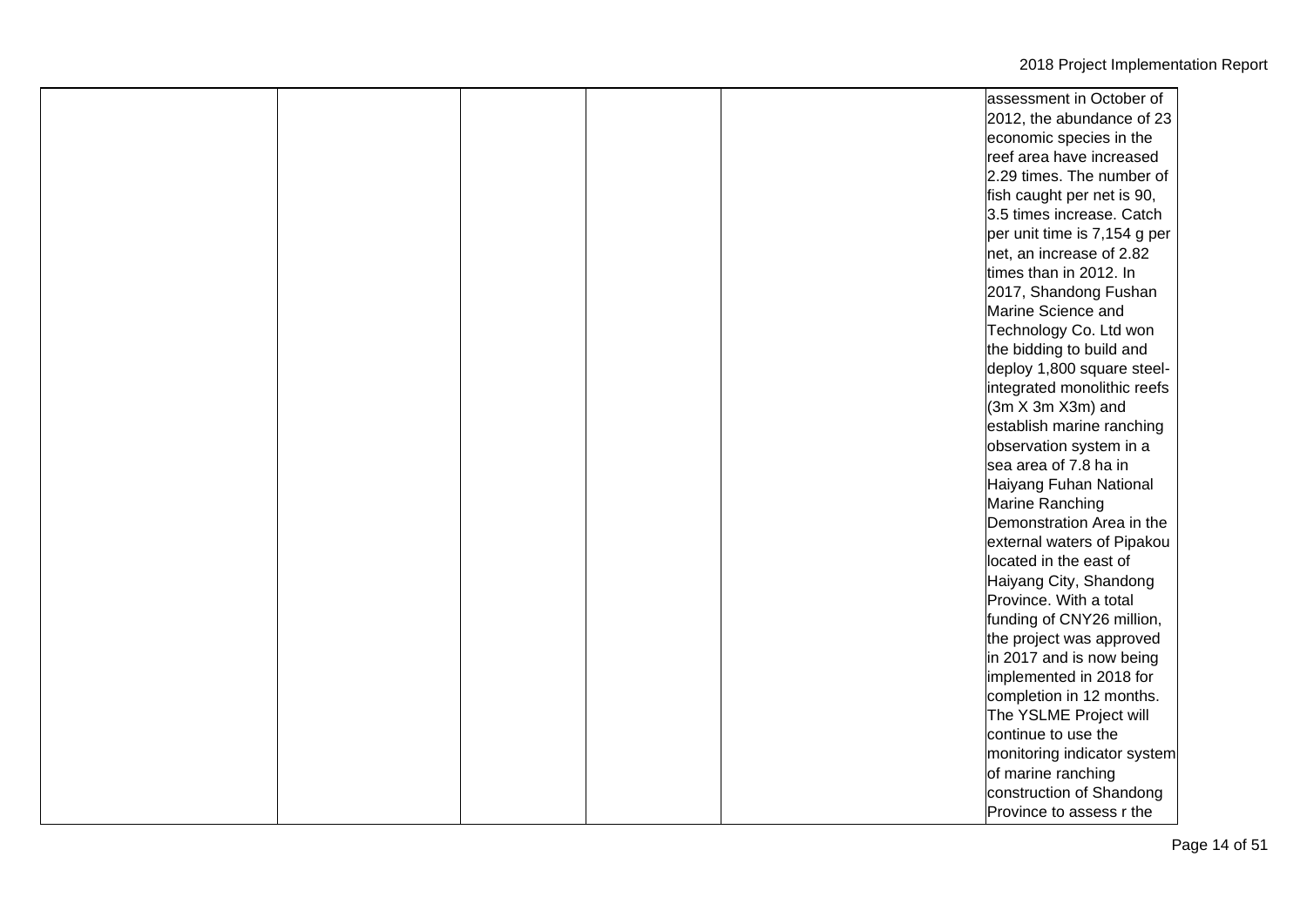|                                                                                                             |                                                                                                                                                                                |                                |                                                                                                                                                                                                                                                                                                                                      |                                                                                                                                                                                                                                                                                                                                                                                                                                                                                                                                                                                                                                                                                                                                                                                                                                                                                                                                                            | results of fish stock<br>enhancement of the<br>artificial reefs before and<br>after construction.<br>Monitoring of enhancement<br>results will continue and be<br>reported to ICC in<br>December 2018.                                                                                                                                                                                                                                                                                                                                                                                                                                                                                                                                                |
|-------------------------------------------------------------------------------------------------------------|--------------------------------------------------------------------------------------------------------------------------------------------------------------------------------|--------------------------------|--------------------------------------------------------------------------------------------------------------------------------------------------------------------------------------------------------------------------------------------------------------------------------------------------------------------------------------|------------------------------------------------------------------------------------------------------------------------------------------------------------------------------------------------------------------------------------------------------------------------------------------------------------------------------------------------------------------------------------------------------------------------------------------------------------------------------------------------------------------------------------------------------------------------------------------------------------------------------------------------------------------------------------------------------------------------------------------------------------------------------------------------------------------------------------------------------------------------------------------------------------------------------------------------------------|-------------------------------------------------------------------------------------------------------------------------------------------------------------------------------------------------------------------------------------------------------------------------------------------------------------------------------------------------------------------------------------------------------------------------------------------------------------------------------------------------------------------------------------------------------------------------------------------------------------------------------------------------------------------------------------------------------------------------------------------------------|
| Type of mariculture production<br>technology<br>Level of pollutant discharge from<br>mariculture operations | Declining quality of<br>mariculture products<br>Declining quantity of<br>production per unit area<br>from mariculture<br>Environmental impacts of<br>mariculture not evaluated | (not set or not<br>applicable) | Reduction of<br>contaminants<br>caused by<br>mariculture<br>production (5%<br>reduction in the<br>demo sites)<br>Measurable<br>increase (5%<br>increase in the<br>demo sites) in<br>mariculture<br>production per unit<br>area<br>Discharge of<br>nutrient and other<br>discharges from<br>mariculture<br>installations<br>reduce 5% | 1.A 120-square meter meeting room<br>for use in training on integrated multi-<br>tropic aquaculture has been<br>constructed by Dongchu Fishery<br>Cooperation, a community-based<br>enterprise specializing in aquaculture<br>of kelp, abalone, scallop, sea urchin<br>and sea cucumber with technical<br>assistance from Yellow Sea Fisheries<br>Research Institute and a<br>demonstration site in the first phase<br>of the project. The training course for<br>Chinese participants will be organized aquaculture area in<br>in October this year to replicate the<br>IMTA to three more sites in Liaoning<br>and Shandong.<br>2. The Secretariat is currently<br>recruiting an Mariculture Specialist to<br>prepare a training module on IMTA<br>for use in the training course<br>scheduled in October this year.<br>3. Three demonstration sites in<br>Liaoning and Shandong have been<br>selected for entering into agreements<br>with the project. | On track.<br>Baseline indicators of<br>temperature, salinity, DIN,<br>phosphorus, pCO2, DIC,<br>Chl-a (total), Chl-a (size<br>classes of phytoplankton),<br>sediment, production<br>situation, general chemistry<br>and carbon are<br>continuously being<br>monitored in a land-based<br>Haiyang, one oyster<br>monoculture farm in Sungo<br>Bay and one kelp<br>monoculture area and one<br>shellfish-seaweed IMTA<br>area in Sungo Bay,<br>Rongcheng. In earlier<br>monitoring it was found<br>that 1) water quality and<br>sediment of monoculture<br>areas were high; 2) oyster<br>monoculture was a source<br>of CO2;3) monoculture of<br>shellfish has reduced the<br>primary production of the<br>sea; and 4) kelp<br>monoculture has resulted |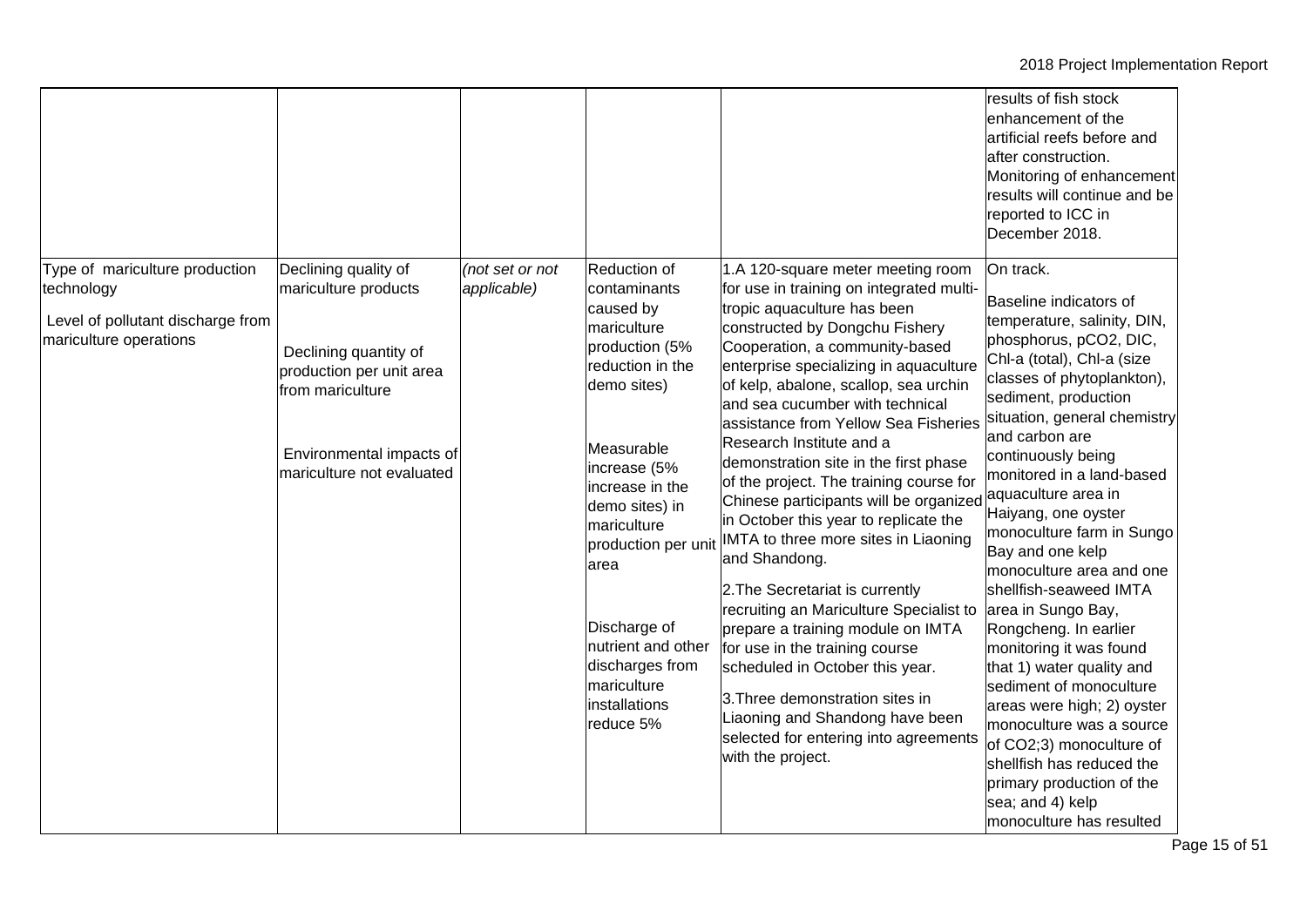|  |  | in higher Chl-a                 |
|--|--|---------------------------------|
|  |  | concentration along the         |
|  |  | coast and reduction of          |
|  |  | nutrient. Restocking of         |
|  |  | farmed species will             |
|  |  | continuously be monitored       |
|  |  | in three sites in 2017 and      |
|  |  | results of nutrient reduction   |
|  |  | will be reported in the 4th     |
|  |  | quarter of 2018.                |
|  |  |                                 |
|  |  | In RO Korea, IMTA was           |
|  |  | demonstrated from 2011          |
|  |  | onwards in coastal areas        |
|  |  | beyond YSLME by NIFS of         |
|  |  | RO Korea on IMTA of sea         |
|  |  | tangle, Gulfweed, Korean        |
|  |  | rockfish, Pacific Oyster and    |
|  |  | sea cucumber indicating that    |
|  |  | sea cucumber grew 2.7 times     |
|  |  | faster; survival rate of Korean |
|  |  | rockfish increased by 33.4%     |
|  |  | (from 56.8% to 90.5%); no       |
|  |  | fish disease occurred in        |
|  |  | IMTA (40% of Rockfish           |
|  |  | farmed in monoculture           |
|  |  | infected with disease). In the  |
|  |  | <b>IMTA</b> in Namhae of Korean |
|  |  | rockfish, sea cucumber,         |
|  |  | Pacific Oyster, Undaria and     |
|  |  | Saccharina japanoca, studies    |
|  |  | found no significant            |
|  |  | difference in growth of body    |
|  |  | length and weight of Korean     |
|  |  | rockfish; no disease found in   |
|  |  | rockfish (36.7% under           |
|  |  | monoculture); Pacific Oyster    |
|  |  | grow faster by $>20\%$ in shell |
|  |  |                                 |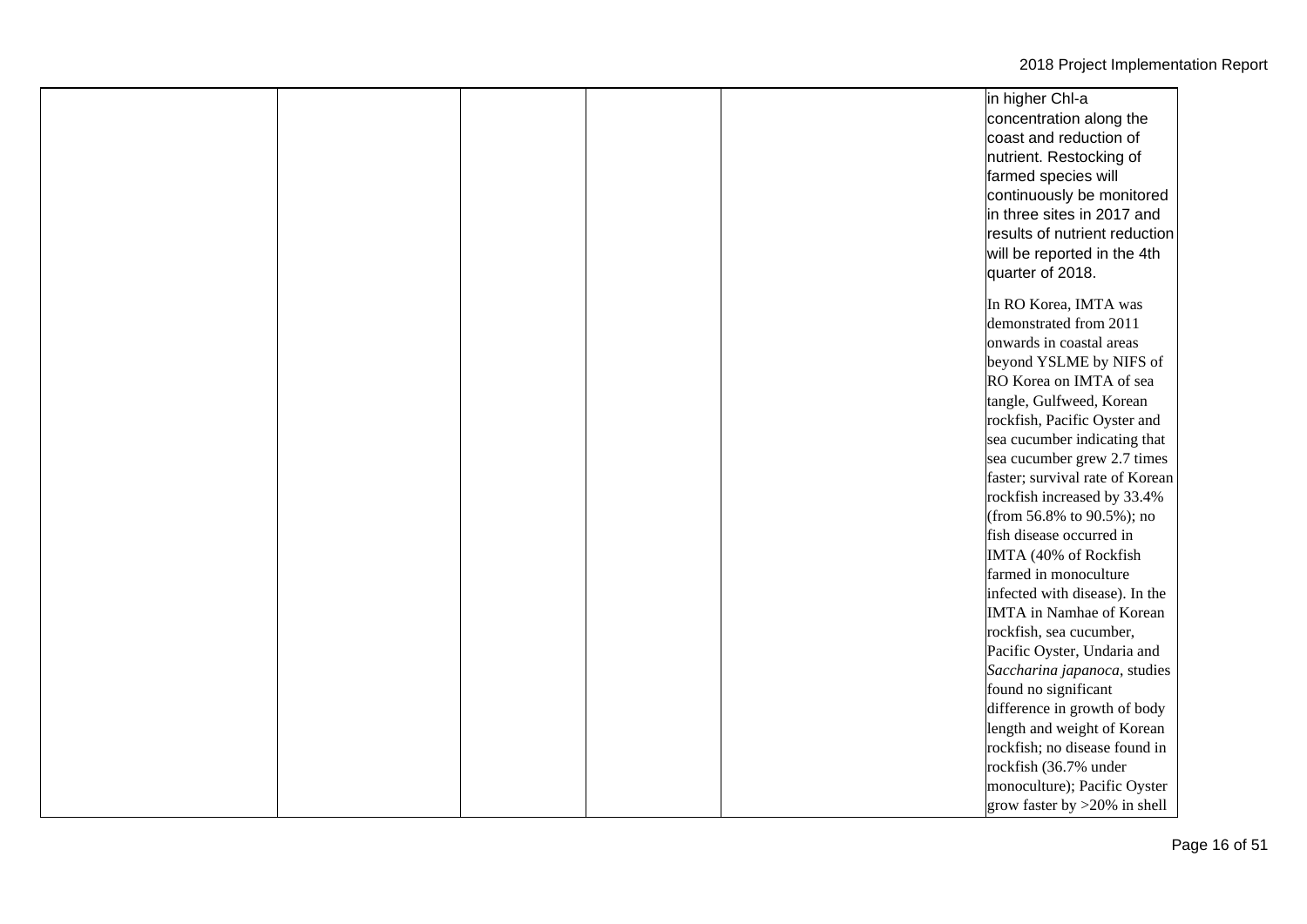|                                                                                        |                                                            |                                |                                                    |                                                                                                                                                                                                                                                                                                                                                                                                                                                                                                                                                                                                                                                                             | height and whole and meat<br>weight, and 22.5% higher<br>fatness; and sea cucumber<br>grew >40% faster.                                                                                                                                                                                                                                                                                                                                                                                                                       |
|----------------------------------------------------------------------------------------|------------------------------------------------------------|--------------------------------|----------------------------------------------------|-----------------------------------------------------------------------------------------------------------------------------------------------------------------------------------------------------------------------------------------------------------------------------------------------------------------------------------------------------------------------------------------------------------------------------------------------------------------------------------------------------------------------------------------------------------------------------------------------------------------------------------------------------------------------------|-------------------------------------------------------------------------------------------------------------------------------------------------------------------------------------------------------------------------------------------------------------------------------------------------------------------------------------------------------------------------------------------------------------------------------------------------------------------------------------------------------------------------------|
| The progress of the objective can be described as:                                     |                                                            | On track                       |                                                    |                                                                                                                                                                                                                                                                                                                                                                                                                                                                                                                                                                                                                                                                             |                                                                                                                                                                                                                                                                                                                                                                                                                                                                                                                               |
| Outcome 3                                                                              |                                                            |                                |                                                    |                                                                                                                                                                                                                                                                                                                                                                                                                                                                                                                                                                                                                                                                             |                                                                                                                                                                                                                                                                                                                                                                                                                                                                                                                               |
| Improving Ecosystem Carrying Capacity with respect to Regulating and Cultural Services |                                                            |                                |                                                    |                                                                                                                                                                                                                                                                                                                                                                                                                                                                                                                                                                                                                                                                             |                                                                                                                                                                                                                                                                                                                                                                                                                                                                                                                               |
| <b>Description of Indicator</b>                                                        | <b>Baseline Level</b>                                      | Midterm target<br>level        | End of project<br>target level                     | Level at 30 June 2017                                                                                                                                                                                                                                                                                                                                                                                                                                                                                                                                                                                                                                                       | <b>Cumulative progress</b><br>since project start                                                                                                                                                                                                                                                                                                                                                                                                                                                                             |
| Level of pollutant discharges<br>particularly Nitrogen in YSLME<br>tributaries         | Discharge reductions do<br>not meet the regional<br>target | (not set or not<br>applicable) | 10% reductions in<br>N discharges<br>every 5 years | In 2016 China has initiated Blue Bay<br>Action Plan incentivizing local<br>governments to adopt integrated<br>approaches to address coastal and<br>marine challenges through innovative<br>investment modalities to leverage<br>knowledge and know and financing<br>from private sector through public<br>private partnership in sewage<br>treatment, beach management, sea<br>water desalination, etc. In YSLME,<br>Rizhao, Dalian, Qingdao, Weihai,<br>Yantai are selected as demonstration<br>sites in the action plan. Each site will<br>be supported with a total of 44 million<br>US dollars to mitigate land-based<br>pollutants entering the marine<br>environment. | Off track.<br>The related actions<br>implemented in PR China<br>include 1) conduct<br>intensive monitoring and<br>assessment; 2) control<br>contaminants discharge; 3)<br><b>Implement MARPOL</b><br>1973/78.<br>During the project<br>implementation period, the<br>following actions at<br>national level have been<br>adopted and implemented<br>in PR China that will lead<br>to reduction of N during the<br>13th FYP period (2016-<br>2020)<br>In 2015, China<br>issued "Water Pollution<br>Control Action Plan", which |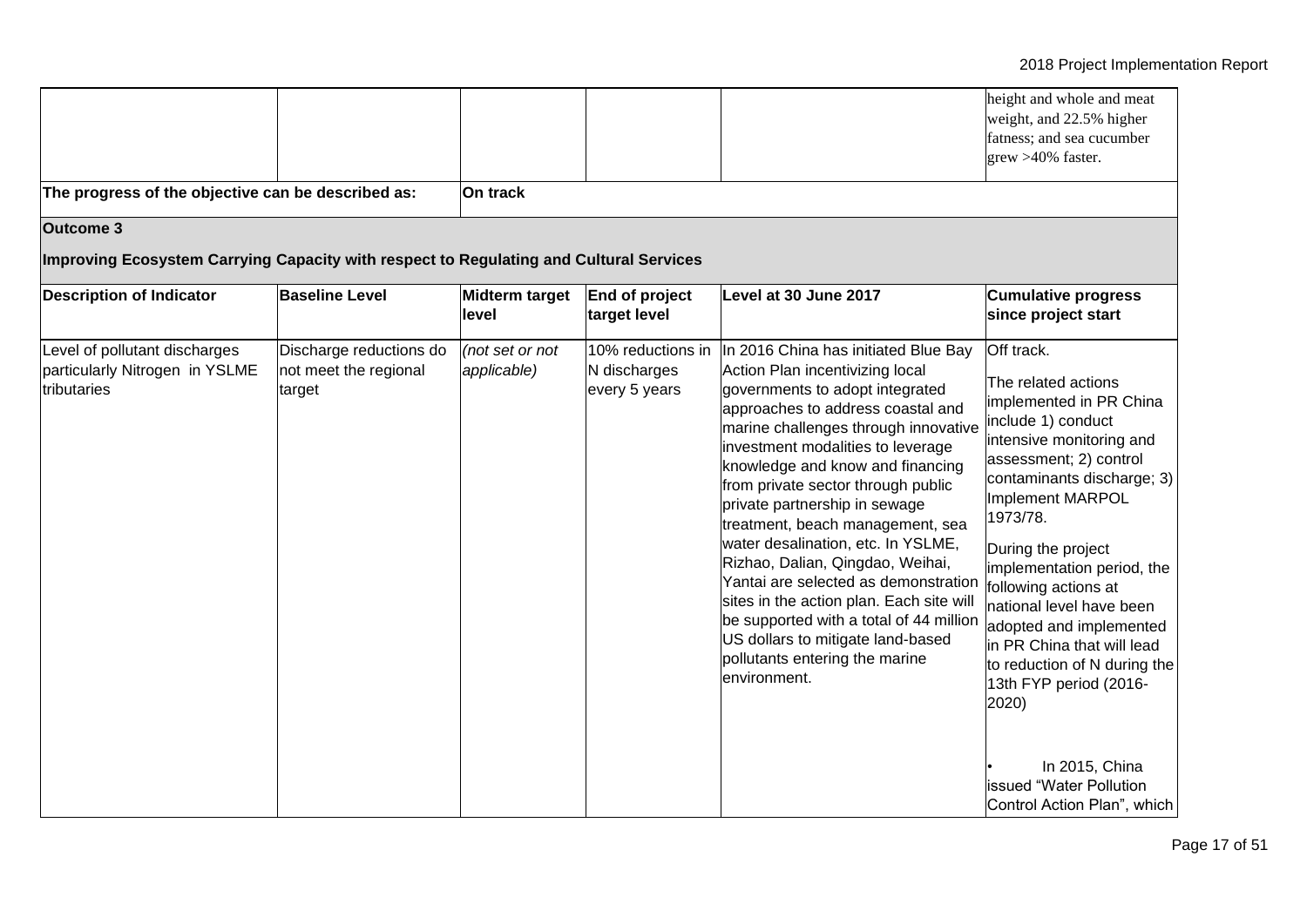|  |  | has strengthened pollution    |
|--|--|-------------------------------|
|  |  | control in industrial         |
|  |  | agglomeration areas. The      |
|  |  | Plan requires that by the     |
|  |  | end of 2017, the industrial   |
|  |  | agglomeration area should     |
|  |  | be built into a centralized   |
|  |  | sewage treatment facility,    |
|  |  | and an automatic online       |
|  |  | monitoring device was         |
|  |  | installed, and that the       |
|  |  | urban sewage treatment        |
|  |  | facilities in the sensitive   |
|  |  | areas would meet the          |
|  |  | grade I-level A emission      |
|  |  | standards. Results of         |
|  |  | implementation of the Plan    |
|  |  | were not reported.            |
|  |  | Considering the action plan   |
|  |  | proposed that by 2020, the    |
|  |  | national water                |
|  |  | environmental quality must    |
|  |  | make staged-based             |
|  |  | improvements and the          |
|  |  | urgency, complexity,          |
|  |  | toughness, and long-term      |
|  |  | nature of water pollution     |
|  |  | control efforts requires full |
|  |  | implementation of the Plan,   |
|  |  | the CPC Central               |
|  |  | Committee and the State       |
|  |  | Council have emphasized       |
|  |  | great importance to the       |
|  |  | prevention and control of     |
|  |  | water pollution and           |
|  |  | published a new               |
|  |  | notification on the battle of |
|  |  | pollution prevention and      |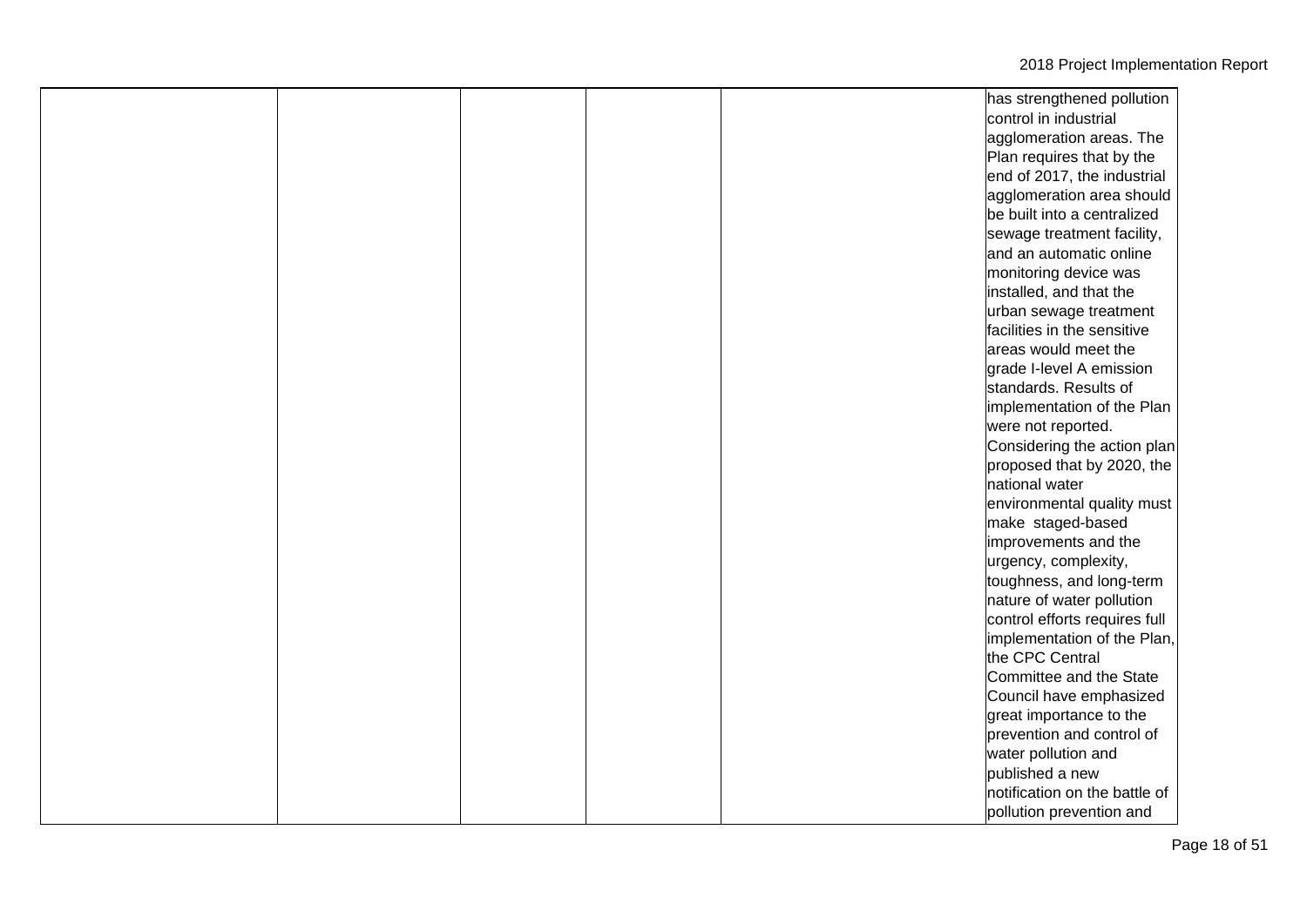|  |  | control in June of 2018.      |
|--|--|-------------------------------|
|  |  | The new notification and      |
|  |  | opinion from The CPC          |
|  |  | central committee             |
|  |  | highlights the Action Plan    |
|  |  | for Prevention and Control    |
|  |  | of Water Pollution must be    |
|  |  | fully implemented and the     |
|  |  | targets raised in the "Water  |
|  |  | Pollution Control Action      |
|  |  | Plan" need to be fulfilled    |
|  |  | based on time schedule.       |
|  |  | The responsibilities of local |
|  |  | governments for protection    |
|  |  | of water environment was      |
|  |  | also highlighted in the       |
|  |  | notification from The CPC     |
|  |  | Central Committee.            |
|  |  | Progress report on            |
|  |  | implementation of "Water      |
|  |  | Pollution Control Action      |
|  |  |                               |
|  |  | Plan" has not yet been        |
|  |  | published by the ministry of  |
|  |  | Ecology and Environment.      |
|  |  | On July 11, 2016,             |
|  |  | State Council of China        |
|  |  | issued the Action Plan for    |
|  |  | Soil Pollution Prevention     |
|  |  | and Control. It clearly       |
|  |  | points out that a             |
|  |  | coordination mechanism        |
|  |  | among government,             |
|  |  | community, enterprises,       |
|  |  | and residents will be         |
|  |  | establishes.                  |
|  |  |                               |
|  |  | On November,                  |
|  |  | 2016, the General Office of   |
|  |  |                               |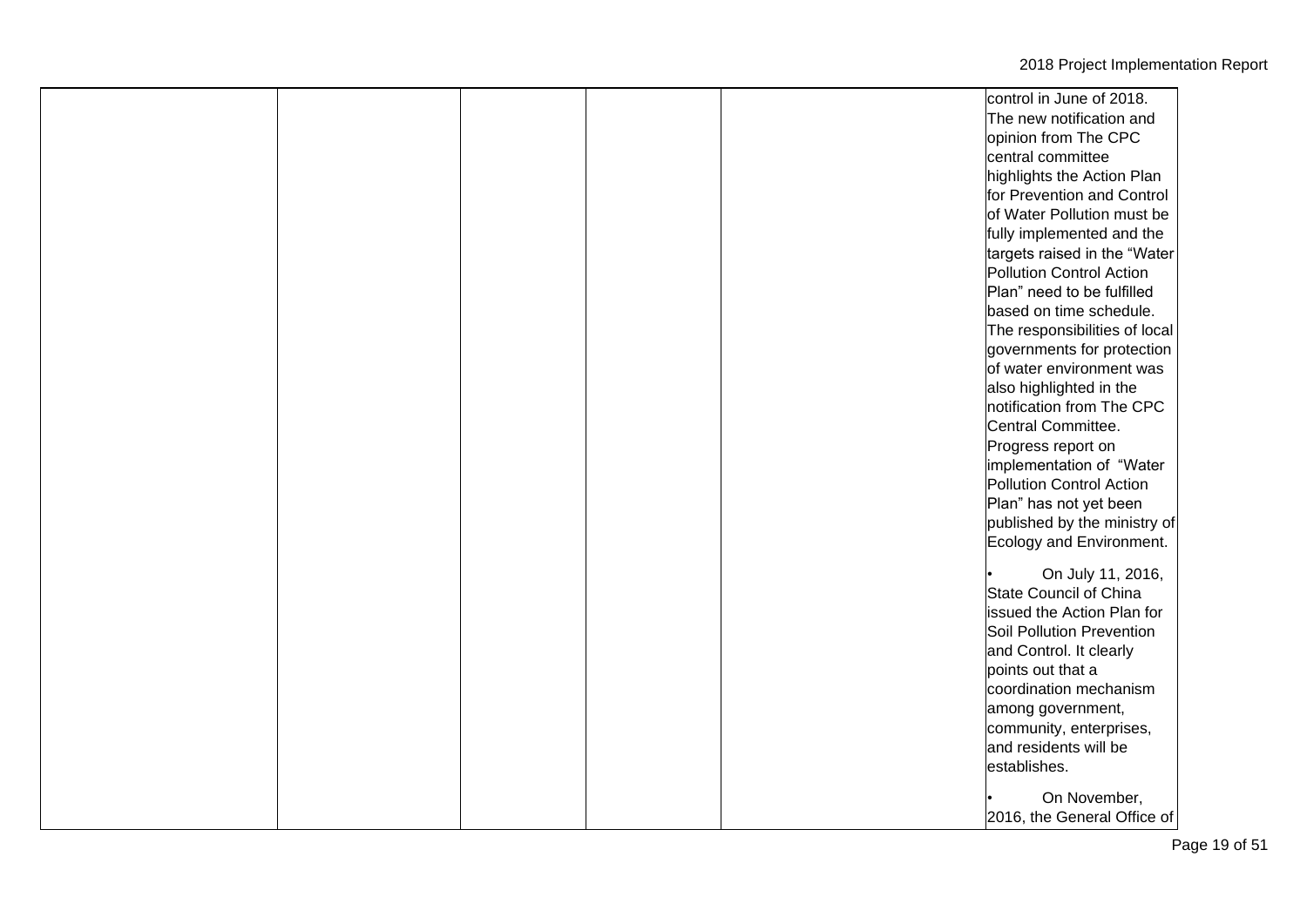|  |  | the CPC Central               |
|--|--|-------------------------------|
|  |  | Committee and the             |
|  |  | General Office of the State   |
|  |  | Council issued the            |
|  |  | Opinions on Full              |
|  |  | Implementation of River       |
|  |  | Chief System; it has been     |
|  |  | made clear that the major     |
|  |  | leaders of Party and          |
|  |  | government organizations      |
|  |  | need to shoulder the posts    |
|  |  | as river chiefs.              |
|  |  |                               |
|  |  | The Ministry of               |
|  |  | Transport issued the          |
|  |  | Special Action Plan for       |
|  |  | Ship and Port Pollution       |
|  |  | <b>Prevention and Control</b> |
|  |  | (2015-2020) in 2015 to        |
|  |  | explore and establish a       |
|  |  | new mechanism for the         |
|  |  | reception and disposal of     |
|  |  | ship pollutants, and          |
|  |  | promote the construction of   |
|  |  | receiving facilities for      |
|  |  | pollutants and improve        |
|  |  | receiving and disposing       |
|  |  | capabilities to meet the      |
|  |  | demand for receiving and      |
|  |  | disposing pollutants from     |
|  |  | ships                         |
|  |  |                               |
|  |  | As imported solid             |
|  |  | waste, China banned           |
|  |  | imports of 24 types of solid  |
|  |  | waste since 2017 in a fresh   |
|  |  | move to reduce                |
|  |  | environmental pollution,      |
|  |  | which covers waste            |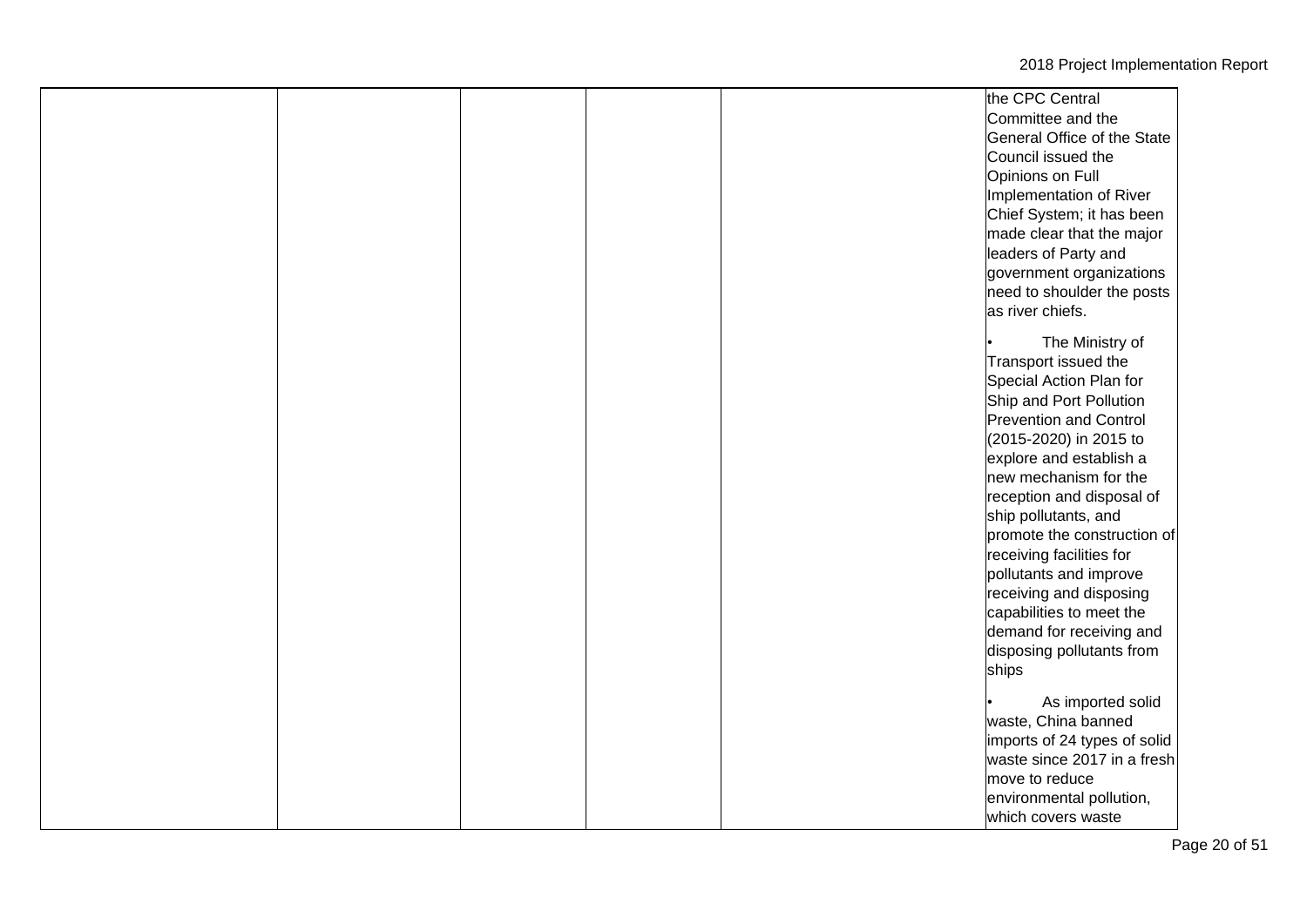|  |  | plastics, unsorted scrap      |
|--|--|-------------------------------|
|  |  | paper, discarded textiles,    |
|  |  | and other kinds of waste.     |
|  |  |                               |
|  |  | On March 26,                  |
|  |  | 2018, the Ministry of         |
|  |  | Ecology and Environment       |
|  |  | reviewed and adopted in       |
|  |  | principle the "Action Plan    |
|  |  | for the Implementation of     |
|  |  | the Proposal for the          |
|  |  | Reform of the Import          |
|  |  | Management System for         |
|  |  | the Prohibition of the        |
|  |  | Importation of Solid Waste    |
|  |  | into the Prohibition of       |
|  |  | Foreign Garbage for the       |
|  |  | 2018-2020".                   |
|  |  |                               |
|  |  | For 10% reductions in N       |
|  |  | discharge, NMEMEC will        |
|  |  | support a watershed model     |
|  |  | for the nutrients loading     |
|  |  | estimation in Haizhou Bay     |
|  |  | including N discharges        |
|  |  | from river basins and         |
|  |  | identify N sources.           |
|  |  | Achieving the target of the   |
|  |  | project relies very much on   |
|  |  | the local N discharge         |
|  |  | reduction program,            |
|  |  | including improvement of      |
|  |  | fertilizer use efficiency and |
|  |  | building of more sewage       |
|  |  | reduction plants with use of  |
|  |  | co-financing from             |
|  |  | governments. The project      |
|  |  | currently is only supporting  |
|  |  | the demonstration of          |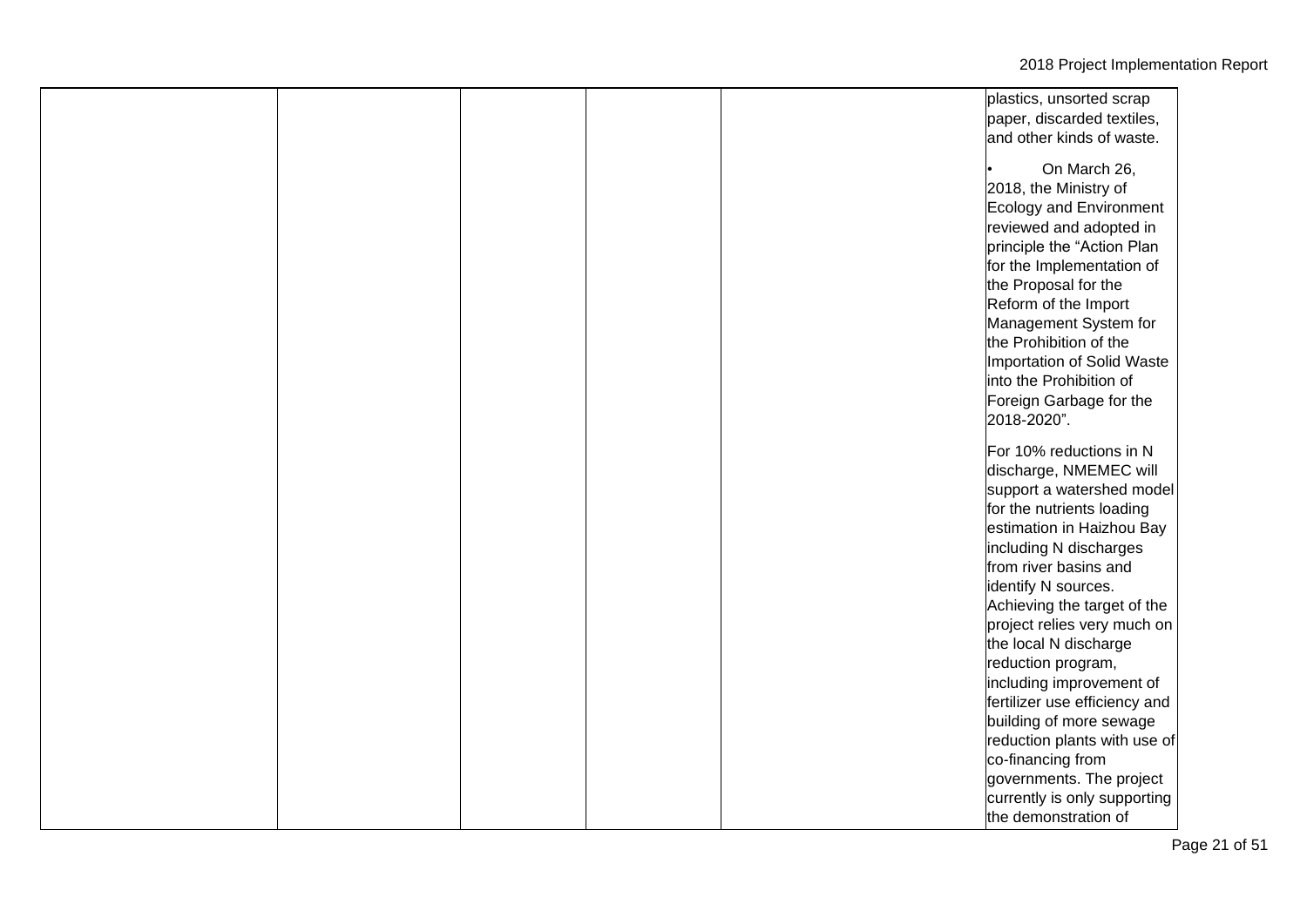|                                                                |                                                                                                                                                         |                                |                                                                                                                                                                          |                                                                                                                                                                                                                                                                                                                                                                                                                               | marine litter reduction in<br>Weihai and restoration of<br>wetland in Rudong as<br>nutrient sinks for replication<br>of experiences elsewhere<br>through workshops and<br>seminars.                                                                                                                                                                                                                                                                                                                                                                          |
|----------------------------------------------------------------|---------------------------------------------------------------------------------------------------------------------------------------------------------|--------------------------------|--------------------------------------------------------------------------------------------------------------------------------------------------------------------------|-------------------------------------------------------------------------------------------------------------------------------------------------------------------------------------------------------------------------------------------------------------------------------------------------------------------------------------------------------------------------------------------------------------------------------|--------------------------------------------------------------------------------------------------------------------------------------------------------------------------------------------------------------------------------------------------------------------------------------------------------------------------------------------------------------------------------------------------------------------------------------------------------------------------------------------------------------------------------------------------------------|
| Types of technologies applied for<br>pollution reduction       | Some innovations such<br>as man-made wetlands<br>are being undertaken<br>nationally but without<br>regional coordination or<br>dissemination of results | (not set or not<br>applicable) | Successful<br>demonstration of<br>use of artificial<br>wetlands in<br>pollution control in<br>1 site and<br>2 coastal<br>municipalities and<br>local government<br>units | Field visit conducted by PMO<br>identified Rushan Bay and estuarine<br>area as a demonstration site. TOR is<br>being prepared to engage service<br>provider to conduct the baseline<br>assessment of river channels and<br>replicated in about inventory of benthic biodiversity in<br>bay area, and identification of suitable<br>wetland restoration technologies to<br>improve water quality in the river and<br>bay area. | On track.<br>The project has selected<br>Xiaoyangkou of Rudong as<br>a demonstration site to<br>conduct Common<br>Cordgrass (Spartina<br>anglica) eradication and<br>tidal wetland restoration,<br>with the targets of<br>eradicating 200 ha of<br>cordgrass and<br>rehabilitation of 20 ha of<br>natural wetland to enhance<br>the suitability of habitat for<br>waterbirds, ecosystem<br>services and economic<br>benefits. Feasibility study<br>was completed in June,<br>2018 and implementation<br>is on-going, to be<br>completed in October,<br>2019. |
| Status of legal and regulatory<br>process to control pollution | Weak legal and<br>regulatory framework to<br>control pollution in<br>provinces bordering in the<br><b>YSLME</b>                                         | (not set or not<br>applicable) | Develop<br>evaluation tools, in<br>the first year, to<br>assist in<br>harmonizing<br>national and<br>provincial                                                          | not started.                                                                                                                                                                                                                                                                                                                                                                                                                  | Off track.<br>A legal expert is on board<br>to review the compliance of<br>PR China and RO Korea<br>with international legal<br>requirements for pollution                                                                                                                                                                                                                                                                                                                                                                                                   |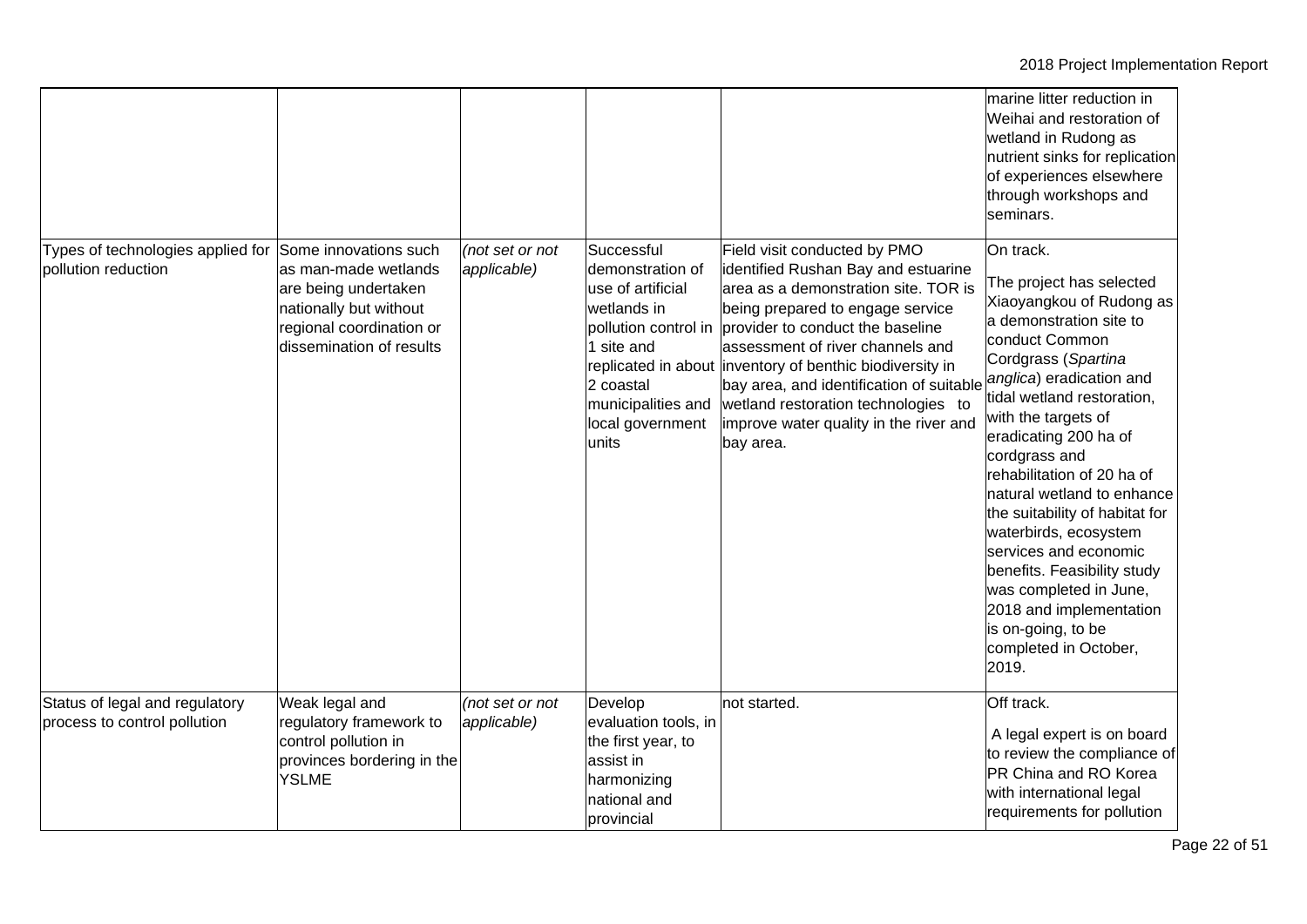|                                                                 |                                                                                                      |                                | legislation to<br>improve coastal<br>water quality in<br>Shandong,<br>Jiangsu and<br>Liaoning provinces                                                                                                                                                                                                                                 |                                                                                                                                                                                                                                                                                                                                                                                                                                                                                                                                                                                                                                                                                                                   | reduction, and the report<br>has not yet been<br>submitted. Initial findings<br>indicate the absence of<br>national legislation on<br>marine litter and<br>microplastics, etc. Capacity<br>of national and provincial<br>officials in implementation<br>of global and national<br>pollution-related legislation<br>appears week                                                                                                                                                                                                                                                                                                                                                                   |
|-----------------------------------------------------------------|------------------------------------------------------------------------------------------------------|--------------------------------|-----------------------------------------------------------------------------------------------------------------------------------------------------------------------------------------------------------------------------------------------------------------------------------------------------------------------------------------|-------------------------------------------------------------------------------------------------------------------------------------------------------------------------------------------------------------------------------------------------------------------------------------------------------------------------------------------------------------------------------------------------------------------------------------------------------------------------------------------------------------------------------------------------------------------------------------------------------------------------------------------------------------------------------------------------------------------|---------------------------------------------------------------------------------------------------------------------------------------------------------------------------------------------------------------------------------------------------------------------------------------------------------------------------------------------------------------------------------------------------------------------------------------------------------------------------------------------------------------------------------------------------------------------------------------------------------------------------------------------------------------------------------------------------|
| Status of the control of marine<br>litter at selected locations | Due to a lack of<br>appreciation of the<br>problem little action is<br>currently being<br>undertaken | (not set or not<br>applicable) | Regional<br>Guidelines on<br>control of marine<br>litter based on<br>those initiated by<br><b>NOWPAP</b><br>produced and<br>adopted for use in<br>the Yellow Sea;<br>Established<br>regional data base<br>in the first year,<br>and significant<br>reduction in the<br>quantities of<br>marine litter at<br>selected beach<br>locations | NOWPAP was engaged in the<br>preparatory meeting for inception in<br>January 23-24, 2017, and the<br>inception workshop on July 11-13 the<br>same year. While Guidelines on<br>marine litter control is in place in<br>UNEP, assessment of its applicability<br>in China needs to be conducted by<br>SOA who currently is developing<br>marine litter and microplastics<br>monitoring protocols based on the<br>guidelines developed by NOOA. The<br>project will explore participation by a<br>SOA expert in NOWPAP CEARAC<br>focal point meeting in Toyama,<br>Japan, in September 2017 to assess<br>the feasibility of using UNEP<br>Guidelines for monitoring of marine<br>litter and microplastics in YSLME. | On track.<br>In the 1st RWG meeting on<br>Pollution Reduction, it was<br>agreed that the project<br>would use the NOWPAP<br>marine litter monitoring<br>guidelines to conduct the<br>baseline survey. In China,<br>Weihai was selected as the<br>demonstration site for<br>reducing marine litter. A<br>subcontract is being<br>implemented to monitor the<br>status of marine litter in two<br>sites in Weihai, assess the<br>legal and regulatory<br>framework gaps, and<br>propose incentive policies<br>in recycling economies. A<br>consultation meeting in<br>Jinan was held to<br>determine the scope of<br>demonstration with initial<br>interest from local<br>government to support the |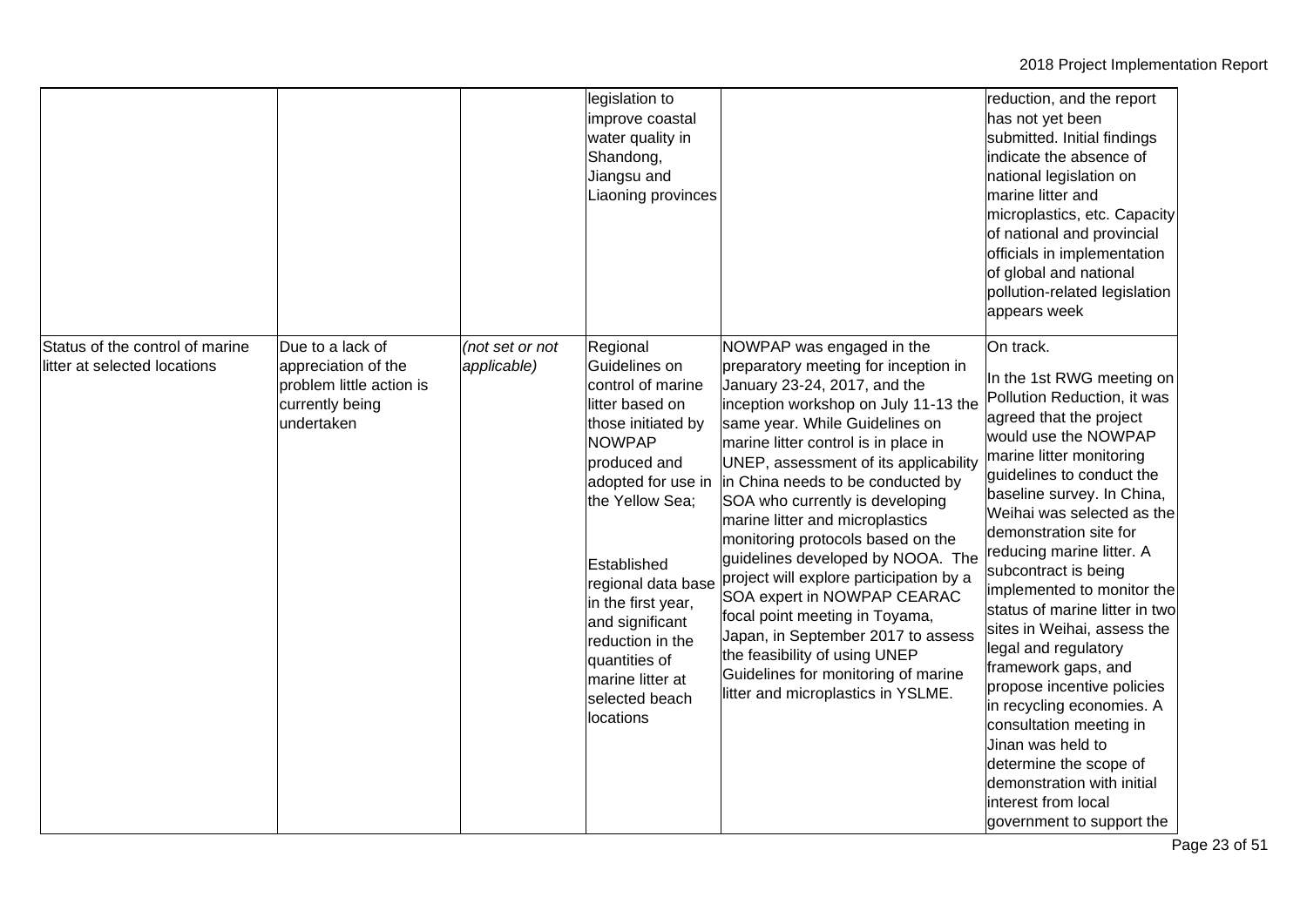|                                                    |          | collection of abandoned<br>fish cages in aquaculture,<br>collection of garbage from<br>fishing boats before<br>closure season, and<br>support to establish a                                                                                                               |
|----------------------------------------------------|----------|----------------------------------------------------------------------------------------------------------------------------------------------------------------------------------------------------------------------------------------------------------------------------|
|                                                    |          | coastal city partnership to<br>integrate marine litter into<br>overarching environmental<br>agenda of local<br>governments. TOR of<br>demonstration project is<br>under preparation.                                                                                       |
|                                                    |          | In RO Korea, an intensive<br>survey was carried out in<br>Jeolla Namdo province to<br>make an inventory of litter<br>in land, river, coast and<br>estuary by OSEAN (Our<br>Sea of East Asia Network)<br>to estimate marine litters in<br>this province in November         |
|                                                    |          | 2017. Beach litter survey<br>methodology of the CSIRO<br>(Commonwealth Science<br>and Industrial Research<br>Organization) was used for<br>this survey. KIOST and<br>OSEAN have carried out<br>the abundance and<br>accumulation patterns of<br>plastic marine debris on 6 |
| The progress of the objective can be described as: | On track | beaches in the Korean YS<br>since 2016.                                                                                                                                                                                                                                    |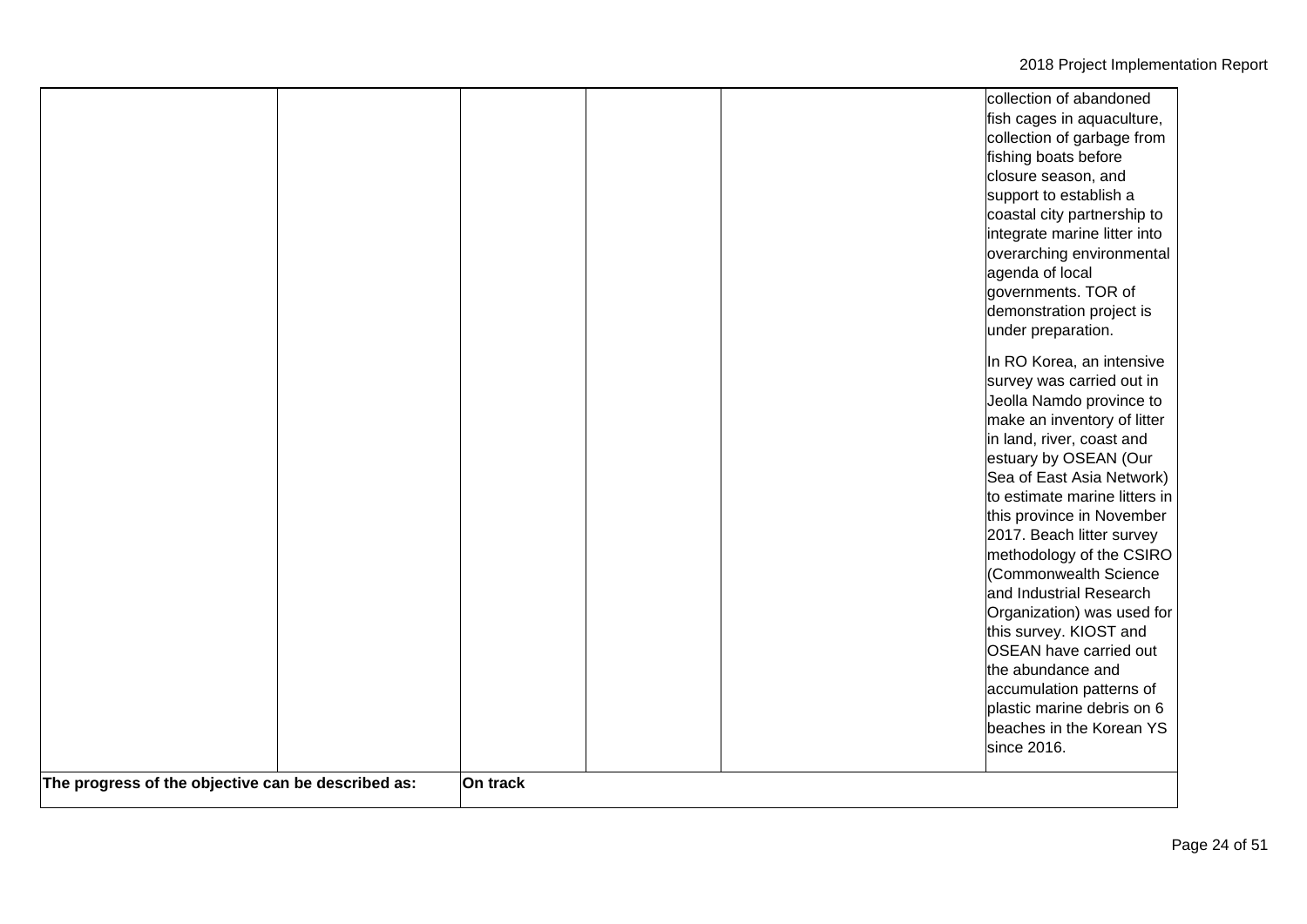## **Outcome 4**

## **Improving Ecosystem Carrying Capacity with respect to Supporting Services**

| <b>Description of Indicator</b> | <b>Baseline Level</b>                        | <b>Midterm target</b><br>level | End of project<br>target level | Level at 30 June 2017 | <b>Cumulative progress</b><br>since project start                                                 |
|---------------------------------|----------------------------------------------|--------------------------------|--------------------------------|-----------------------|---------------------------------------------------------------------------------------------------|
| Areas of critical habitats;     | Coastal habitats critical to (not set or not |                                | Areas of critical              | Not started           | On track.                                                                                         |
|                                 | maintaining ecosystem                        | applicable)                    | habitats                       |                       |                                                                                                   |
|                                 | services continue to be                      |                                | maintained at                  |                       | Until now, approximately                                                                          |
| Status of mitigation of         | converted or reclaimed                       |                                | current level.                 |                       | 880,000 ha of YS mudflat                                                                          |
| reclamation impacts             | unchecked                                    |                                | Increase 3% total              |                       | areas have been                                                                                   |
|                                 |                                              |                                | areas as MPAs                  |                       | reclaimed. This comprises                                                                         |
|                                 |                                              |                                |                                |                       | 37% of the inter-tidal areas                                                                      |
|                                 |                                              |                                |                                |                       | of the Chinese portion of                                                                         |
|                                 |                                              |                                | Impacts of                     |                       | the YS, which have been                                                                           |
|                                 |                                              |                                | reclamation                    |                       | reclaimed since 1950, and                                                                         |
|                                 |                                              |                                | prepared in 2                  |                       | 43% of the mudflats on the                                                                        |
|                                 |                                              |                                | demo sites                     |                       | ROK coast, which has                                                                              |
|                                 |                                              |                                |                                |                       | been reclaimed since                                                                              |
|                                 |                                              |                                |                                |                       | 1917. Currently, a review                                                                         |
|                                 |                                              |                                |                                |                       | process on the past and                                                                           |
|                                 |                                              |                                |                                |                       | future reclamation projects                                                                       |
|                                 |                                              |                                |                                |                       | up to 2016 and implication                                                                        |
|                                 |                                              |                                |                                |                       | to the critical coastal                                                                           |
|                                 |                                              |                                |                                |                       | habitats is ongoing. In                                                                           |
|                                 |                                              |                                |                                |                       | 2018, critical habitats are                                                                       |
|                                 |                                              |                                |                                |                       | expected to be identified                                                                         |
|                                 |                                              |                                |                                |                       | and meeting with criteria<br>for Ramsar wetlands and                                              |
|                                 |                                              |                                |                                |                       | standards of important bird                                                                       |
|                                 |                                              |                                |                                |                       | habitat areas to be                                                                               |
|                                 |                                              |                                |                                |                       | provided by Birdlife                                                                              |
|                                 |                                              |                                |                                |                       | International. Reclamation                                                                        |
|                                 |                                              |                                |                                |                       | areas in the YS after 2009                                                                        |
|                                 |                                              |                                |                                |                       |                                                                                                   |
|                                 |                                              |                                |                                |                       |                                                                                                   |
|                                 |                                              |                                |                                |                       |                                                                                                   |
|                                 |                                              |                                |                                |                       |                                                                                                   |
|                                 |                                              |                                |                                |                       | will be mapped using<br>satellite imageries of<br>Landsat. GIS maps of<br>critical habitats in YS |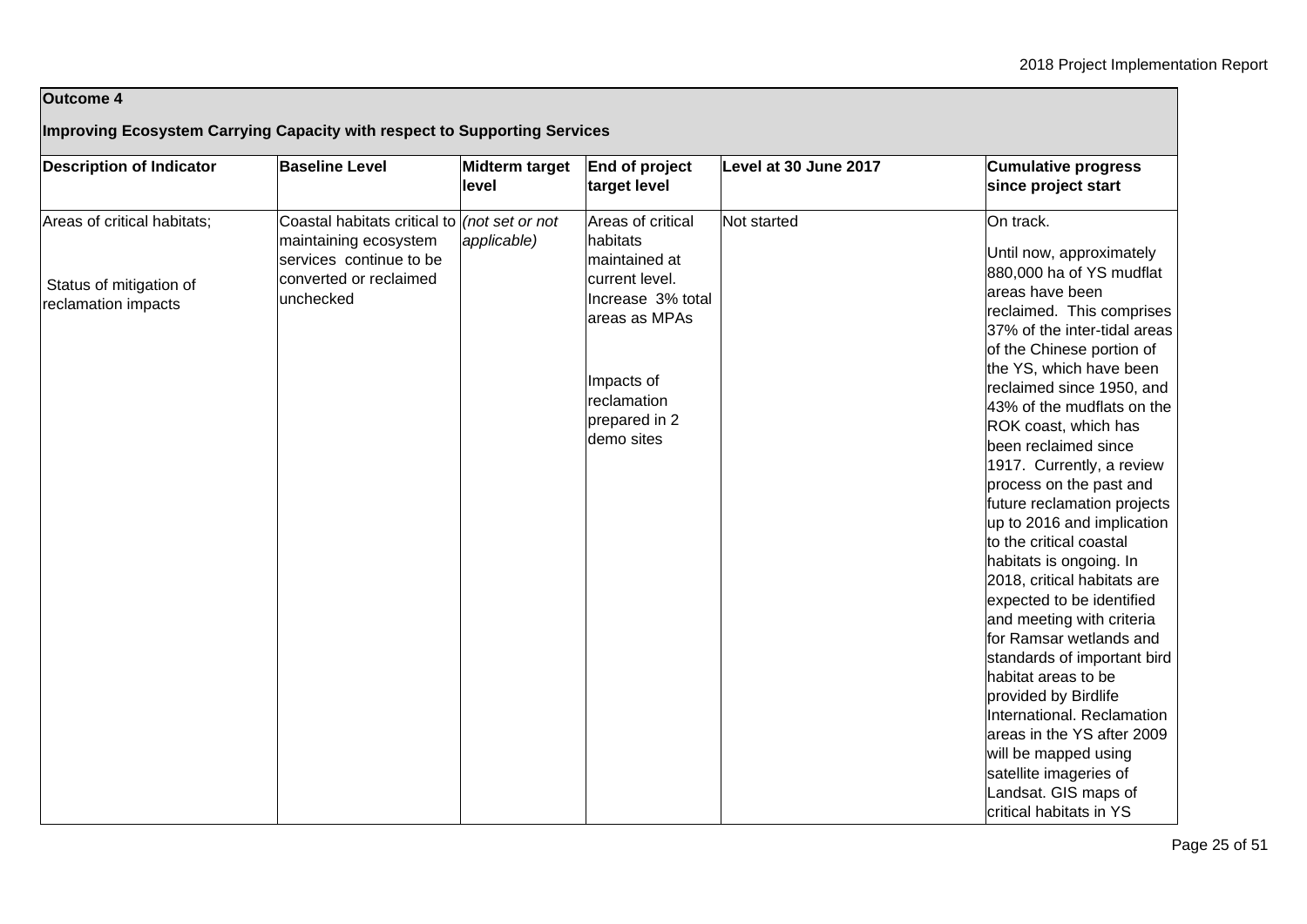|  |  | coastal wetlands will be     |
|--|--|------------------------------|
|  |  | also developed, including    |
|  |  | information on important     |
|  |  | bird habitats, bird records  |
|  |  | across China. To date,       |
|  |  | reclamation map of 2008-     |
|  |  | 2009 and 2016 were           |
|  |  | developed. The habitat       |
|  |  | areas loss will be also      |
|  |  | quantified by map            |
|  |  | overlaying. In 2018,         |
|  |  | Ministry of Natural          |
|  |  | Resource requested           |
|  |  | suspension of all            |
|  |  | reclamation projects in      |
|  |  | coastal areas of China, and  |
|  |  | this new order will place    |
|  |  | much hope to protect         |
|  |  | remaining but critically     |
|  |  | important intertidal of YS.  |
|  |  | In RO Korea, a 7 million     |
|  |  | US dollar project was        |
|  |  | completed in Ganghwa to      |
|  |  | restore the ecosystem        |
|  |  | connectivity of intertidal   |
|  |  | mudflats through replacing   |
|  |  | a causeway connecting        |
|  |  | two islands with a newly     |
|  |  | built bridge. In addition, a |
|  |  | new monitoring project,      |
|  |  | "Fisheries Resources         |
|  |  | Changes based on Yellow      |
|  |  | Sea Ecosystem" will be       |
|  |  | implemented from 2018.       |
|  |  | The budget is in total 17.2  |
|  |  | billion KRW for 5 years.     |
|  |  | The project is an            |
|  |  | expansion of the             |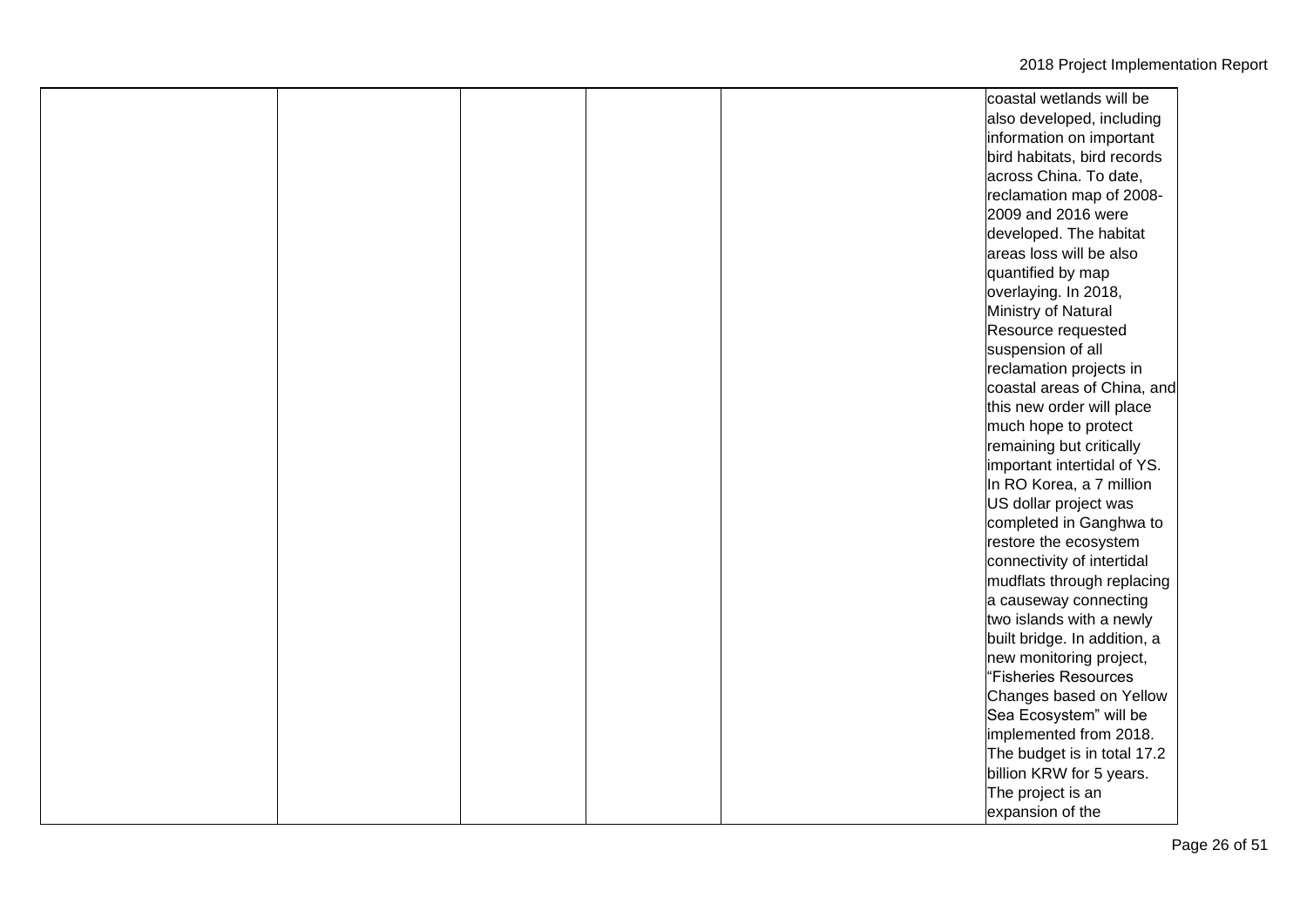|                                                                                   |                                                                                                                                                          |                                                                                                                                                    |                                                                                                                                                                                                                                                                                                                                                                                                                                                                                                                                                                                                                                                                                                                                                                                                                                                             | comprehensive ecosystem<br>monitoring in coastal area<br>to open sea. With project<br>direct support, a proposal<br>to set up a national MPA in<br>42.88 km2 in Xiaoyangkou<br>of Rudong has been<br>proposed and reviewed by<br>SOA. Approval of the<br>proposal was delayed<br>because of the<br>restructuring of SOA. Study<br>on impact of reclamation in<br>two sites is ongoing.                                                                                                                                                                                                                                       |
|-----------------------------------------------------------------------------------|----------------------------------------------------------------------------------------------------------------------------------------------------------|----------------------------------------------------------------------------------------------------------------------------------------------------|-------------------------------------------------------------------------------------------------------------------------------------------------------------------------------------------------------------------------------------------------------------------------------------------------------------------------------------------------------------------------------------------------------------------------------------------------------------------------------------------------------------------------------------------------------------------------------------------------------------------------------------------------------------------------------------------------------------------------------------------------------------------------------------------------------------------------------------------------------------|------------------------------------------------------------------------------------------------------------------------------------------------------------------------------------------------------------------------------------------------------------------------------------------------------------------------------------------------------------------------------------------------------------------------------------------------------------------------------------------------------------------------------------------------------------------------------------------------------------------------------|
| level of ecological connectivity in<br>expansion of the Yellow Sea<br>MPA system. | the planned expansion of $ $ (not set or not<br>the MPA system currently <i>applicable</i> )<br>does not take into<br>account ecological<br>connectivity | the planned<br>expansion of the<br>MPA system<br>into account<br>ecological<br>connectivity<br>(measured by use<br>of developed<br>or other means) | In the project preparatory meeting for<br>project inception held on January 23-<br>24, experts from the two countries<br>currently does take agreed focus conservation efforts of<br>biodiversity on mammals, migratory<br>waterbirds, Yellow Sea Cold Water<br>Mass and fish spawning and nursery<br>sites. The countries also agreed to<br>adopt YSLME Biodiversity<br>connectivity tool kit Conservation Plan, YSLME Marine<br>Protected Area (MPA) Network and<br>conduct of annual MPA Forum.<br>Xiaoyangkou of Rudong Mudflat was<br>identified as a site to be established<br>into an MPA, a staging site along the<br>eastern line of EAAF, habitat for 40%<br>of the migratory populations of<br>Spoon-billed Sandpiper (Calidris<br>pygmaea), a critically endangered<br>species in accordance with IUCN.<br>With support from the Project, Prof. | On track.<br>The 1st Institute of<br>Oceanography of State<br>Oceanic Administration of<br>PR China completed a<br>study to support the<br>government of Rudong in<br>Jiangsu Province of PR<br>China to establish<br>Xiaoyangkou wetland as a<br>National Marine Protected<br>Area for consideration by<br>the State Oceanic<br>Administration of PR<br>China. This site is selected<br>as the critical stopover<br>habitat for critically<br>endangered spoon-billed<br>sandpiper along the East<br>Asia and Austrasian flyway<br>with highest irreplaceability<br>index. A proposal to set a<br>total of 42.88 km2 as MPA |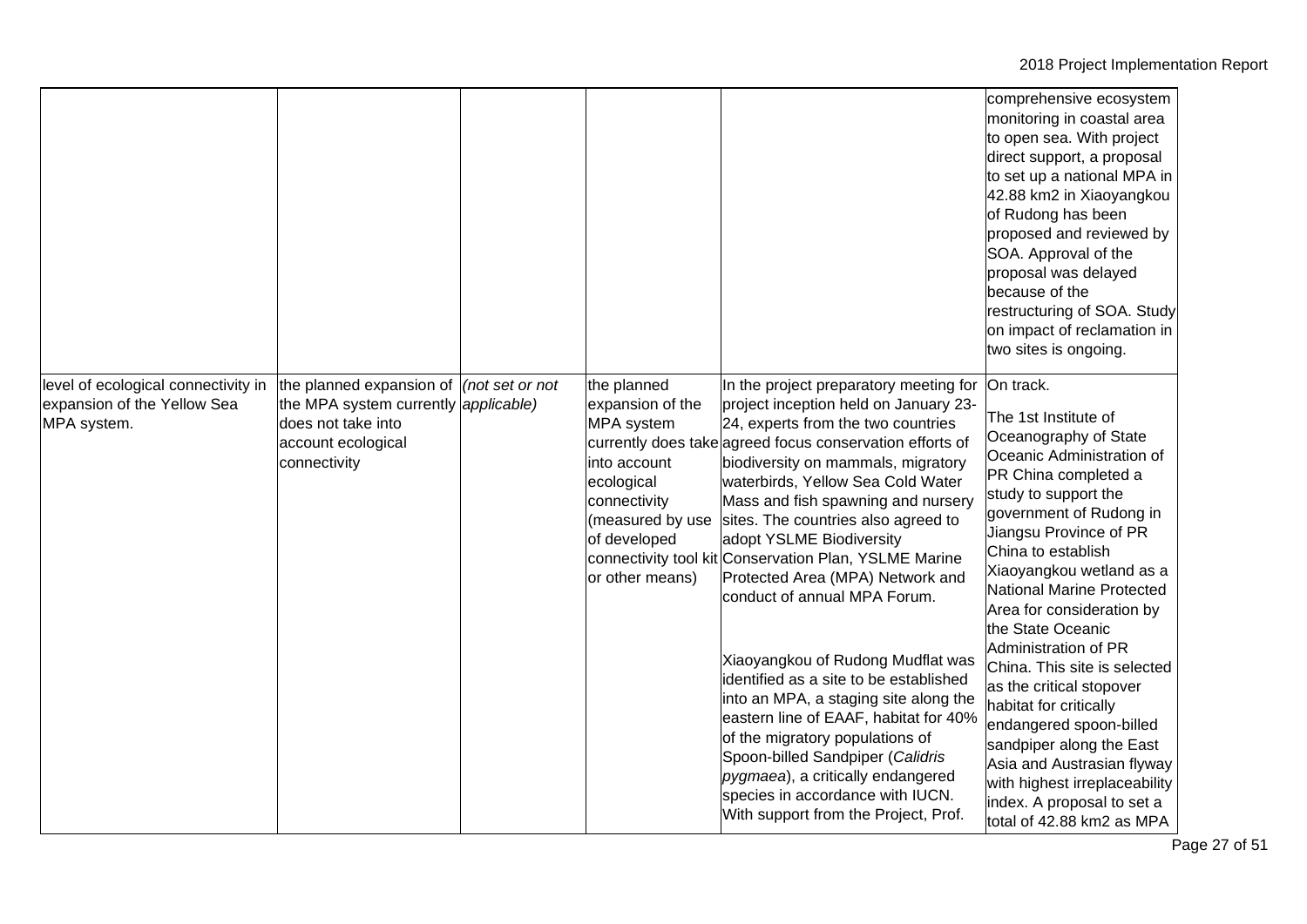|                                                                                                                                                    |                                                                                     |                                |                                                                                                                       | Zhang Zhaohui of the First Institute of was reviewed and<br>Oceanography of SOA is currently<br>preparing a technical proposal to<br>register the Xiaoyangkou mudflat as a announced shortly. A MPA<br>national MPA at the request of local<br>government.<br>A similar initiative to expand MPA<br>coverage of marine and coastal areas<br>is under consideration in Ganghwa<br>Island of RO Korea, one of tidal flats<br>of the Han River estuary in Yellow<br>Sea, the larger of the only two known<br>breeding sites globally for the critically<br>endangered Black-faced Spoonbill<br>(Platalea minor).<br>A 7 million US dollar project is now<br>being implemented in Ganghwa to<br>restore the ecosystem connectivity of<br>intertidal mudflats by replacing a<br>causeway linking Donggum-Do and<br>Ganghwa-Do with a bridge in RO<br>Korea. Pre-project assessment of<br>ecological effects have been<br>conducted and post-project<br>assessment is also integrated into the<br>project. | discussed by SOA and<br>results of the review will be<br>connectivity training is<br>scheduled in July in RO<br>Korea to further expand the<br>coverage of coastal areas<br>as MPA in an effectively<br>managed network         |
|----------------------------------------------------------------------------------------------------------------------------------------------------|-------------------------------------------------------------------------------------|--------------------------------|-----------------------------------------------------------------------------------------------------------------------|------------------------------------------------------------------------------------------------------------------------------------------------------------------------------------------------------------------------------------------------------------------------------------------------------------------------------------------------------------------------------------------------------------------------------------------------------------------------------------------------------------------------------------------------------------------------------------------------------------------------------------------------------------------------------------------------------------------------------------------------------------------------------------------------------------------------------------------------------------------------------------------------------------------------------------------------------------------------------------------------------|---------------------------------------------------------------------------------------------------------------------------------------------------------------------------------------------------------------------------------|
| Status of incorporation of<br>adaptive management of climate<br>change regional strategies and in<br>ICM plans for selected coastal<br>communities | Inadequate<br>considerations are being<br>given to the impacts of<br>climate change | (not set or not<br>applicable) | CC adaptation<br>strategies<br>incorporated in<br>regional strategies<br>such as YSCWM<br>and plankton<br>communities | Not started                                                                                                                                                                                                                                                                                                                                                                                                                                                                                                                                                                                                                                                                                                                                                                                                                                                                                                                                                                                          | Not yet started.<br>The 1st Institute of<br>Oceanography and State<br>Oceanic Administration of<br>PR China proposed to<br>develop climate change<br>adaptation ICM model<br>framework plan. The<br>impact of climate change in |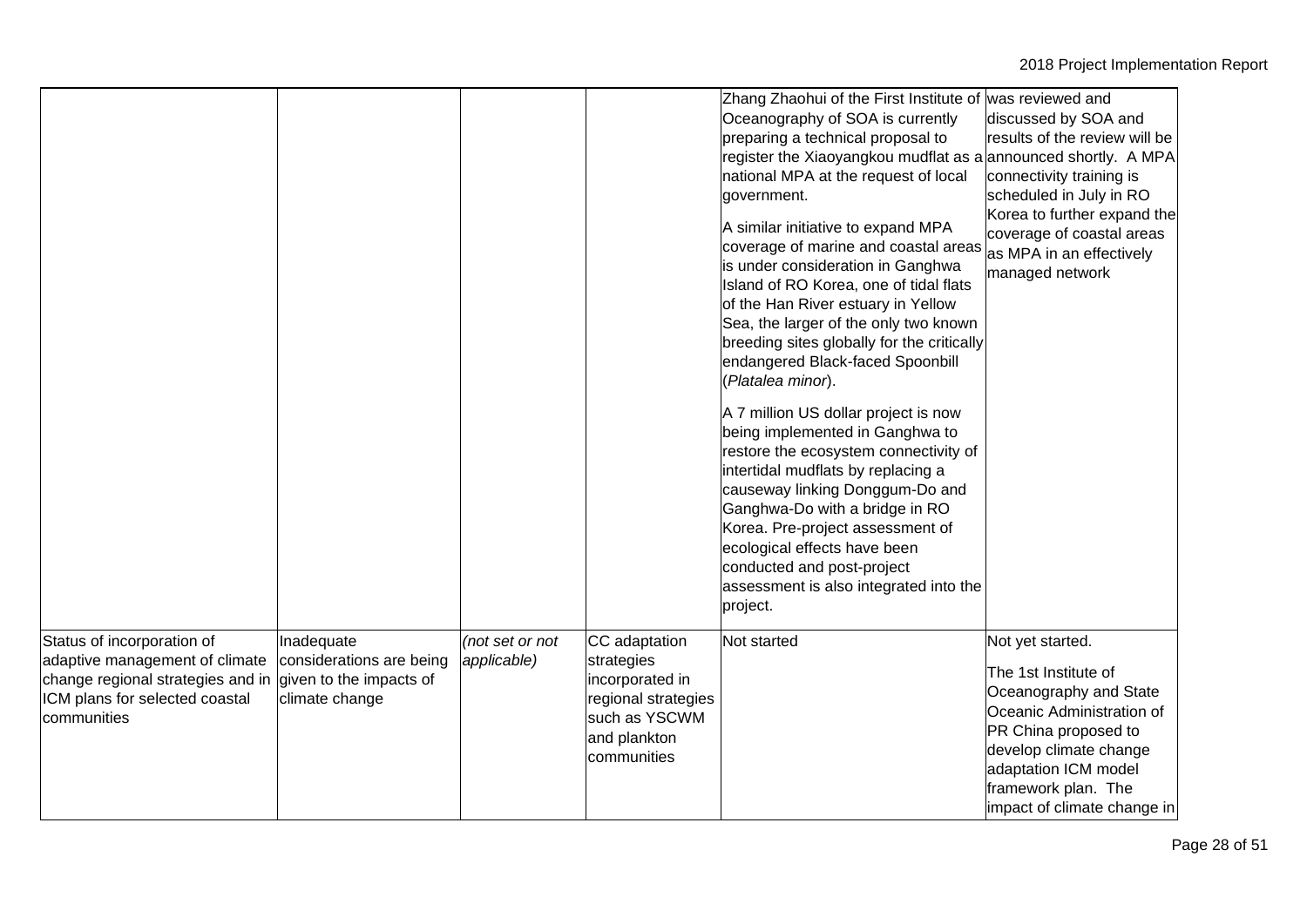|  | ICM plans in     | YS is mainly reflected in     |
|--|------------------|-------------------------------|
|  | (specify number) | the rising sea level, higher  |
|  | coastal          | frequency and severity of     |
|  | communities      | various marine disasters,     |
|  | incorporate CC   | such as storm surge and       |
|  | adaptation to    | sea ice. The objective of     |
|  | improve climate  | this study is to develop      |
|  | resilience       | adaptation strategy of        |
|  |                  | climate change of Dandong     |
|  |                  | via vulnerability             |
|  |                  | assessment of coastal         |
|  |                  | communities and impact        |
|  |                  | assessment of sea level       |
|  |                  | rising. Dandong city          |
|  |                  | locates the north coast of    |
|  |                  | YS, facing DPR Korea          |
|  |                  | across the Yalu river which   |
|  |                  | is also critical spot for     |
|  |                  | migratory birds. Through      |
|  |                  | this study, it is expected to |
|  |                  | have results on 1)            |
|  |                  | vulnerability assessment of   |
|  |                  | sea level rising for coastal  |
|  |                  | communities; 2) impact        |
|  |                  | assessment of sea ice         |
|  |                  | distribution on coastal zone  |
|  |                  | development and marine        |
|  |                  | species; 3) impact            |
|  |                  | assessment of sea level       |
|  |                  | rising for the mudflat        |
|  |                  | habitat and wading birds      |
|  |                  | and 4) adaptation strategy    |
|  |                  | for climate change of         |
|  |                  | Dandong city. This project    |
|  |                  | is expected to be             |
|  |                  | completed in December,        |
|  |                  | 2019.                         |
|  |                  |                               |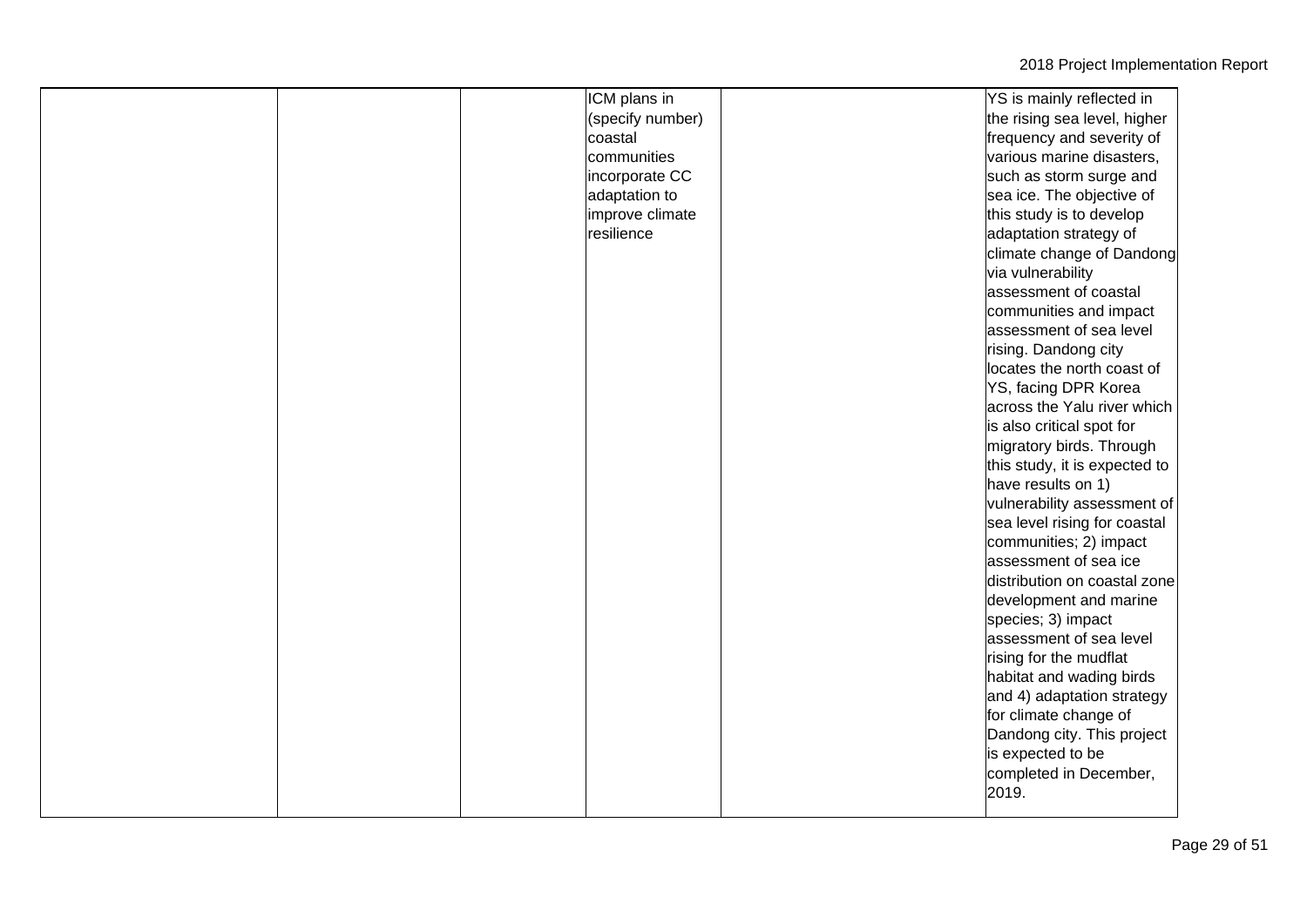| <b>Status of Regional Monitoring</b> | National Monitoring will    | (not set or not | Agreed number of not started. | On track.                                      |  |
|--------------------------------------|-----------------------------|-----------------|-------------------------------|------------------------------------------------|--|
| Network for application of ECBM      | continue without regional   | applicable)     | cruises &                     | <b>The National Marine</b>                     |  |
|                                      | linkages and                |                 | parameters for the            | Environmental Monitoring                       |  |
|                                      | harmonisation making        |                 | regional                      |                                                |  |
|                                      | regional analyses difficult |                 | monitoring network            | Center (NMEMC) of PR                           |  |
|                                      | or impossible               |                 | established and               | China prepared and<br>submitted the draft      |  |
|                                      |                             |                 | data shared                   |                                                |  |
|                                      |                             |                 | regionally via the            | monitoring programs of                         |  |
|                                      |                             |                 | project web site.             | jellyfish, HAB and drifting                    |  |
|                                      |                             |                 |                               | macroalgal blooms and<br>N/P/Si which were     |  |
|                                      |                             |                 |                               |                                                |  |
|                                      |                             |                 | Regular LME-wide              | reviewed and                                   |  |
|                                      |                             |                 | assessments;                  | recommended for adoption                       |  |
|                                      |                             |                 | enhanced                      | by RWG-A meeting held on                       |  |
|                                      |                             |                 | information                   | June 29, 2018. In the plan,                    |  |
|                                      |                             |                 | exchange; periodic            | surveys are suggested to<br>conduct 3 times at |  |
|                                      |                             |                 | scenarios of                  |                                                |  |
|                                      |                             |                 | ecosystem change              | sampling locations,                            |  |
|                                      |                             |                 |                               | Donggang and                                   |  |
|                                      |                             |                 |                               | Haizhouwan. Detailed                           |  |
|                                      |                             |                 |                               | methodologies on sampling                      |  |
|                                      |                             |                 |                               | and analysis are described                     |  |
|                                      |                             |                 |                               | for clarification at the                       |  |
|                                      |                             |                 |                               | meeting. Additional                            |  |
|                                      |                             |                 |                               | discussion on sampling                         |  |
|                                      |                             |                 |                               | station, monitoring                            |  |
|                                      |                             |                 |                               | frequency and key                              |  |
|                                      |                             |                 |                               | elements of HAB,                               |  |
|                                      |                             |                 |                               | monitoring is expected to                      |  |
|                                      |                             |                 |                               | be discussed between both                      |  |
|                                      |                             |                 |                               | countries. As for Jellyfish                    |  |
|                                      |                             |                 |                               | monitoring study, detailed                     |  |
|                                      |                             |                 |                               | methodologies with                             |  |
|                                      |                             |                 |                               | sampling and stations are                      |  |
|                                      |                             |                 |                               | described. As for                              |  |
|                                      |                             |                 |                               | monitoring, it was                             |  |
|                                      |                             |                 |                               | suggested to set 3 sections                    |  |
|                                      |                             |                 |                               | with 5 sections for each                       |  |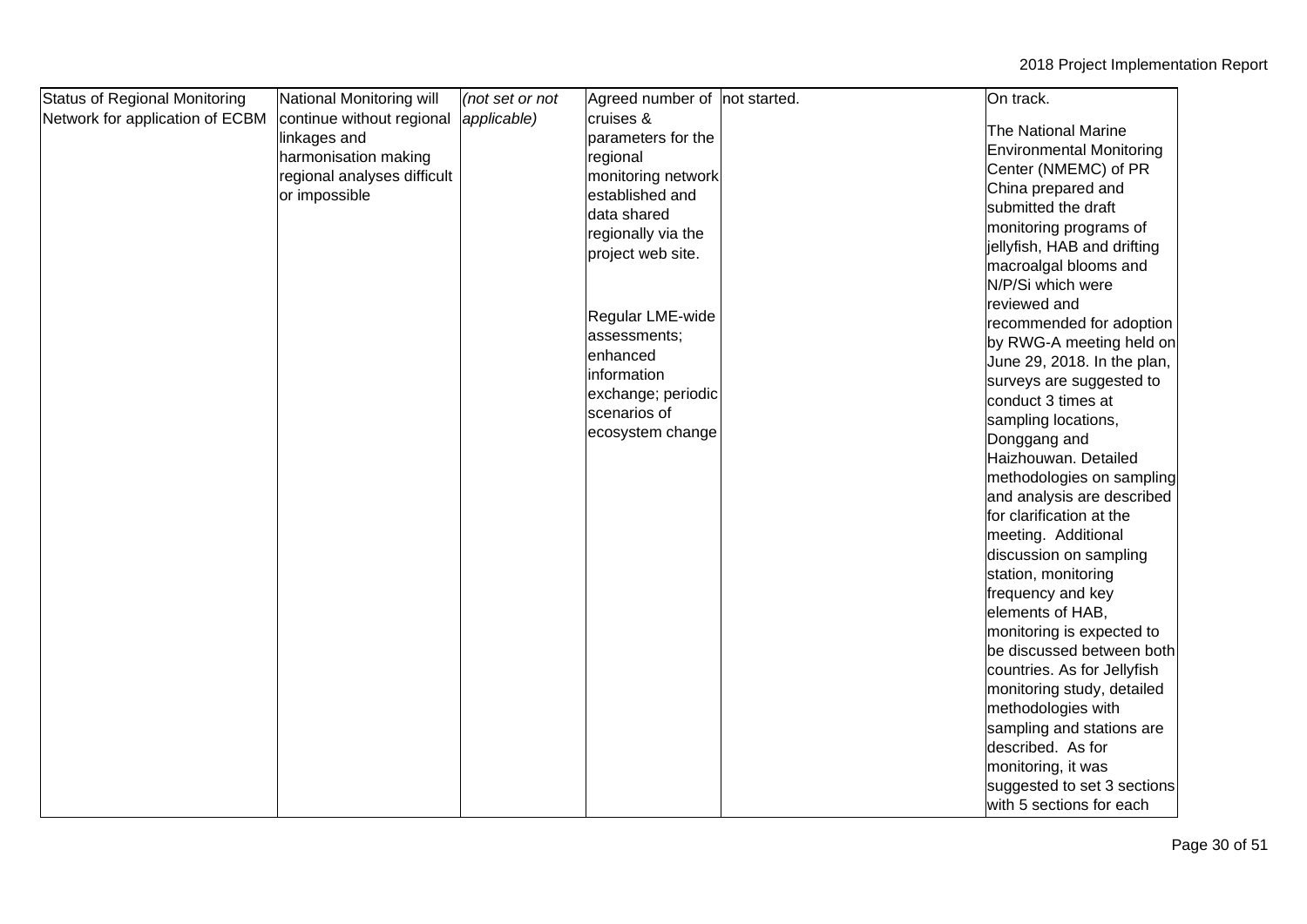| section. It was | recommended to have<br>monitoring from July to<br>August every year. To<br>improve effectiveness of<br>monitoring, assessment<br>and data sharing on<br>jellyfish and HAB, both<br>countries recommended to<br>establish scientific<br>committee as an advisory<br>group, expecting<br>contribution not only on<br>better coordination of<br>national efforts especially<br>on data sharing but also |
|-----------------|------------------------------------------------------------------------------------------------------------------------------------------------------------------------------------------------------------------------------------------------------------------------------------------------------------------------------------------------------------------------------------------------------|
|                 |                                                                                                                                                                                                                                                                                                                                                                                                      |
|                 |                                                                                                                                                                                                                                                                                                                                                                                                      |
|                 |                                                                                                                                                                                                                                                                                                                                                                                                      |
|                 |                                                                                                                                                                                                                                                                                                                                                                                                      |
|                 |                                                                                                                                                                                                                                                                                                                                                                                                      |
|                 |                                                                                                                                                                                                                                                                                                                                                                                                      |
|                 |                                                                                                                                                                                                                                                                                                                                                                                                      |
|                 |                                                                                                                                                                                                                                                                                                                                                                                                      |
|                 |                                                                                                                                                                                                                                                                                                                                                                                                      |
|                 |                                                                                                                                                                                                                                                                                                                                                                                                      |
|                 |                                                                                                                                                                                                                                                                                                                                                                                                      |
|                 |                                                                                                                                                                                                                                                                                                                                                                                                      |
|                 |                                                                                                                                                                                                                                                                                                                                                                                                      |
|                 |                                                                                                                                                                                                                                                                                                                                                                                                      |
|                 |                                                                                                                                                                                                                                                                                                                                                                                                      |
|                 |                                                                                                                                                                                                                                                                                                                                                                                                      |
|                 | enhancing effectiveness of                                                                                                                                                                                                                                                                                                                                                                           |
|                 | regional efforts by                                                                                                                                                                                                                                                                                                                                                                                  |
|                 | maintaining and operating                                                                                                                                                                                                                                                                                                                                                                            |
|                 | monitoring program in a                                                                                                                                                                                                                                                                                                                                                                              |
|                 | systematic way. The                                                                                                                                                                                                                                                                                                                                                                                  |
|                 | scientific committee is                                                                                                                                                                                                                                                                                                                                                                              |
|                 | expected to be considered                                                                                                                                                                                                                                                                                                                                                                            |
|                 | of 6 members, 3 from each                                                                                                                                                                                                                                                                                                                                                                            |
|                 | country. In addition, the 1st                                                                                                                                                                                                                                                                                                                                                                        |
|                 | Institute of Oceanography                                                                                                                                                                                                                                                                                                                                                                            |
|                 | and State Oceanic                                                                                                                                                                                                                                                                                                                                                                                    |
|                 | Administration of PR China                                                                                                                                                                                                                                                                                                                                                                           |
|                 | proposed to conduct series                                                                                                                                                                                                                                                                                                                                                                           |
|                 | of scientific research on the                                                                                                                                                                                                                                                                                                                                                                        |
|                 | ecological mechanism for                                                                                                                                                                                                                                                                                                                                                                             |
|                 | the blooms of floating                                                                                                                                                                                                                                                                                                                                                                               |
|                 | Sargassum horneri in                                                                                                                                                                                                                                                                                                                                                                                 |
|                 | western YS, which was                                                                                                                                                                                                                                                                                                                                                                                |
|                 | identified to increasingly                                                                                                                                                                                                                                                                                                                                                                           |
|                 | occur and impact the                                                                                                                                                                                                                                                                                                                                                                                 |
|                 | coastal ecosystems in                                                                                                                                                                                                                                                                                                                                                                                |
|                 | recent years. Floating S.                                                                                                                                                                                                                                                                                                                                                                            |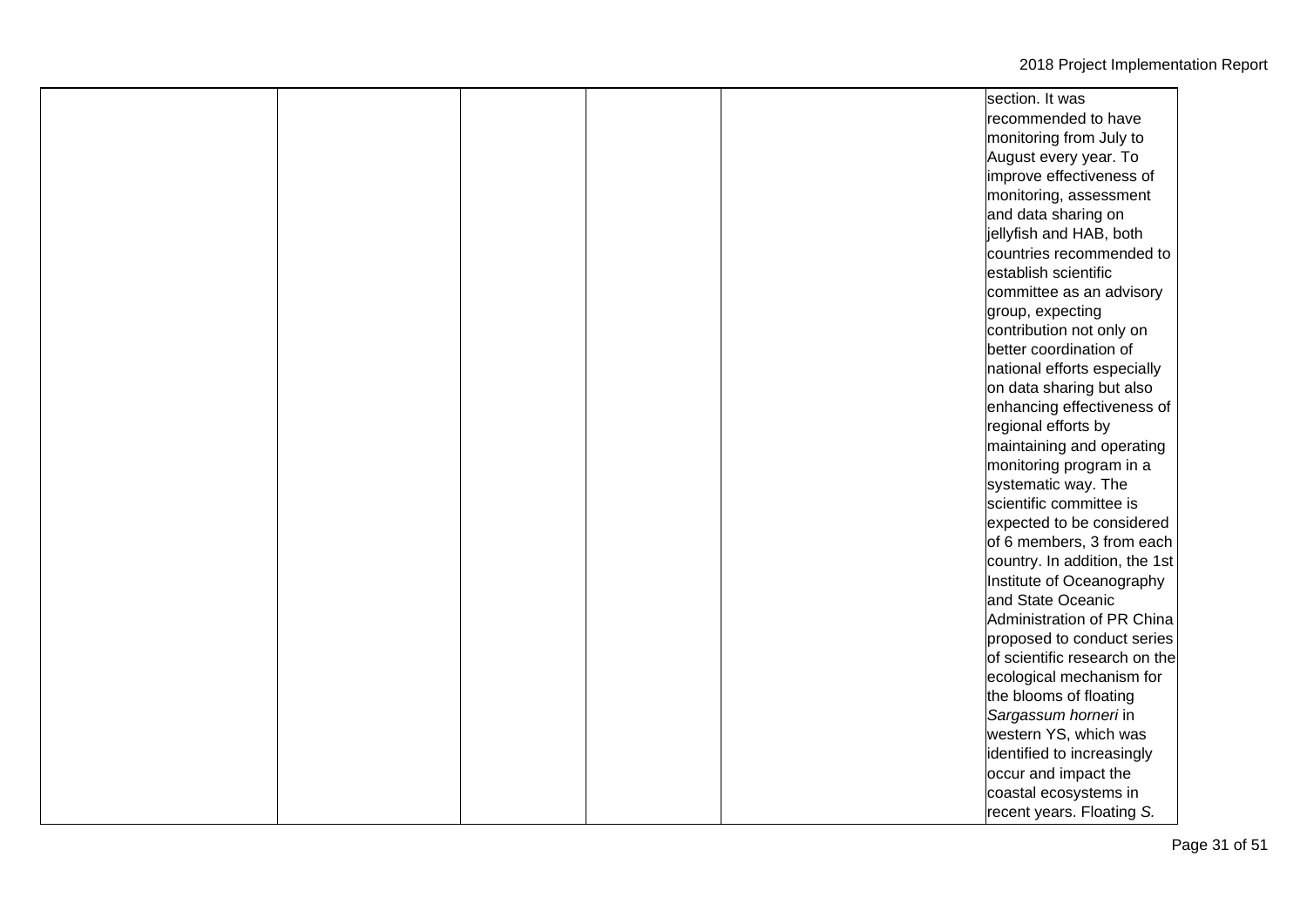|                                                    |          | remained unclear about the<br>dynamic biological and<br>physical process for the<br>bloom of theses invasive<br>brown seaweeds. This<br>activity is to clarify<br>seasonality, distribution<br>and environmental drivers<br>for the recent blooming and<br>to provide the fundamental<br>and consultative<br>information for managing<br>and controlling the floating<br>biomass and reducing<br>impairment to coastal<br>ecosystem. Until the<br>October 2019, findings on<br>seasonality and inter-<br>annual variability of the<br>floating Sargassum horneri |
|----------------------------------------------------|----------|------------------------------------------------------------------------------------------------------------------------------------------------------------------------------------------------------------------------------------------------------------------------------------------------------------------------------------------------------------------------------------------------------------------------------------------------------------------------------------------------------------------------------------------------------------------|
| The progress of the objective can be described as: | On track | in western YS and<br>environmental drivers for<br>the increasing blooms in<br>recent years will be<br>available.                                                                                                                                                                                                                                                                                                                                                                                                                                                 |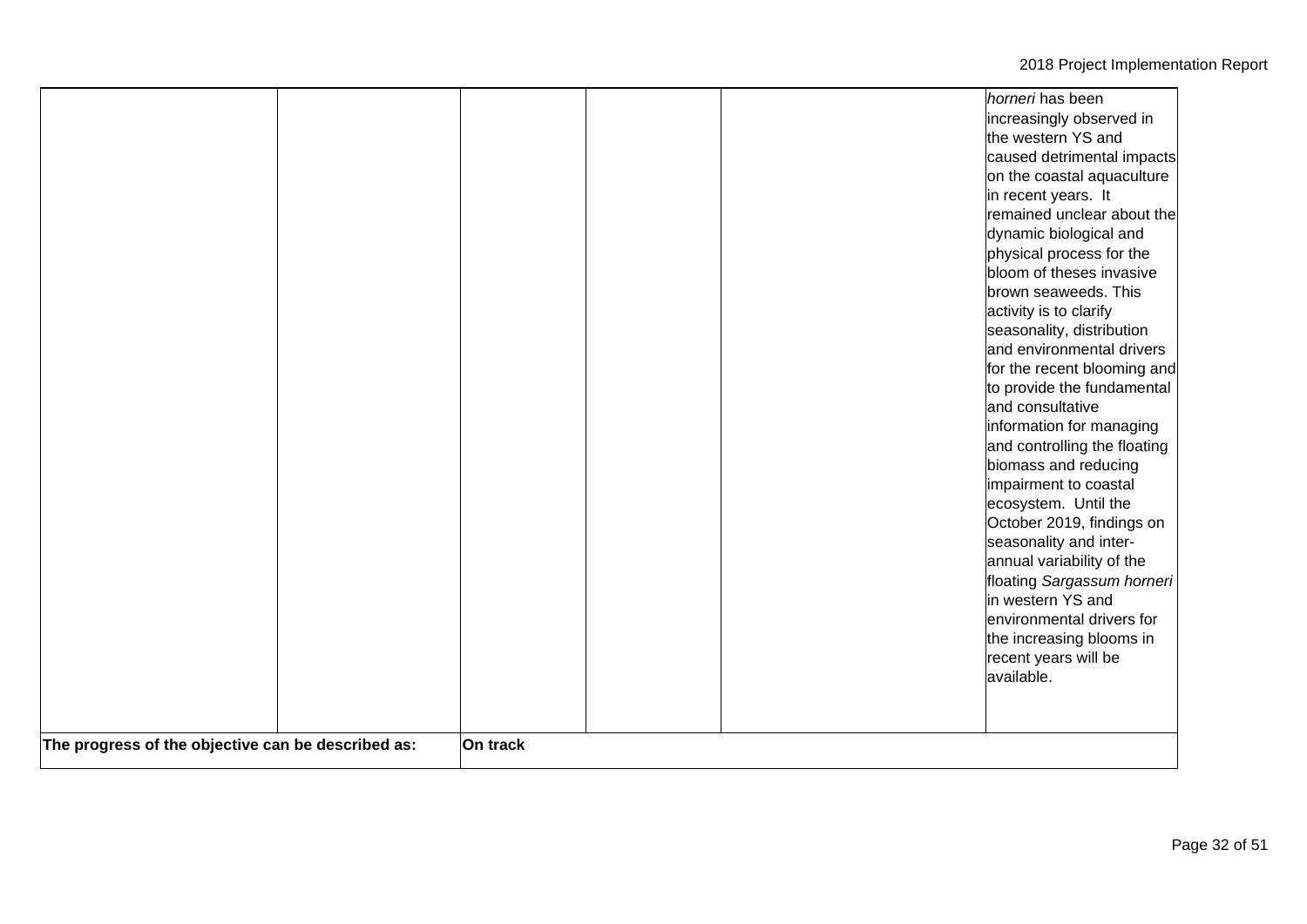# <span id="page-32-0"></span>**D. Implementation Progress**



Highcharts.com

| Cumulative GL delivery against total approved amount (in<br>$prodoc)$ :                             | 24.88%      |
|-----------------------------------------------------------------------------------------------------|-------------|
| Cumulative GL delivery against expected delivery as of this<br>Ivear:                               | <b>156%</b> |
| Cumulative disbursement as of 30 June (note: amount to be  1,881,623.44<br>updated in late August): |             |

| <b>Key Financing Amounts</b> |                                 |  |
|------------------------------|---------------------------------|--|
| <b>PPG Amount</b>            | $ $ (not set or not applicable) |  |
| <b>GEF Grant Amount</b>      | 7562430                         |  |
| Co-financing                 | 225,481,766                     |  |

| <b>Key Project Dates</b>                              |              |  |  |
|-------------------------------------------------------|--------------|--|--|
| <b>PIF Approval Date</b>                              | Apr 12, 2013 |  |  |
| <b>CEO</b> Endorsement Date                           | Feb 25, 2014 |  |  |
| Project Document Signature Date (project start date): | Jul 11, 2014 |  |  |
| Date of Inception Workshop                            | Jul 13, 2017 |  |  |
| Expected Date of Mid-term Review                      | Apr 1, 2018  |  |  |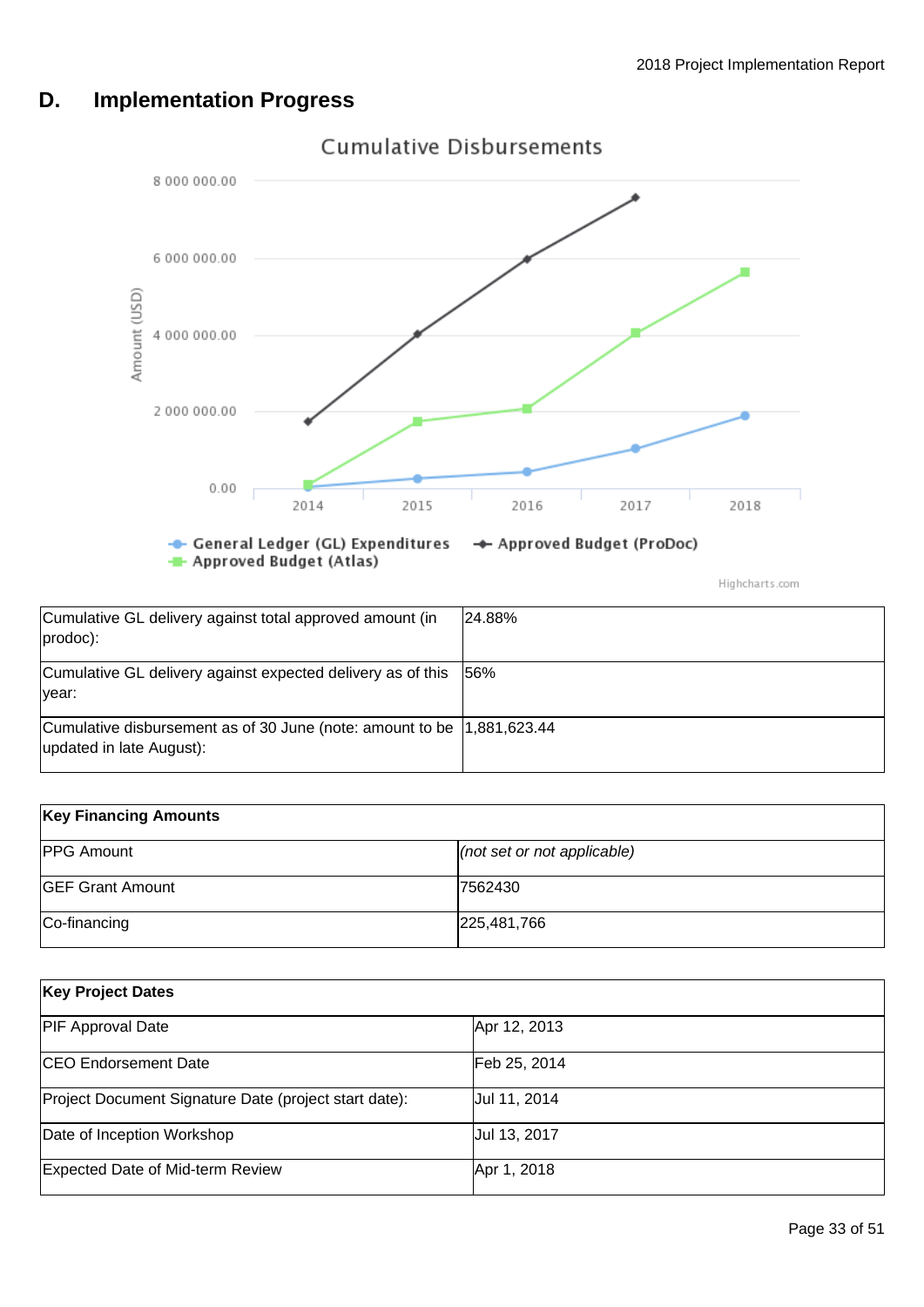| Actual Date of Mid-term Review              | Mar 28, 2018 |
|---------------------------------------------|--------------|
| <b>Expected Date of Terminal Evaluation</b> | Uul 1, 2019  |
| <b>Original Planned Closing Date</b>        | Jul 15, 2019 |
| <b>Revised Planned Closing Date</b>         | Dec 31, 2019 |

## **Dates of Project Steering Committee/Board Meetings during reporting period (30 June 2017 to 1 July 2018)**

2018-03-27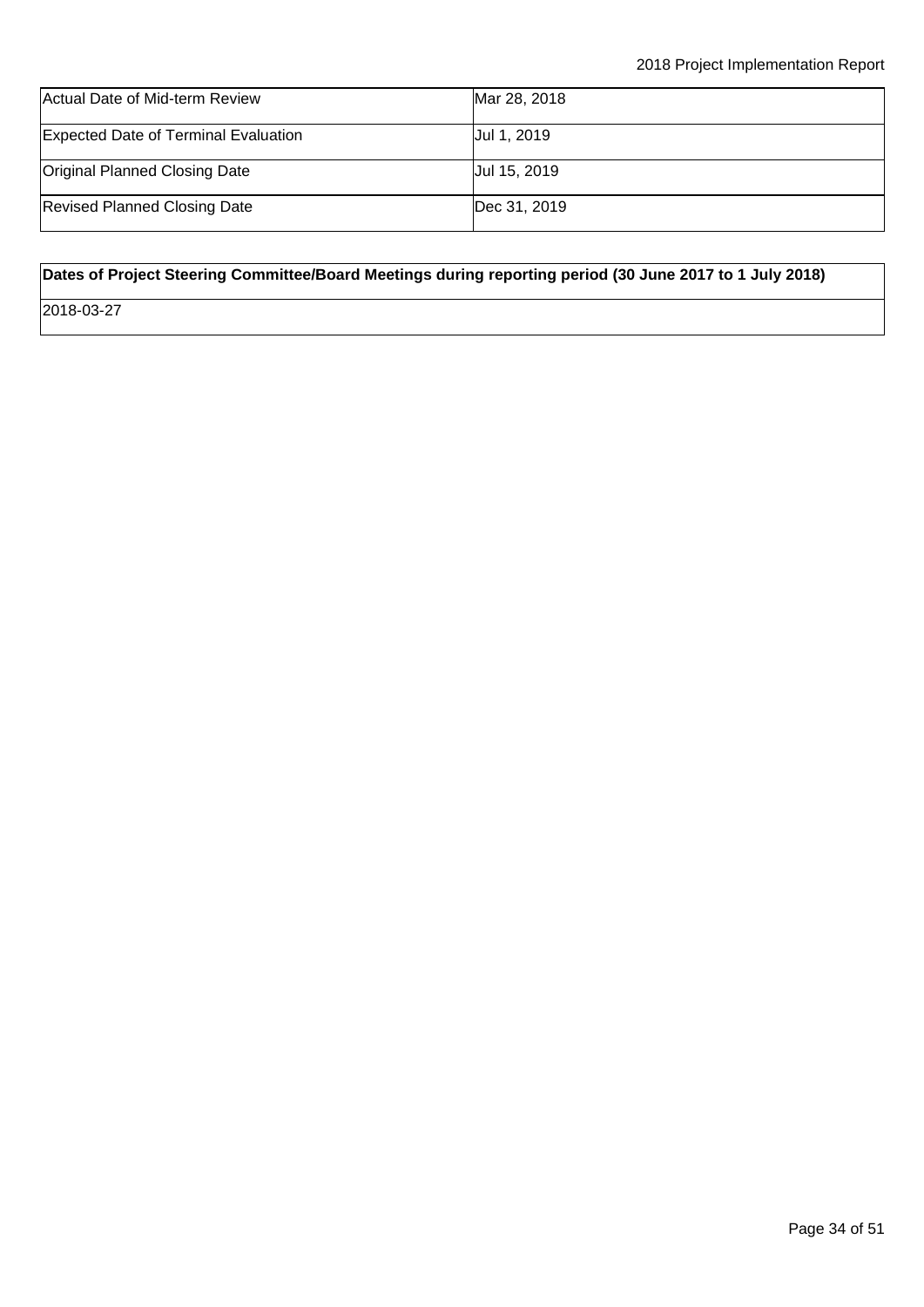# <span id="page-34-0"></span>**E. Critical Risk Management**

|             | Current Types of Critical Risks   Critical risk management measures undertaken this reporting period                                                                                                                                                                                                                                                                                                                                                                                                                                                                                                                                                                                                                                                                                                                                                                                                                                                        |  |
|-------------|-------------------------------------------------------------------------------------------------------------------------------------------------------------------------------------------------------------------------------------------------------------------------------------------------------------------------------------------------------------------------------------------------------------------------------------------------------------------------------------------------------------------------------------------------------------------------------------------------------------------------------------------------------------------------------------------------------------------------------------------------------------------------------------------------------------------------------------------------------------------------------------------------------------------------------------------------------------|--|
| Regulatory  | 2.1 National, Provincial and Local Governments continue to encourage land reclamation.                                                                                                                                                                                                                                                                                                                                                                                                                                                                                                                                                                                                                                                                                                                                                                                                                                                                      |  |
|             | <b>Mitigation Measure:</b>                                                                                                                                                                                                                                                                                                                                                                                                                                                                                                                                                                                                                                                                                                                                                                                                                                                                                                                                  |  |
|             | In Bohai Sea reclamation is banned, and there are more restrictions to land reclamation<br>from Yellow Sea in China. There are also local voices requesting the governments to<br>reconsider the coastal reclamation plan in RO Korea. YSLME approach is to identify the<br>coastal habitats with international and reginal significance, and integrate these areas<br>under various means of protection and restrictions within legal and policy framework of<br>both countries through marine spatial planning, land use plan, redline system, etc.<br>Working with IUCN, EAAFP, RAMSAR and CBD Secretariat to profile the significance of<br>the intertidal mudflats is another approach the project is currently taking. This will be<br>achieved through support to participation of government officials in workshops organized<br>by other partners, and invitation of collaborators such as EAAFP in MPA networking and<br>biodiversity forum, etc. |  |
| Strategic   | 3.1 Difficulties in negotiating the joint fisheries stock assessment, causes delay or<br>cancellation                                                                                                                                                                                                                                                                                                                                                                                                                                                                                                                                                                                                                                                                                                                                                                                                                                                       |  |
|             | <b>Mitigation Measure:</b>                                                                                                                                                                                                                                                                                                                                                                                                                                                                                                                                                                                                                                                                                                                                                                                                                                                                                                                                  |  |
|             | PMO has identified swimming crab and small yellow croaker as two target species for<br>stock assessment workshop and sharing of stock assessment experiences between the<br>two countries. Results of assessment using the agreed methodologies will be shared at<br>the reginal working group meeting on Fish Stock to be held in October 10-12 this year.                                                                                                                                                                                                                                                                                                                                                                                                                                                                                                                                                                                                 |  |
|             | 3.2 Mariculture enterprises unwilling to adopt integrated multi-trophic aquaculture (IMTA)<br>in place of monoculture                                                                                                                                                                                                                                                                                                                                                                                                                                                                                                                                                                                                                                                                                                                                                                                                                                       |  |
|             | <b>Mitigation Measure:</b>                                                                                                                                                                                                                                                                                                                                                                                                                                                                                                                                                                                                                                                                                                                                                                                                                                                                                                                                  |  |
|             | In addition to studies in China proving the increased productivity in IMTA operations than<br>in monoculture, studies in RO Korea by National Institute of Fisheries Science indicate<br>2.7 times faster of sea cucumber growth, 40% increase in survival rate of rockfish, no<br>report of disease in IMTA system and 5.5 times stronger in pollution mitigation. A training<br>course to mariculture mangers was held on May 20, 2018 to showcase that IMTA is the<br>real sustainable mariculture practices that saves costs, increases productivity per unit<br>area and generate more income. The project is planning to establish IMTA enterprise<br>league in Shandong Province to help build the community of practice of IMTA. The<br>project will also support to develop and implement an IMTA Promotion Plan.                                                                                                                                  |  |
| Operational | TBA                                                                                                                                                                                                                                                                                                                                                                                                                                                                                                                                                                                                                                                                                                                                                                                                                                                                                                                                                         |  |
| Political   | 1.1 Potential partners unwilling to make formal commitments                                                                                                                                                                                                                                                                                                                                                                                                                                                                                                                                                                                                                                                                                                                                                                                                                                                                                                 |  |
|             | <b>Mitigation Measures:</b>                                                                                                                                                                                                                                                                                                                                                                                                                                                                                                                                                                                                                                                                                                                                                                                                                                                                                                                                 |  |
|             | Based on the agreement between PR China and RO Korea, the YSLME SAP specifies a<br>target to establish YSLME Commission as the non-legally binding cooperation framework<br>between the two countries. As a matter of fact, both PR China and RO Korea have made<br>tremendous efforts in reducing fishing pressures, reducing nutrient inputs and protection                                                                                                                                                                                                                                                                                                                                                                                                                                                                                                                                                                                               |  |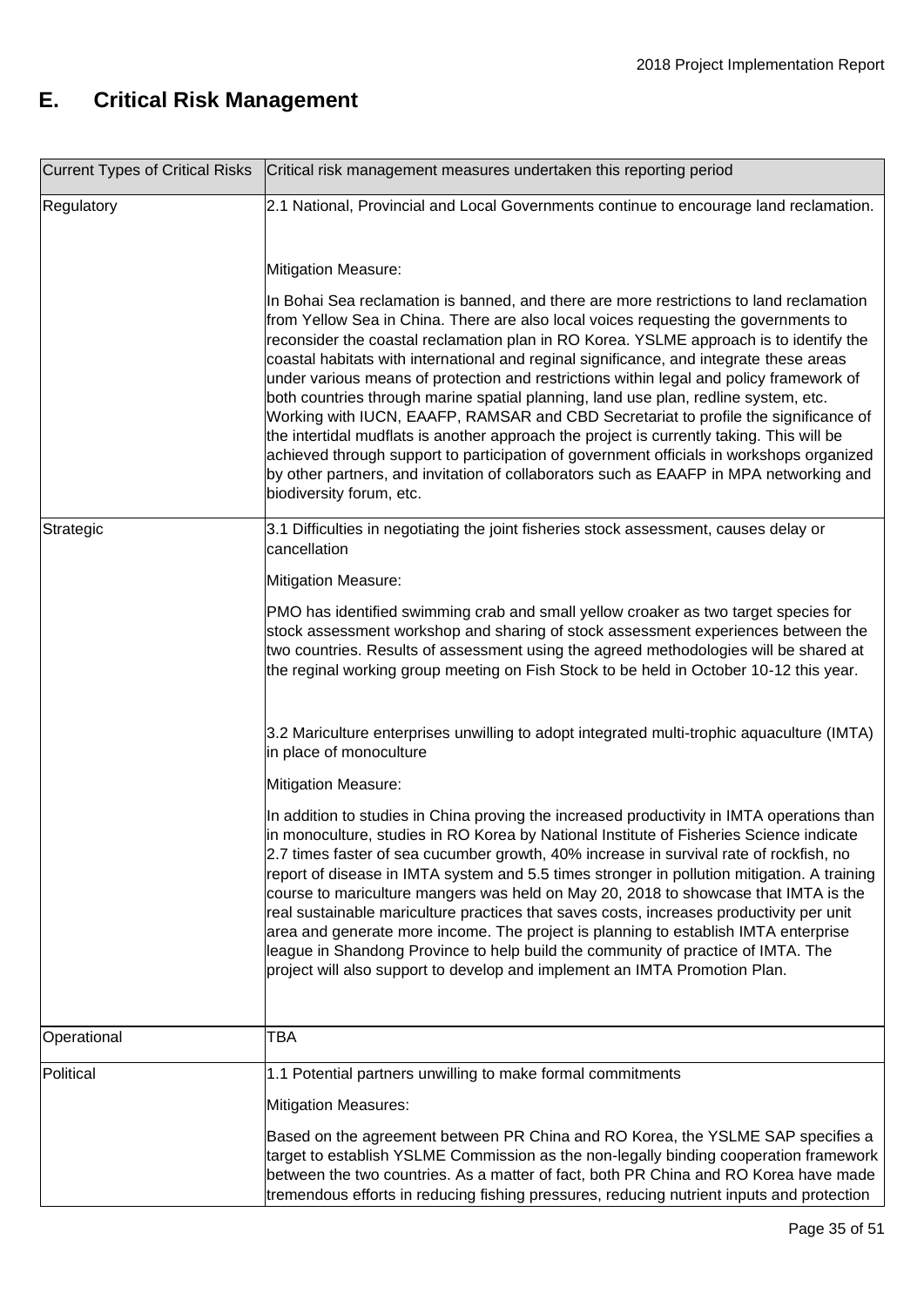| of coastal wetlands and mandatory targets have been integrated into their social and<br>economic development plans. However current restructuring of the SOA has major         |
|--------------------------------------------------------------------------------------------------------------------------------------------------------------------------------|
| impact on the implementation of the project including making any new commitment to the                                                                                         |
| establishment of the YSLME Commission. A planned study visit to HELCOM was planned<br>by the project to enable decision makers from the two countries to learn the experiences |
| of countries in HELCOM in translate national agenda into regional agreements and the<br>pros and cons of having regional binding targets but was requested to be postponed by  |
| China in late July due to continuing restructuring of SOA. A regional ocean governance<br>workshop is being planned in PR China on November 17-18 to enable further discussion |
| on national laws and policies to enable good regional ocean governance.                                                                                                        |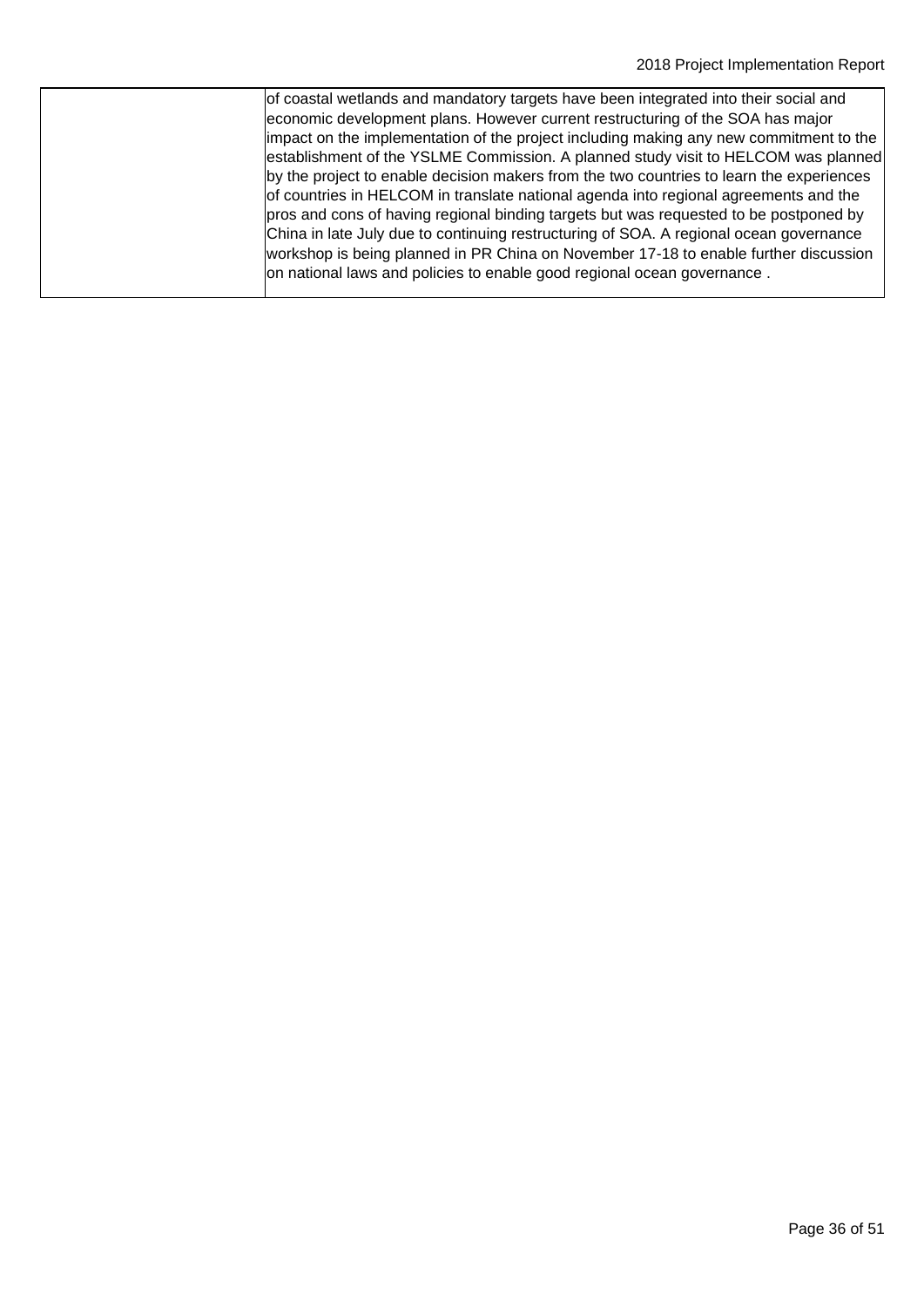# <span id="page-36-0"></span>**F. Adjustments**

## **Comments on delays in key project milestones**

**Project Manager: please provide comments on delays this reporting period in achieving any of the following key project milestones: inception workshop, mid-term review, terminal evaluation and/or project closure.**

The mid-term review, initially scheduled in 2016, was conducted in March 2018 following a decision of the Interim Commission Council (ICC-1) made in July 2017. The MTR mission made a number of recommendations including extension of the project until December 2019 following a decision of the ICC-2 in March 2018. The request was approved by UNDP in June 2019.

**Country Office: please provide comments on delays this reporting period in achieving any of the following key project milestones: inception workshop, mid-term review, terminal evaluation and/or project closure.**

According to the request by Ministry of Finance, the application for extension to end of 2019 has been approved by UNDP. However, UNOPS is still struggling for whether they could achieve the objectives to accept the approved extension.

I hope both UNOPS and PMO could work together to deliver the project both from outcomes and financial perspectives to make sure the project fully success.

**UNDP-GEF Technical Adviser: please provide comments on delays this reporting period in achieving any of the following key project milestones: inception workshop, mid-term review, terminal evaluation and/or project closure.**

*(not set or not applicable)*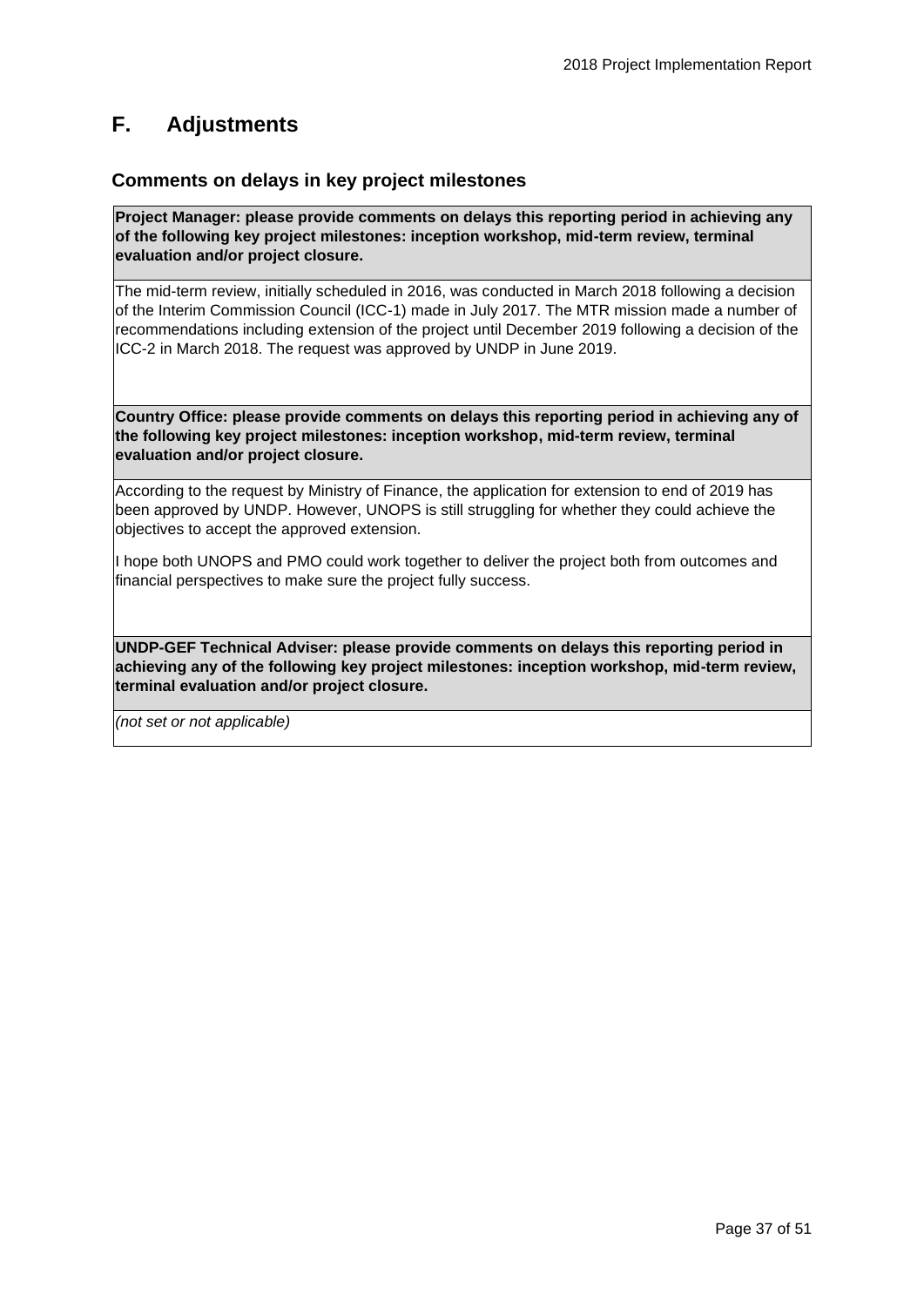# <span id="page-37-0"></span>**G. Ratings and Overall Assessments**

| Role                               | 2018 Development Objective<br><b>Progress Rating</b>                                                                                                                                                                                                                                                                                                                                                                                                                                                                                                                                                                                                                                                          | 2018 Implementation Progress<br>Rating                                                                                                                                                                                                                                                                                                                                                                                                                                                                                                                                                                                                                                                                                                                                                                                                                                                                                                                                                                                                                                |
|------------------------------------|---------------------------------------------------------------------------------------------------------------------------------------------------------------------------------------------------------------------------------------------------------------------------------------------------------------------------------------------------------------------------------------------------------------------------------------------------------------------------------------------------------------------------------------------------------------------------------------------------------------------------------------------------------------------------------------------------------------|-----------------------------------------------------------------------------------------------------------------------------------------------------------------------------------------------------------------------------------------------------------------------------------------------------------------------------------------------------------------------------------------------------------------------------------------------------------------------------------------------------------------------------------------------------------------------------------------------------------------------------------------------------------------------------------------------------------------------------------------------------------------------------------------------------------------------------------------------------------------------------------------------------------------------------------------------------------------------------------------------------------------------------------------------------------------------|
| <b>Project Manager/Coordinator</b> | <b>Moderately Satisfactory</b>                                                                                                                                                                                                                                                                                                                                                                                                                                                                                                                                                                                                                                                                                | - IP Rating provided by UNDP-GEF<br><b>Technical Adviser and UNDP Country</b><br>Office only -                                                                                                                                                                                                                                                                                                                                                                                                                                                                                                                                                                                                                                                                                                                                                                                                                                                                                                                                                                        |
| <b>Overall Assessment</b>          | and the enthusiasm from the two countries and partners in particular<br>task forces to institutionalize the YSLME Commission. A YSLME<br>Communication Awareness Strategy and logos have been developed for<br>implementation during the remaining period.                                                                                                                                                                                                                                                                                                                                                                                                                                                    | During this reporting period, good progress has been made to operationalize<br>the interim YSLME Commission through the tremendous efforts of the PMO<br>NOWPAP, PEMSEA and EAAFP. These include the adoption of the TORs of<br>the interim commission and RWGs, organization of the 1st and 2nd ICC (July,<br>2017; and March 2018), meetings of all the six RWGs from July to December,<br>2017 which enabled consensus-making in methodologies and approaches<br>towards taking integrated approaches to address common transboundary<br>issues for better stocks management, MPA networking, establishment of two                                                                                                                                                                                                                                                                                                                                                                                                                                                 |
|                                    | have introduced total allowable catch (TAC) and quota system in fishery<br>sustainable and environmentally friendly way - integrated multitrophic<br>aquaculture (IMTA) in RO Korea in other coastal areas of RO Korea is<br>proposal submitted to central government to use carrying capacity of                                                                                                                                                                                                                                                                                                                                                                                                             | In Component 2, notable achievements are made in reduction of fishing efforts<br>in PR China and RO Korea through fishing vessel buyback scheme, reduction<br>of fishing production and integration in social economic development plan,<br>extended closure of fisheries in Yellow Sea, and setting up a total of 98 marine<br>ranches (62 in PR China and 36 in RO Korea). Both PR China and RO Korea<br>management, and this will provide good chances for joint stock assessment of<br>transboundary species. Replication success of good aquaculture practices in<br>noteworthy, and efforts are also being made in PR China to replicate through a<br>aquaculture areas as the management principle of sustainable mariculture. The<br>training module on IMTA in Chinese and English versions have been prepared<br>and used in the training of mariculture managers organized on May 20, 2018.<br>New progress is being made in the demonstration of fish restocking and IMTA<br>with completion of baseline studies and determination of project approaches. |
|                                    | For Component 3, Inventory of marine litter in Yellow Sea is in progress with<br>technical assistance of NMEMC/SOA and an initial report will be submitted late<br>July. An intensive survey was carried out in Jeolla Namdo province to make an<br>inventory of litter in land, river, coast and estuary by OSEAN (Our Sea of East<br>Asia Network) to estimate marine litters in this province in November 2017.<br>Beach litter survey methodology of the CSIRO (Commonwealth Science and<br>Industrial Research Organization) was used for this survey. KIOST and<br>OSEAN have carried out the abundance and accumulation patterns of plastic<br>marine debris on 6 beaches in the Korean YS since 2016. |                                                                                                                                                                                                                                                                                                                                                                                                                                                                                                                                                                                                                                                                                                                                                                                                                                                                                                                                                                                                                                                                       |
|                                    | For Component 4, the completed study on ecological and biological                                                                                                                                                                                                                                                                                                                                                                                                                                                                                                                                                                                                                                             | significance of Xiayangkou intertidal mudflat assisted the local government in<br>proposing to designate this important wetland of 42.88 square meters as a<br>MPA at national level to protect endangered Spoon-billed Sandpiper. In RO<br>Korea, a 7 million US dollar project was completed in Ganghwa to restore the<br>ecosystem connectivity of intertidal mudflats through replacing a causeway<br>connecting two islands with a newly built bridge. In addition, a new monitoring<br>project, "Fisheries Resources Changes based on Yellow Sea Ecosystem" will<br>be implemented from 2018. The budget is in total 17.2 billion KRW for 5 years.                                                                                                                                                                                                                                                                                                                                                                                                              |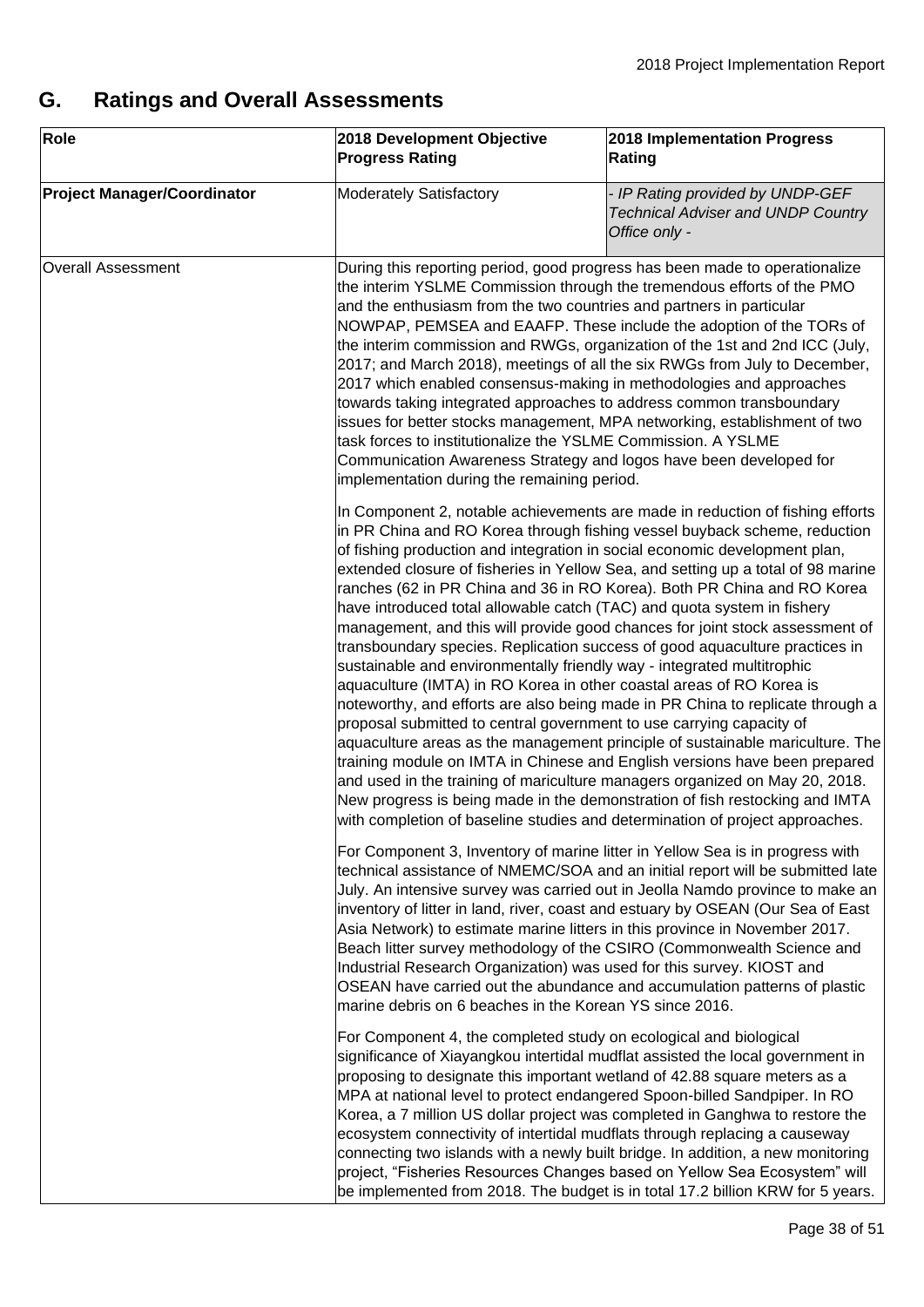|                                                        | The project is an expansion of the comprehensive ecosystem monitoring in<br>coastal area to open sea.                                                                                                                                                                                                                                                                                                                                                                                                                                                                                                                                                                                                                                                                                                                                                                                                                                                                                                    |                                        |  |
|--------------------------------------------------------|----------------------------------------------------------------------------------------------------------------------------------------------------------------------------------------------------------------------------------------------------------------------------------------------------------------------------------------------------------------------------------------------------------------------------------------------------------------------------------------------------------------------------------------------------------------------------------------------------------------------------------------------------------------------------------------------------------------------------------------------------------------------------------------------------------------------------------------------------------------------------------------------------------------------------------------------------------------------------------------------------------|----------------------------------------|--|
|                                                        | The project has increased its awareness raising and visibility through timely<br>update of project milestone events in LME: Learn and UNDP China websites,<br>participation and discussion of SAP implementation progress in global and<br>reginal venues such as the regional Blue Economy Forum organized by<br>PEMSEA, partnership events of the LME: Learn, and guest speech at the<br>MOOC of LME: Learn, as well as the registration of 3 YSLME Phase II Project<br>voluntary commitments at UN Ocean Conference.                                                                                                                                                                                                                                                                                                                                                                                                                                                                                  |                                        |  |
|                                                        | Signing of three Project Cooperation Agreement with FIO, NMEMC and YSFRI<br>in the amount of more than 1.3 million US dollars will boost implementation of<br>the project.                                                                                                                                                                                                                                                                                                                                                                                                                                                                                                                                                                                                                                                                                                                                                                                                                               |                                        |  |
|                                                        | Up to June 20, 2018, \$855,000 has been disbursed based on oneUNOPS.<br>Accumulated expenditure is \$1,821,104.19, representing 23.79% of total<br>budget. Quality assurance was checked and monitored through meetings with<br>the three PCA entities in June 2018.                                                                                                                                                                                                                                                                                                                                                                                                                                                                                                                                                                                                                                                                                                                                     |                                        |  |
|                                                        | The request of China to extend the Project up until December 31, 2019, was<br>approved by UNDP, and this decision implies that this complex four-year<br>project is requested to deliver all results within a three-year timeframe.<br>However, late launch of the project, time-consuming process to organize<br>dialogues between the two countries, and restructuring of SOA make<br>completion of the project implementation within the agreed extension period<br>unrealistic. By June 30, 2018, the last day of project duration, the project<br>extension has not yet been approved by UNOPS. It is urgent for UNDP and<br>UNOPS to approve the extension plan to allow the project to continue to be<br>implemented from July 1, 2018.                                                                                                                                                                                                                                                           |                                        |  |
| Role                                                   | 2018 Development Objective<br><b>Progress Rating</b>                                                                                                                                                                                                                                                                                                                                                                                                                                                                                                                                                                                                                                                                                                                                                                                                                                                                                                                                                     | 2018 Implementation Progress<br>Rating |  |
| <b>UNDP Country Office Programme</b><br><b>Officer</b> | Unsatisfactory                                                                                                                                                                                                                                                                                                                                                                                                                                                                                                                                                                                                                                                                                                                                                                                                                                                                                                                                                                                           | Unsatisfactory                         |  |
| <b>Overall Assessment</b>                              | This is the second PIR of the YSLME Phase II Project, the overall assessment<br>is unsatisfactory for both DO and IP because no indicator has been achieved<br>up to now, one indicator not started yet, two indicators are off track towards<br>Objective Level End of Project targets (EOP targets), the delivery rate up to<br>now is only 16.42% since Project Document Signature Date (project start date)<br>on 11 July 2014, which was 4 years ago. The rate of actual achievement is<br>significantly below planned achievement, at only 26% actual versus planned<br>expenditure in 2017. The Original Planned Closing Date is 11 July 2018 if we<br>do not approve the one and half years extension. According to the MTR, if no<br>extension for the project, the rating is highly-unsatisfactory. Even UNDP put<br>lots of efforts to push UNOPS and PMO for delivery and implementation during<br>PSC, and daily push, but limited progresses have been achieved with heavy<br>uncertainty. |                                        |  |
|                                                        | 1. Key achievements against the targets of the project to date as following:                                                                                                                                                                                                                                                                                                                                                                                                                                                                                                                                                                                                                                                                                                                                                                                                                                                                                                                             |                                        |  |
|                                                        | From objective level indicators,                                                                                                                                                                                                                                                                                                                                                                                                                                                                                                                                                                                                                                                                                                                                                                                                                                                                                                                                                                         |                                        |  |
|                                                        | Overall Objective 1 (Implement SAP) and Overall Objective 2 (Restore<br>ecosystem goods & services): Nothing achieved in first three years and only<br>foundational activities conducted in first eight months of fourth year (July 17 to<br>March 18) (establishment of PMO, ICC, MSTP, RWG etc), very little start to                                                                                                                                                                                                                                                                                                                                                                                                                                                                                                                                                                                                                                                                                  |                                        |  |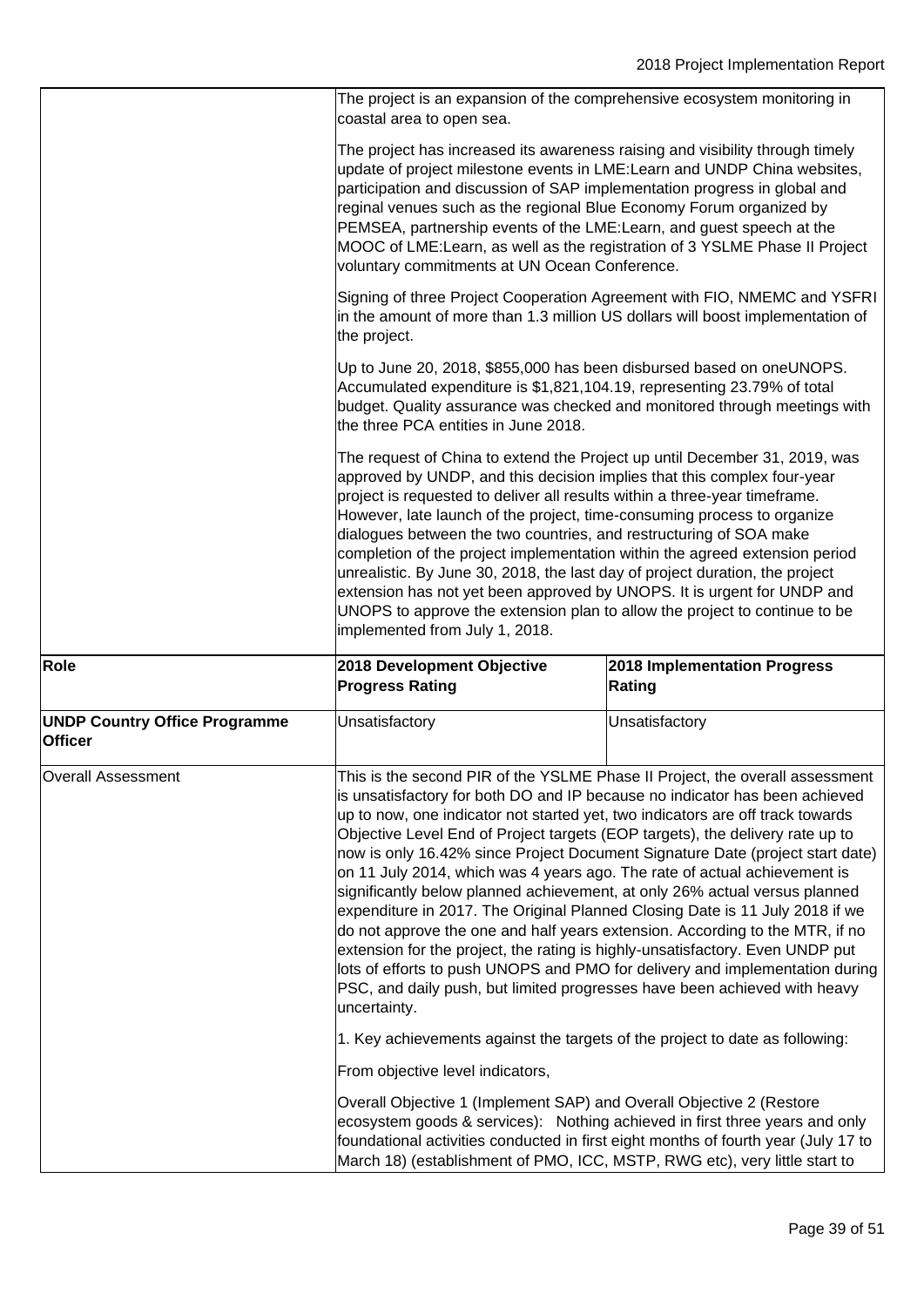actual technical activities to support achievement of this overall Objective. According to the rating of MTR, they are highly unsatisfactory.

Overall Objective 3, Establish long-term regional governance (YS Commission): the foundational elements of YS Commission (the ICC, MSTP, RWGs etc) has been established. According to the rating of MTR, it is unsatisfactory.

Outcome 1. No indicator achieved, one indicator is off track.

1.1: Regional governance structure etc: the foundational elements of YS Commission (the ICC, MSTP, RWGs etc) has been established.

1.2: Improved inter-sectoral coordination etc: the foundational elements of YS Commission (the ICC, MSTP, RWGs etc) has been established, including national IMCCs and the ICC, MSTP, RWGs etc.

1.3 (Wider participation in SAP implementation etc), 1.4 (Improved compliance with regional and international treaties etc) and 1.5 (Sustainable financing etc.): PMO, ICC, MSTP, RWGs etc. have been established, implementation of technical activities has not yet properly commenced.

Outcome 2. No indicator achieved.

2.1, Recovery of depleted fish stocks: Achieving this target represents a reduction of fishing vessels by 13.4% of the baseline year of 2015.

2.2, Enhanced fish stocks etc: In Shandong Province, the restocking of fish through artificial reef has been monitored and evaluated in coastal areas of Haiyang City.

2.3, Enhanced and sustainable mariculture etc:

Baseline studies have been conducted in a land-based aquaculture area in Haiyang, one oyster monoculture farm, one kelp monoculture area and one shellfish-seaweed IMTA area in Sungo Bay, Rongcheng.

Outcome 3. No indicator achieved, one indicator is off track.

3.1 (Ecosystem health improved through a reduction in pollutants etc.) and 3.2 (Wider application of pollution-reduction techniques etc:) : This is more a function of Project-design than implementation, as a national initiative PRC has been implementing the large-scale "Blue Bay Action Pan" at several sites in the YS region, which involves such large-scale engineering and technical solutions to marine pollution. Feasibility study for selected pilot was completed in June, 2018.

3.3 Strengthened legal and regulatory processes to control pollution: Off track, a legal expert is on board to review the compliance of PR China and RO Korea with international legal requirements for pollution reduction.

3.4 Marine litter controlled at selected locations: Weihai was selected as the demonstration site for reducing marine litter, some initial activities have been organized.

Outcome 4. No indicator achieved, one indicator is not yet started.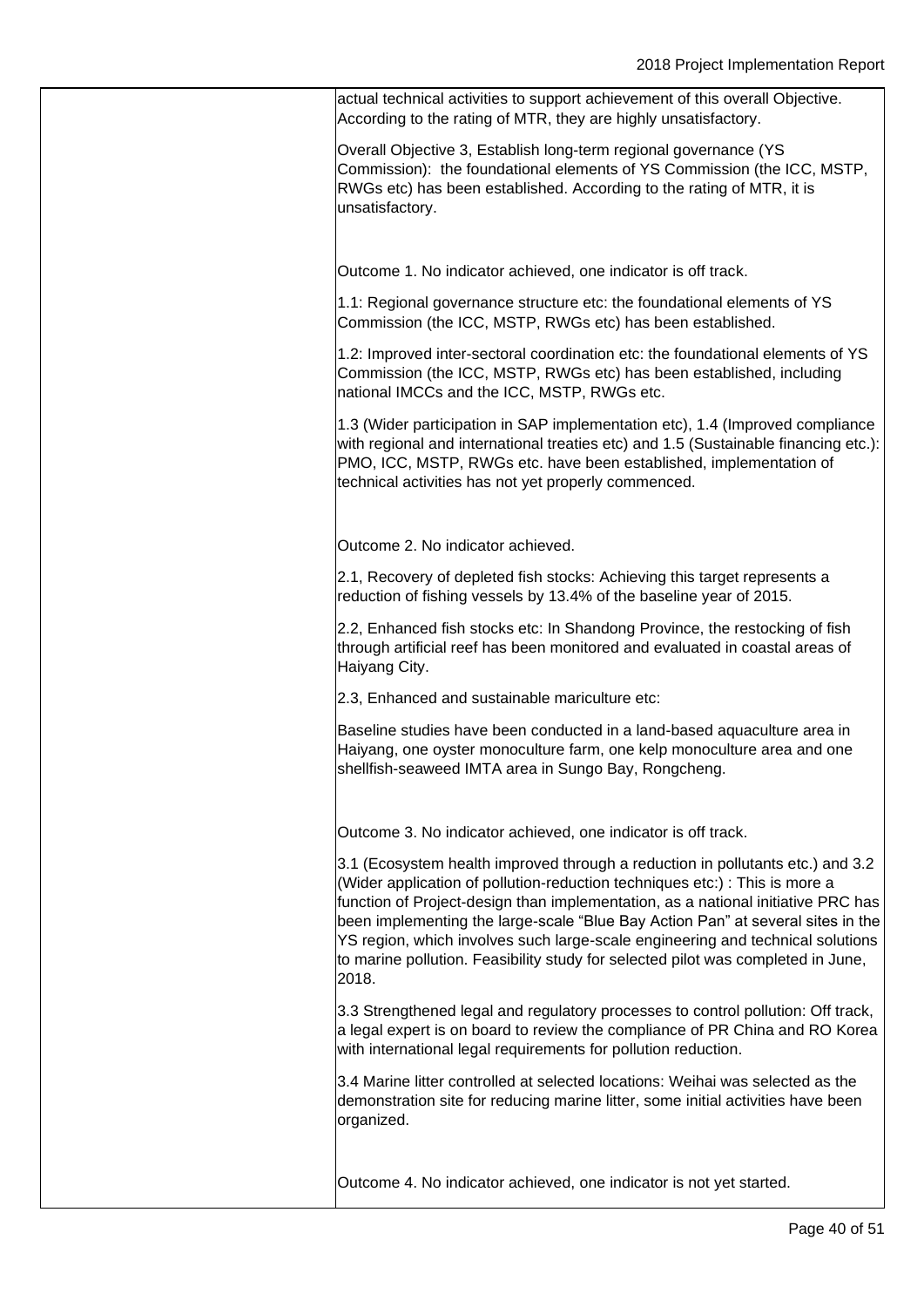4.1 Areas of critical habitats: A review process on the past and future reclamation projects up to 2016 and implication to the critical coastal habitats is ongoing.

4.2 MPA Network etc: the plans are well developed, including baseline work for Rudong MPA and for the biodiversity planning workshop involving key partner. Trainings were organized.

4.3 Adaptive management mainstreamed etc: Not yet started.

4.4 Application ECBM etc: Baseline survey on seasonality and inter-annual variability of the floating Sargassum horneri in western YS and environmental drivers for the increasing blooms have been conducted.

2. Shortcoming and plans for achieving targets and objective

The shortcomings of the project are following:

2.1 Quite complex and difficult dynamics for coordination between countries including PRC, ROK and DPRK, which led to a crippling three-year delay to operational commencement, no actual milestone has been achieved yet up to now.

2.2 Unsatisfactory coordination capacity and implementation arrangement by UNOPS and PMO, lack of strategic approach to promote the implementation in efficient and effective management in a time manner. Lack of communications among most of key stakeholders of the project.

2.3 Low delivery rate both from financial and activities implementation perspectives, which demand PMO to take urgent actions for accelerating the efficiency and effectiveness of implementation modalities.

3. Overall suggest for the project implementation towards the end of the project.

The project applied one and half years extension has been approved, and has committed to deliver the project both for activities to achieve indicators with reasonable expenditure delivery according to the TYWP until the end of the project. UNDP would propose the following advice for the PMO and UNOPS:

The accumulative expenditure up to date is 927,931, the accumulative delivery rate up to now is only 48.6%, the delivery in the first half of 2018 is only 11%. UNDP pushed PMO for take concrete actions to make thing differently.

3.1 Enhance the leadership and strategic approach for the project implementation by both UNOPS and PMO. Capacity building of PMO and related stakeholders for improve project implementation from delivery and quality perspectives. CTA/PM of the project should play leading role for formulate the strategic approach for overall implementation including workplan, partnership building, coordination with three countries, timeline and performance management of PMO staff and activities, monitoring and evaluation etc. The CTA/PM play key role for success of the project to achieve targets, he should pay attention to delegate PMO staff for implementation and could only focus on key actions and only participate key activities personally.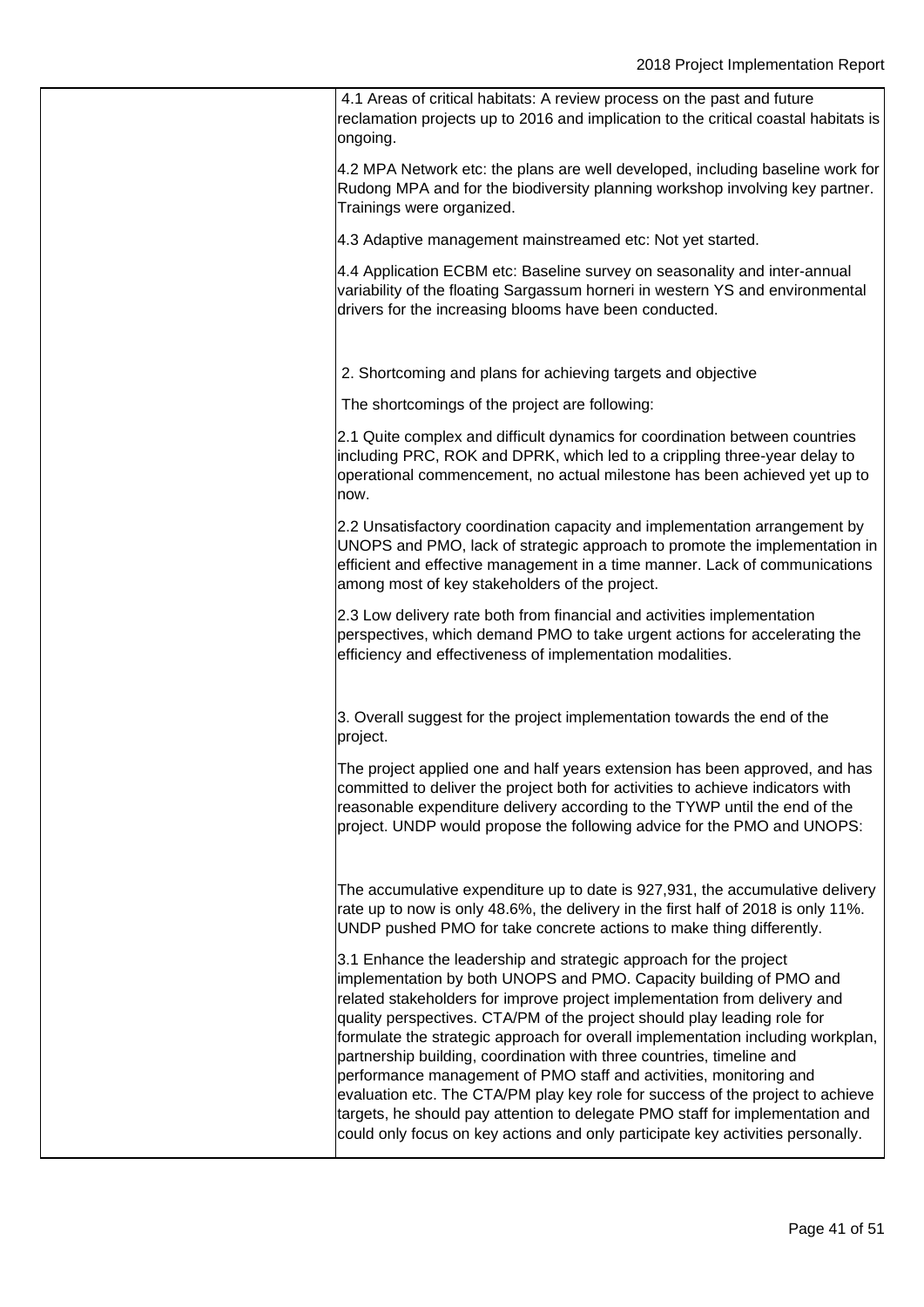|                                     | 3.2 Pay much attention to strengthen the coordination and facilitate the<br>communications between the three countries for reach consensus for key<br>issues during the implementation.                                                                                                                                                                                                                                                                                                                                                                                                                                                                                                                                                                                                     |                                                                                                |  |
|-------------------------------------|---------------------------------------------------------------------------------------------------------------------------------------------------------------------------------------------------------------------------------------------------------------------------------------------------------------------------------------------------------------------------------------------------------------------------------------------------------------------------------------------------------------------------------------------------------------------------------------------------------------------------------------------------------------------------------------------------------------------------------------------------------------------------------------------|------------------------------------------------------------------------------------------------|--|
|                                     | 3.3 Speed up the implementation of the project, set up tight schedule for<br>project implementation with detailed count down timetable to achieve indicators<br>one by one managed by PMO, with timely monitoring and supervision by<br>CTA/PM. The project should strengthen the coordination and cooperation<br>between the governments in three countries, and other related stakeholders.<br>PMO should prepare everything well in advance for implementation in strategic<br>manner, time management is the key.                                                                                                                                                                                                                                                                       |                                                                                                |  |
|                                     | 3.4 Try all the best to accomplish most of components according to the advice<br>from MTR, pay much attention to summarize the results and achievements of<br>the project, enhance the communications with media, NGOs and local<br>residents to raise public awareness, as well as increase the visibility of the<br>project. Well prepared for TE of the project in the third quarter of 2019 by<br>speeding up activity implementation, timely M & E, public awareness,<br>knowledge management etc. And preparation for potential application of<br>extension.<br>In summary, the overall progress of both ratings is unsatisfactory, we sincerely<br>hope that the project could achieve the objectives in the end by all means of<br>efforts and great support from all stakeholders. |                                                                                                |  |
|                                     |                                                                                                                                                                                                                                                                                                                                                                                                                                                                                                                                                                                                                                                                                                                                                                                             |                                                                                                |  |
| Role                                | 2018 Development Objective<br><b>Progress Rating</b>                                                                                                                                                                                                                                                                                                                                                                                                                                                                                                                                                                                                                                                                                                                                        | 2018 Implementation Progress<br>Rating                                                         |  |
| <b>GEF Operational Focal point</b>  | (not set or not applicable)                                                                                                                                                                                                                                                                                                                                                                                                                                                                                                                                                                                                                                                                                                                                                                 | - IP Rating provided by UNDP-GEF<br><b>Technical Adviser and UNDP Country</b><br>Office only - |  |
| <b>Overall Assessment</b>           | (not set or not applicable)                                                                                                                                                                                                                                                                                                                                                                                                                                                                                                                                                                                                                                                                                                                                                                 |                                                                                                |  |
| <b>Role</b>                         | 2018 Development Objective<br><b>Progress Rating</b>                                                                                                                                                                                                                                                                                                                                                                                                                                                                                                                                                                                                                                                                                                                                        | 2018 Implementation Progress<br>Rating                                                         |  |
| <b>Project Implementing Partner</b> | Unsatisfactory                                                                                                                                                                                                                                                                                                                                                                                                                                                                                                                                                                                                                                                                                                                                                                              | - IP Rating provided by UNDP-GEF<br><b>Technical Adviser and UNDP Country</b><br>Office only - |  |
| <b>Overall Assessment</b>           | During the reporting the project team has concentrated its efforts on<br>accelerating project delivery which had fallen behind to no fault of the project<br>team members. As part of this effort, Project Cooperation Agreements have<br>been set up with Chinese government entities to allow for implementation<br>across the 4 components of the project:                                                                                                                                                                                                                                                                                                                                                                                                                               |                                                                                                |  |
|                                     | First Institute of Oceanography of SOA;                                                                                                                                                                                                                                                                                                                                                                                                                                                                                                                                                                                                                                                                                                                                                     |                                                                                                |  |
|                                     | The National Marine Environmental Monitoring Center of SOA; and                                                                                                                                                                                                                                                                                                                                                                                                                                                                                                                                                                                                                                                                                                                             |                                                                                                |  |
|                                     | The Yellow Sea Fisheries Research Institute of Ministry of Agriculture                                                                                                                                                                                                                                                                                                                                                                                                                                                                                                                                                                                                                                                                                                                      |                                                                                                |  |
|                                     | Moreover, recruitments of consultants as well procurement contracts have<br>been set up to allow delivery of some of the project outputs, e.g. in marine litter<br>management                                                                                                                                                                                                                                                                                                                                                                                                                                                                                                                                                                                                               |                                                                                                |  |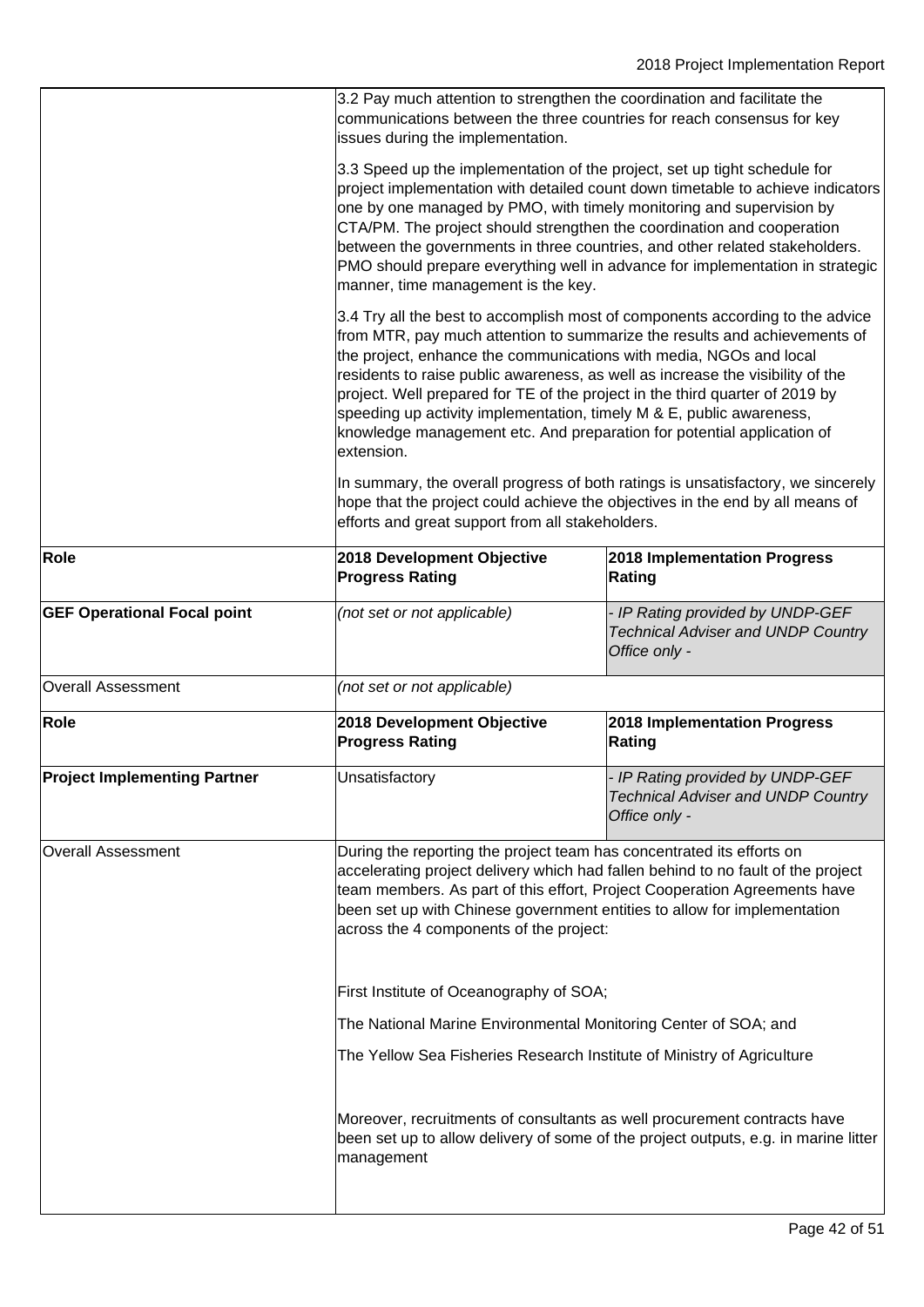|                                   | This allowed for expanded implementation support while assuring national<br>ownership. Nonetheless, given the significant implementation delay and given<br>internal restructuring processes within the Chinese Government, the project is<br>still significantly behind its original timeline. From UNOPS perspective<br>implementation progress is therefore below satisfaction. The ambitious work<br>plan with a large number of activities to be carried out, has and is, a major<br>challenge given the limited size of the PMO and the support unit of UNOPS<br>Water and Energy Cluster, which was highlighted by the mid-term evaluator.<br>Consequently, there is a strong need for detailed work planning exercises at<br>task level, review and allocation of sufficient resources to accelerate delivery in<br>the 18-months extension period while due diligence is exercised to ensure<br>quality outputs and services, in order to achieve the main agreed and realistic<br>outputs between the participating countries, UNDP and UNOPS. Lessons<br>learned, issues and risks to be captured on an on-going basis and prior to<br>project end date. |                                                                                                |  |
|-----------------------------------|---------------------------------------------------------------------------------------------------------------------------------------------------------------------------------------------------------------------------------------------------------------------------------------------------------------------------------------------------------------------------------------------------------------------------------------------------------------------------------------------------------------------------------------------------------------------------------------------------------------------------------------------------------------------------------------------------------------------------------------------------------------------------------------------------------------------------------------------------------------------------------------------------------------------------------------------------------------------------------------------------------------------------------------------------------------------------------------------------------------------------------------------------------------------|------------------------------------------------------------------------------------------------|--|
|                                   | The political nature of the project and intergovernmental mechanics that this<br>project operates in, need to be managed carefully, which would require good<br>stakeholder management to manage the expectations from the various<br>stakeholders in this project. The project in the current geopolitical environment<br>in North East Asia carries high visibility and it is in the interest of UNOPS to<br>make it a success if it is to continue beyond the current phase.                                                                                                                                                                                                                                                                                                                                                                                                                                                                                                                                                                                                                                                                                     |                                                                                                |  |
| Role                              | 2018 Development Objective<br><b>Progress Rating</b>                                                                                                                                                                                                                                                                                                                                                                                                                                                                                                                                                                                                                                                                                                                                                                                                                                                                                                                                                                                                                                                                                                                | 2018 Implementation Progress<br>Rating                                                         |  |
| <b>Other Partners</b>             | (not set or not applicable)                                                                                                                                                                                                                                                                                                                                                                                                                                                                                                                                                                                                                                                                                                                                                                                                                                                                                                                                                                                                                                                                                                                                         | - IP Rating provided by UNDP-GEF<br><b>Technical Adviser and UNDP Country</b><br>Office only - |  |
| <b>Overall Assessment</b>         | (not set or not applicable)                                                                                                                                                                                                                                                                                                                                                                                                                                                                                                                                                                                                                                                                                                                                                                                                                                                                                                                                                                                                                                                                                                                                         |                                                                                                |  |
| Role                              | 2018 Development Objective<br><b>Progress Rating</b>                                                                                                                                                                                                                                                                                                                                                                                                                                                                                                                                                                                                                                                                                                                                                                                                                                                                                                                                                                                                                                                                                                                | 2018 Implementation Progress<br>Rating                                                         |  |
| <b>UNDP-GEF Technical Adviser</b> | Unsatisfactory                                                                                                                                                                                                                                                                                                                                                                                                                                                                                                                                                                                                                                                                                                                                                                                                                                                                                                                                                                                                                                                                                                                                                      | Unsatisfactory                                                                                 |  |
| <b>Overall Assessment</b>         | Forthcoming                                                                                                                                                                                                                                                                                                                                                                                                                                                                                                                                                                                                                                                                                                                                                                                                                                                                                                                                                                                                                                                                                                                                                         |                                                                                                |  |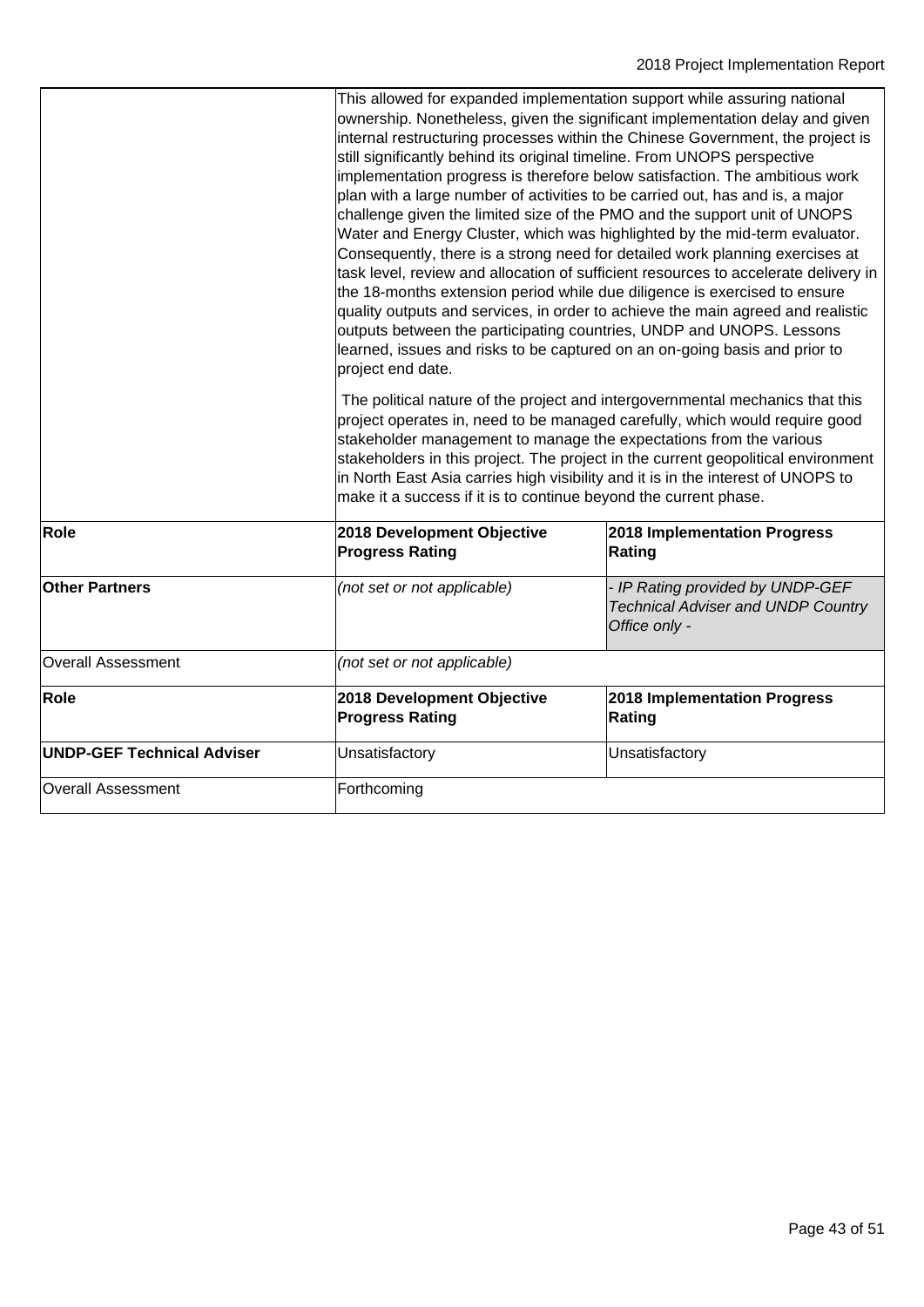## <span id="page-43-0"></span>**H. Gender**

## **Progress in Advancing Gender Equality and Women's Empowerment**

This information is used in the UNDP-GEF Annual Performance Report, UNDP-GEF Annual Gender Report, reporting to the UNDP Gender Steering and Implementation Committee and for other internal and external communications and learning. The Project Manager and/or Project Gender Officer should complete this section with support from the UNDP Country Office.

**Gender Analysis and Action Plan:** *not available*

**Please review the project's Gender Analysis. If the Gender Analysis is not attached or an updated Gender Analysis and/or Gender Action Plan is available please upload the document below or send to the Regional Programme Associate to upload in PIMS+. Please note that all projects approved since 1 July 2014 are required to carry out a gender analysis.**

*(not set or not applicable)*

**Please specify results achieved this reporting period that focus on increasing gender equality and the empowerment of women.** 

**Please explain how the results reported addressed the different needs of men or women, changed norms, values, and power structures, and/or contributed to transforming or challenging gender inequalities and discrimination.** 

**NA** 

**Does this project specifically target woman or girls as direct beneficiaries?**

*(not set or not applicable)*

**Please describe how work to advance gender equality and women's empowerment enhanced the project's environmental and/or resilience outcomes.**

**NA**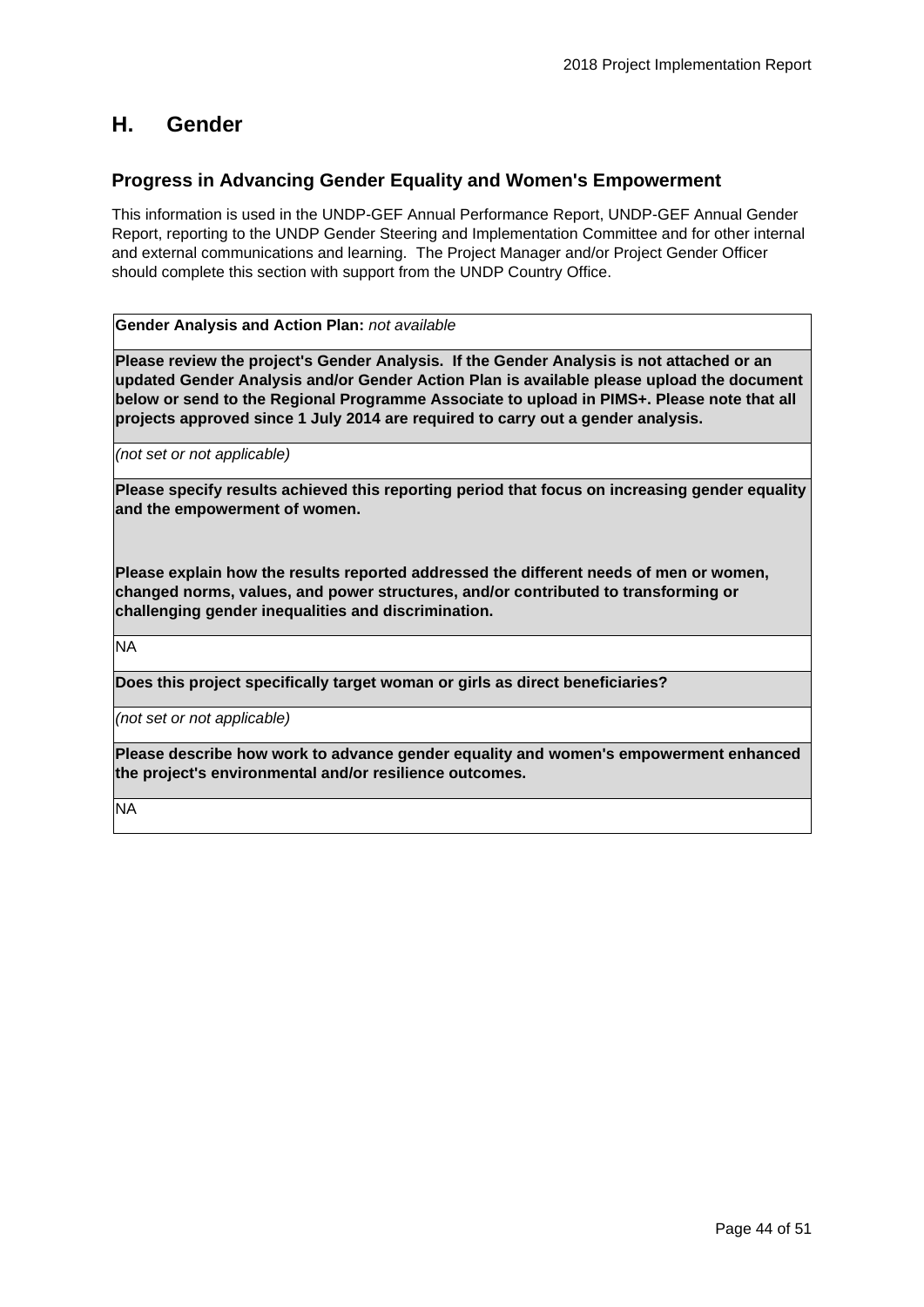# <span id="page-44-0"></span>**I. Social and Environmental Standards**

## **Social and Environmental Standards (Safeguards)**

The Project Manager and/or the project's Safeguards Officer should complete this section of the PIR with support from the UNDP Country Office. The UNDP-GEF RTA should review to ensure it is complete and accurate. For reference, the project's Social and Environmental Screening Procedure (SESP), which was prepared during project design, is available below. If the project began before the SESP was required, then the space below will be empty.

## **SESP:** [SESP\\_PIMS4552.pdf](https://undpgefpims.org/attachments/4552/213370/1717100/1723274/SESP_PIMS4552.pdf)

**1) Please provide a brief update on the project's social and environmental risks listed in the SESP. If the project has not prepared an SESP (i.e. if the project began before the SESP was required), then please indicate when that screening will be done (recommended before the Midterm Review and/or Terminal Evaluation, or after a significant change to the project context). If the project has updated its SESP during implementation, then please upload that file to this PIR. If any relevant grievances have arisen during the reporting period please describe them in detail including the status, significance, who was involved and what action was taken.**

A SESP was not undertaken during project formulation and before mid-term review on the basis that "impacts and risks are limited in scale and can be identified with a reasonable degree of certainty

and can often be handled through application of standard best practice, but require some minimal or targeted further review and assessment to identify and evaluate whether there is a need for a full environmental and social assessment.

Cognizant of the need for an assessment of the social and environmental impact of some of key interventions of the YSLME II Project in relation to implementation of fishing vessel buy-back scheme and mariculture development, a call for proposal for social and economic assessment of demonstration projects on marine litter reduction, mariculture development, MPA networking, climate change adaption and implementation of fishing vessel buy-back scheme is being organized by the Project. Findings and recommendations will be discussed at the third meeting of the Interim Commission Council to be held in December 2018.

#### **2) Have any new social and/or environmental risks been identified during project implementation?**

No

**If any new social and/or environmental risks have been identified during project implementation please describe the new risk(s) and the response to it.** 

No environmental risks have been identified yet fishing vessel buy-back scheme to achieve the 10 percent reduction of fishing efforts has been identified as a potential risk to affected fishermen.

**3) Have any existing social and/or environmental risks been escalated during implementation? For example, when a low risk increased to moderate, or a moderate risk increased to high.**

No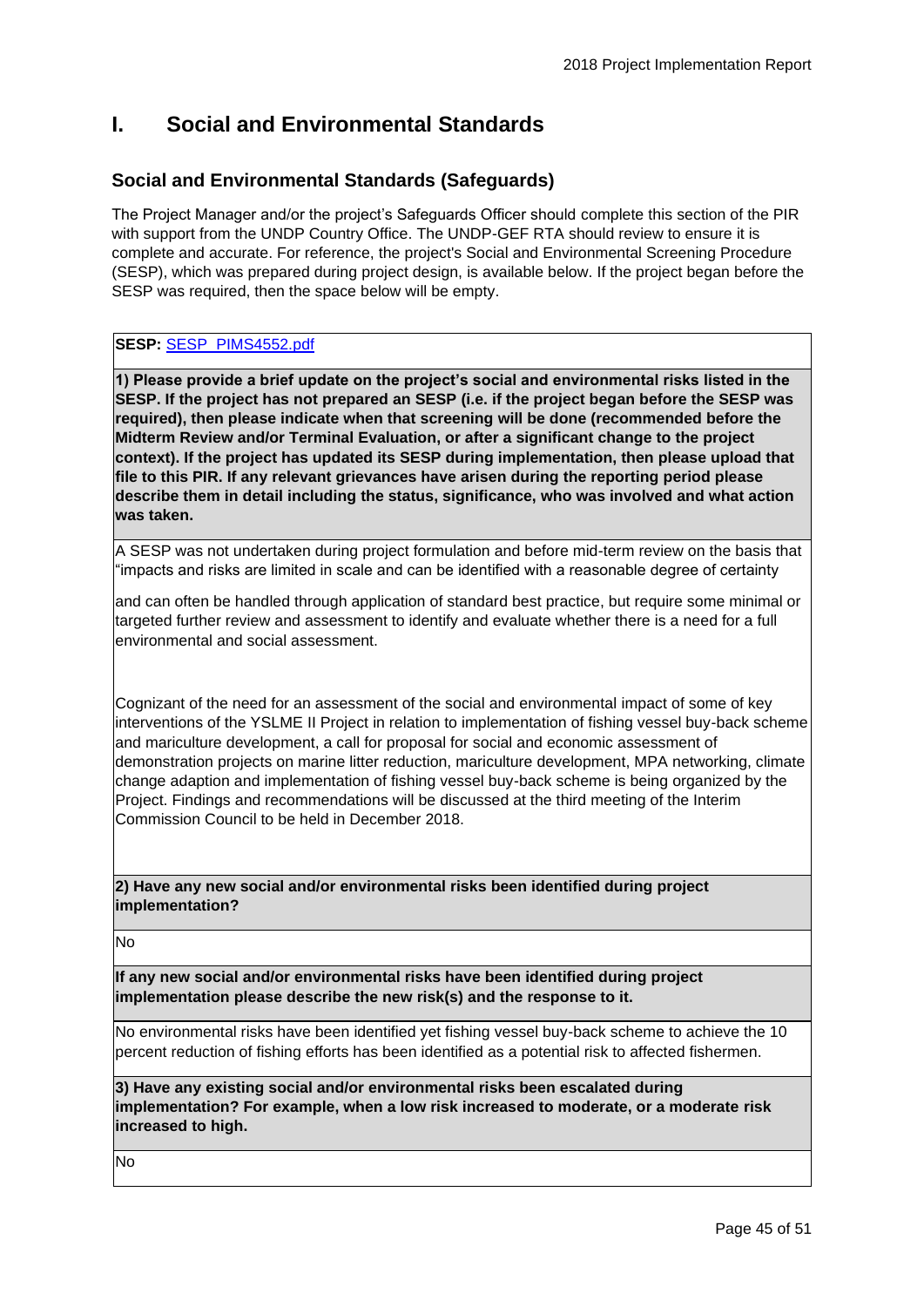**If any existing social and/or environmental risks have been escalated during implementation please describe the change(s) and the response to it.** 

Risks will be escalated to ICC-2 discussion if identified in the assessment.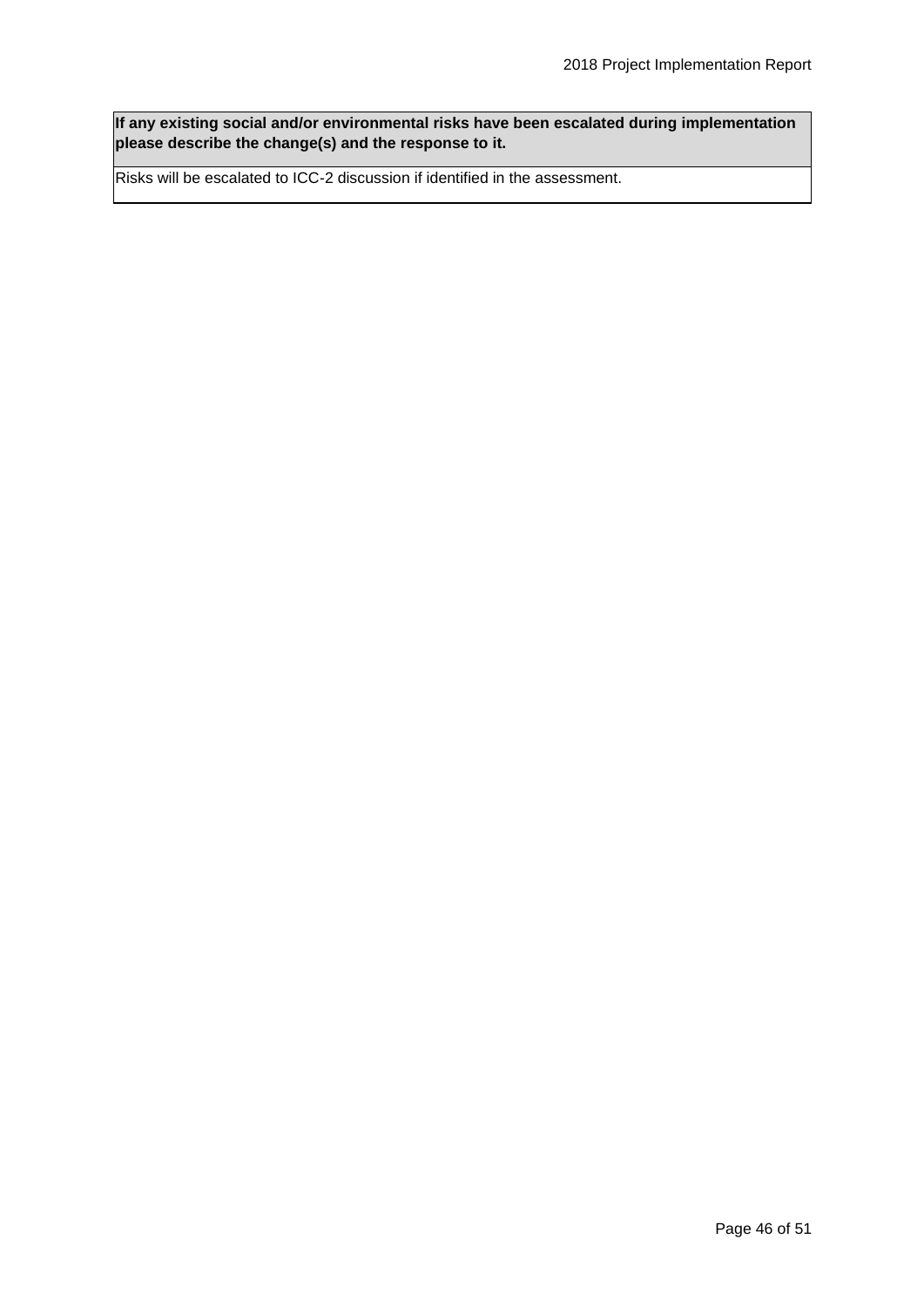## <span id="page-46-0"></span>**J. Communicating Impact**

**Tell us the story of the project focusing on how the project has helped to improve people's lives.** 

**(This text will be used for UNDP corporate communications, the UNDP-GEF website, and/or other internal and external knowledge and learning efforts.)**

Improving the livelihoods of communities sharing the Yellow Sea

PR China and RO Korea are trying bring fish populations back to a sustainable level in a variety of ways including through closed seasons, fishing boat buyback schemes, restoring spawning and nursery grounds and setting up marine protected areas.

Turning to aquaculture has been another solution to satisfy growing seafood demands while fish stocks plummet worldwide. But this has been a mixed blessing because standard monoculture fish farming releases large amounts of organic waste, from uneaten fish food and fish faeces, into surrounding environments which can cause eutrophication or dead zones where no aquatic life can survive.

Nevertheless, the aquaculture industry is expected to grow over the next decade and account for about 60% of global seafood consumption.

Luckily, there is an alternative approach called Integrated Multi-Trophic Aquaculture (IMTA) which could set the Yellow Sea and other Large Marine Ecosystems on an economically viable yet sustainable path for blue and green growth.

So what is involved? Under IMTA, species from different trophic levels are grown together in a way that not only produces food but also ensures that nutrients arising from fish farms are recycled naturally. IMTA not only closes the nutrient but also sequesters carbon and increases the incomes of coastal communities.

There is more than enough evidence that IMTA makes economic, social and environmental sense. The Yellow Sea Fisheries Research Institute (YSFRI) of the Chinese Academy of Fishery Sciences found that the total annual value per hectare of kelp and abalone grown through IMTA is 3-4x higher than the combined value of producing kelp and scallop as individual monocultures. Other studies of IMTA in areas beyond the Yellow Sea by RO Korea's National Institute of Fishery Science (NIFS) on IMTA showed that sea cucumber grew 2.7x faster, the survival rate of Korean rockfish increased by 33.4% (from 56.8% to 90.5%) and no fish disease was recorded compared to a 40% rate of disease in rockfish monocultures.

The small fishing village of Dongchu Village in PR China has seen the positive impact of IMTA. This activity provides 300 seasonal jobs while maintaining first class water quality. Successful IMTA has also opened up tourism potential because the village now has about 15,000 visitors each year who find environmentally friendly seafood, stay with local women running household hotels, see locally unique thatched cottage houses and who generally come to enjoy the unique beauty of the Yellow Sea.

But some science is needed to ensure IMTA works. Mr. Wang Junwei, head of Dongchu Village said they experienced some financial losses in the 1990's because they ignored the advice of YSFRI scientists. After this lesson, they began to fully apply IMTA over 13,000 ha and now have an annual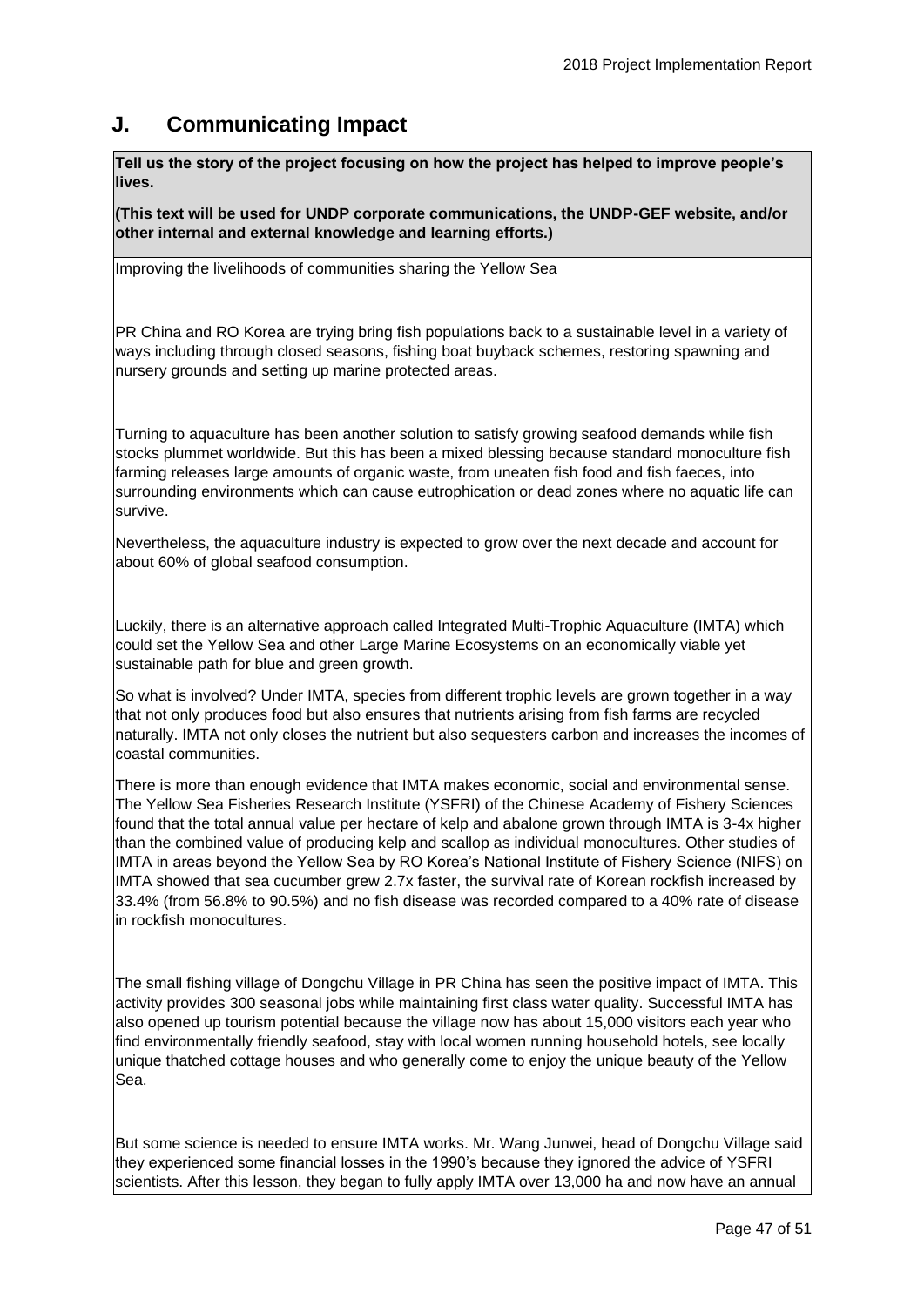production of 80,000 MT dry kelp, 2,000 MT fresh abalone, 120,000 MT fresh oyster, 10,000 MT fresh scallop, 100 MT fish and 50 MT sea cucumber.

IMTA has so many positive aspects, and considering that Asia accounts for over 80% of world aquaculture production and over 80% of fishers and fish farmers, there is especially great potential for IMTA across the region and elsewhere.

This is why UNDP and GEF is supporting the development of training modules and good IMTA practices based on experiences and knowledge gained from PR China and RO Korea. But success will also require engaging service providers, building partnerships with supply chains, linking with policy makers, engaging with customers, and access to financing through investors. The UNDP/GEF YSLME II Project will help develop an IMTA promotion plan across Shandong Province which produces 5 million MT of aquaculture products each year.

As global seafood consumption increases and fish populations keep plummeting around the world, IMTA offers the mariculture sector a chance to be environmentally sustainable while enhancing local livelihoods.

#### **What is the most significant change that has resulted from the project this reporting period?**

#### **(This text will be used for internal knowledge management in the respective technical team and region.)**

During this reporting period, the project has led to agreement on the TORs of the interim YSLME Commission and subsidiary bodies by PR China and RO Korea. The six regional working groups have been established and operational, providing a venue for discussion on frameworks and methodologies to address transboundary issues which have resulted in consensus on a number of regional cooperation initiatives, including the YSLME MPA network, Jellyfish monitoring program, HAB monitoring program, stock assessment of swimming crab and small yellow croaker. In addition, the two countries have agreed to establish two task forces to institutionalise the YSLME Commission. A study visit to HELCOM is also under planning to provide a chance for both countries to fully understand the reginal ocean governance at a mature stage to facilitate consensus-building and common language on approaches and process. While the negotiation on location and financial agreements is still ahead, the warming-up exercise has already provided a good basis for constructive dialogue on establishment of the YSLME Commission.

**Describe how the project supported South-South Cooperation and Triangular Cooperation efforts in the reporting year.** 

#### **(This text will be used for internal knowledge management within the respective technical team and region.)**

In November 2017, Prof. Fang Jianguang, Chair of YSLME Regional Working Group on Sustainable Mariculture, lectured on IMTA in an aquaculture training course to senior officials of ASEAN Member States during Xiamen Ocean Week. The project team also produced training modules of IMTA in both Chinese and English for further replication in other LMEs and countries.

## **Project Links and Social Media**

**Please include: project's website, project page on the UNDP website, Adaptation Learning Mechanism (UNDP-ALM) platform, Facebook, Twitter, Flickr, YouTube, as well as hyperlinks to any media coverage of the project, for example, stories written by an outside source.**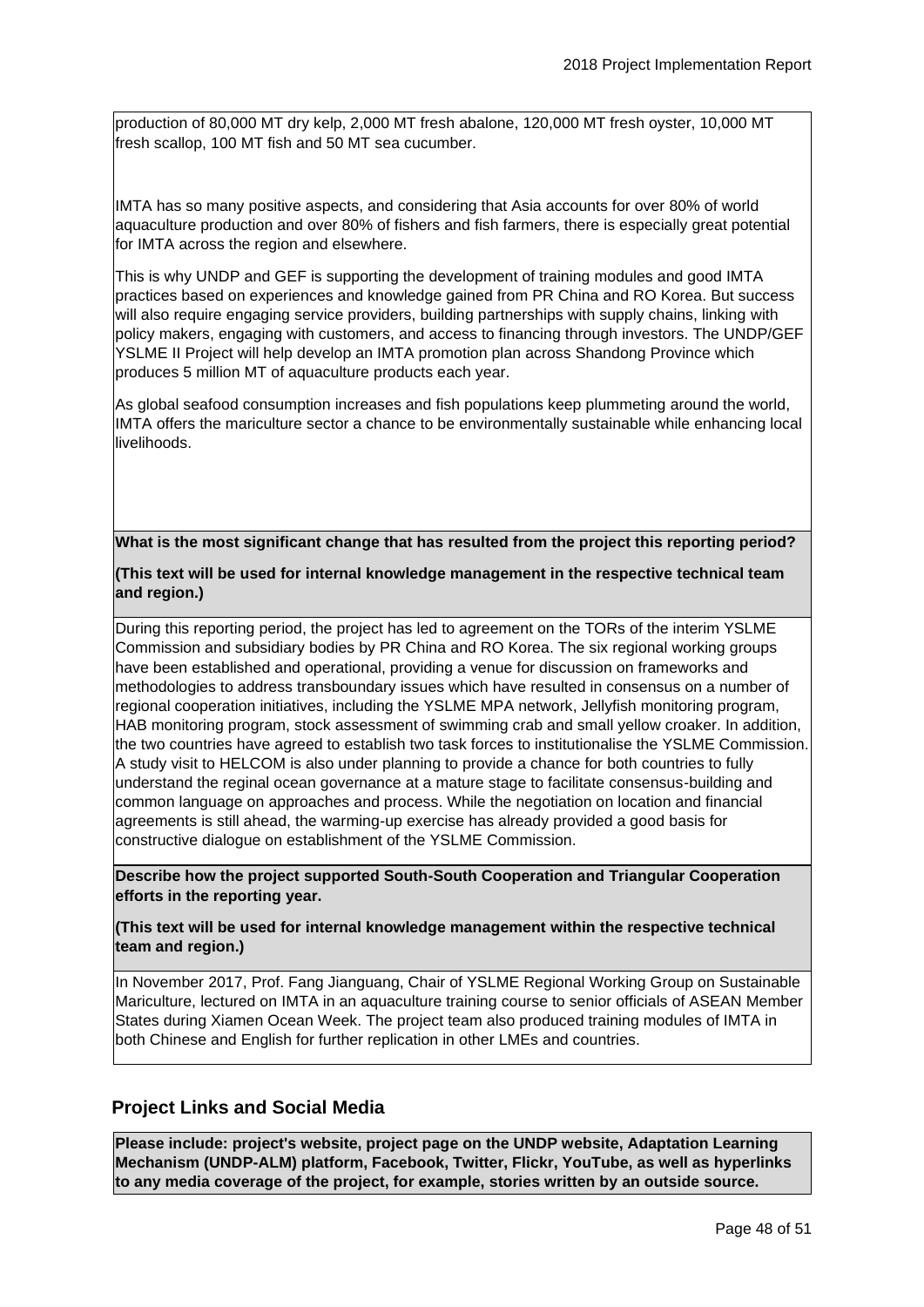**Please upload any supporting files, including photos, videos, stories, and other documents using the 'file upload' button in the top right of the PIR.**

https://www.yellowseapartnership.org (YSLME Project's website)

https://www.yellowseapartnership.org/news (up-to-date news about YSLME project's activities and events

https://www.yellowseapartnership.org/mstp-documents (Meeting documents, proceedings, and publications for MSTP and ICC)

https://www.yellowseapartnership.org/rwgs (Meeting proceedings for the Six Regional Working Groups)

https://www.yellowseapartnership.org/docs (Publications for other meetings, workshop, and events)

https://news.iwlearn.net/yslme-phase-ii (news on Phase II launch on IW:Learn)

http://www.un-rok.org/about-un/offices/yslme/ (UN-ROK promotion of the Phase II Project

https://mailchi.mp/unesco.org/ioc-news-june-2018, link to the Yellow Sea LME article featured in the IOC-UNESCO newsletter this June 2018.

All the photos, news, and publications are available on the project website (https://www.yellowseapartnership.org)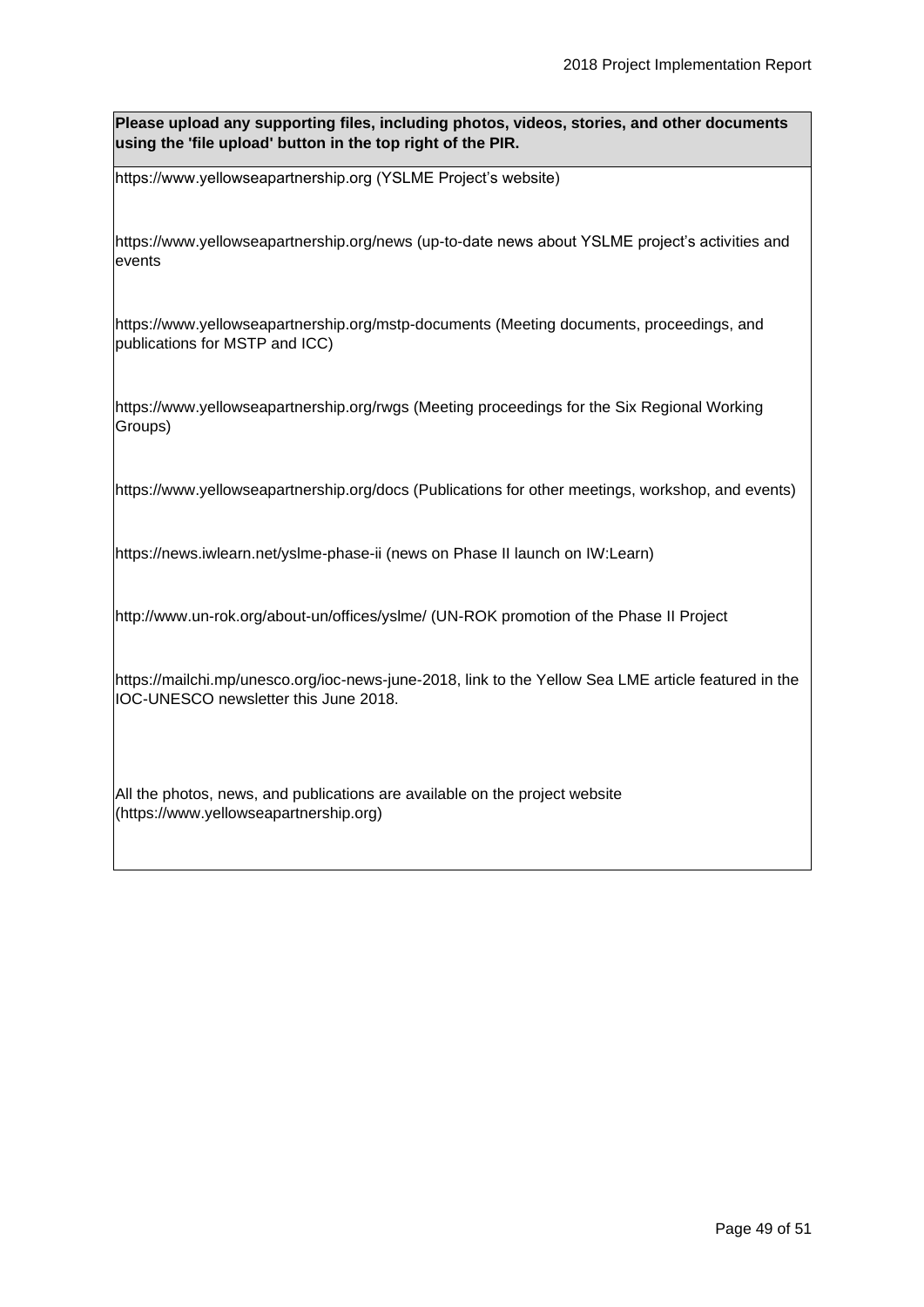# <span id="page-49-0"></span>**K. Partnerships**

Give the name of the partner(s), and describe the partnership, recent notable activities and any innovative aspects of the work. Please do not use any acronyms. (limit = 2000 characters).This information is used to get a better understanding of the work GEF-funded projects are doing with key partners, including the GEF Small Grants Programme, indigenous peoples, the private sector, and other partners. Please list the full names of the partners (no acronyms please) and summarize what they are doing to help the project achieve its objectives. The data may be used for reporting to GEF Secretariat, the UNDP-GEF Annual Performance Report, UNDP Corporate Communications, posted on the UNDP-GEF website, and for other internal and external knowledge and learning efforts. The RTA should view and edit/elaborate on the information entered here. All projects must complete this section. Please enter "N/A" in cells that are not applicable to your project.

#### **Civil Society Organisations/NGOs**

In the second ICC meeting, WWF Korea and Blue Ribbon Ocean Conservation Association (BROCA) from PR China introduced the work of NGOs in areas related with the SAP implementation. Recognizing the remarkable achievement of BROCA and other NGOs, the MTR consultant strongly suggested the countries to consider support to NGOs to conduct on-the-ground community-based activities. The meeting adopted the proposal of UNOPS for the project to facilitate the operation of the Yellow Sea Grant Program to support CSO and community-based activities addressing transboundary issues and promoting cooperation of the countries.

#### **Indigenous Peoples**

NA

### **Private Sector**

The YSLME organized a training course on Integrated Multi-trophic Aquaculture (IMTA) for private sector in mariculture industry of Rongcheng City of Shandong Province on 20th of May 2018 in Chudao, Rongcheng of Weihai City, Shandong, PR China. In the experiencing sharing session, managers of Chudao Aquaculture company and Yandunjiao Aquaculture company of Rongcheng City shared their practical experiences in the control of density of kelp farming using carrying capacity as the basis. The stories from the two companies were well received by participants as use of carrying capacity as the stocking principle can increase production, reduce labor and save costs. The project will seek to establish an IMTA enterprise league through partnership Shandong Aquaculture Society to facilitate promition and knowledge dissemination of IMTA in the province that produce 5 millions of aquaculture products each year.

## **GEF Small Grants Programme**

The YSLME Project will support on-the-ground actions of CSOs. A consultation meeting with Dr. Sulan CHEN of UNDP/SGP, Ms. Katrin Lichtenburg, Ms. Yi Liu and CTA Yinfeng Guo was held agreeing not to transfer project fund to SGP due to closure of the project in December 2019. Currently a consultant is being hired to prepare the guidelines for call of proposal followed by a consultation meeting with CSOs on the terms of the guidelines. A total of \$300,000 is earmarked to support innovative project ideas at community level as a part of implementation of the YSLME SAP.

#### **Other Partners**

NA